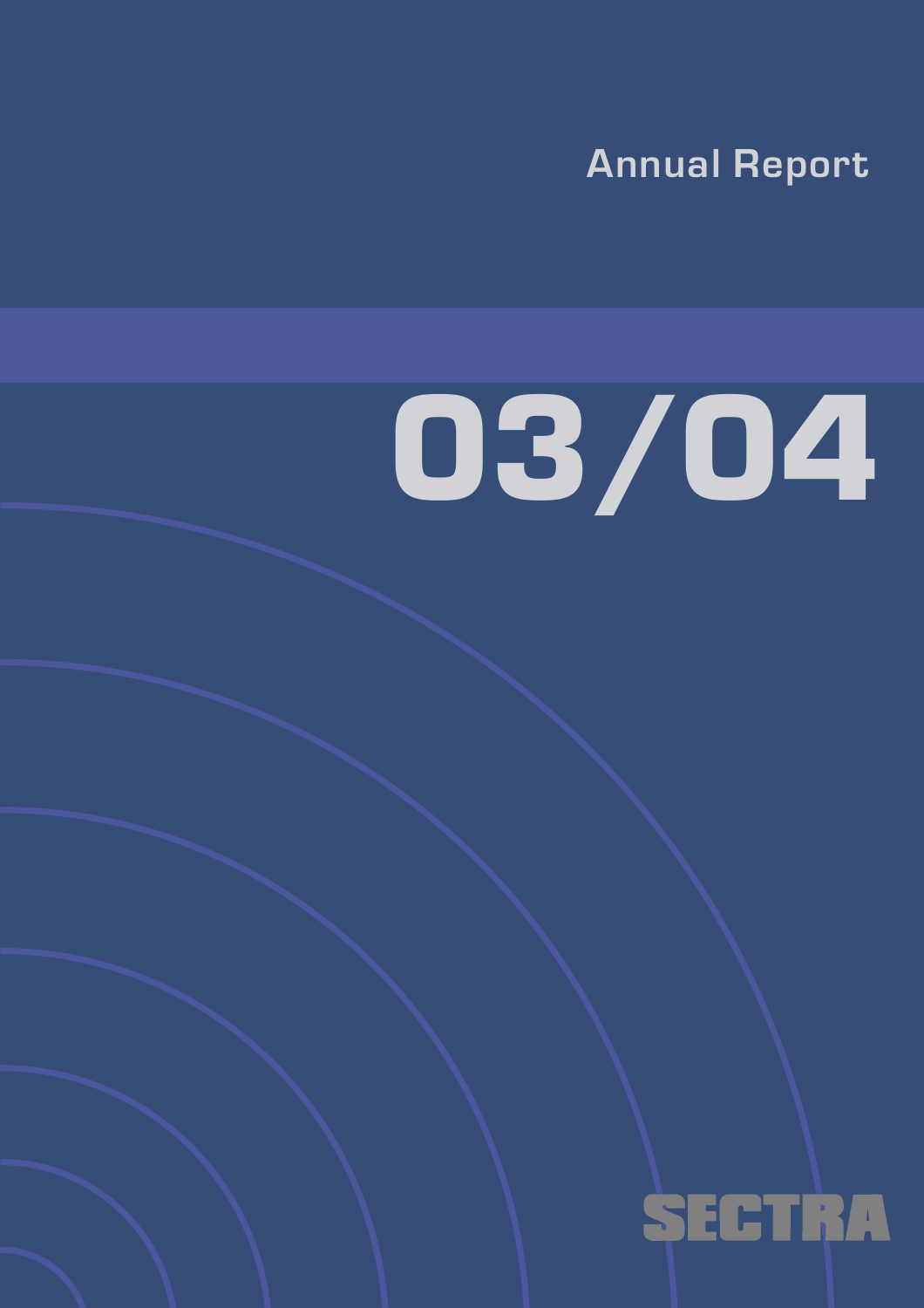Since the mid-1980s, Sectra has successfully developed and sold high-technology systems and products in expanding niche segments. Current operations include medical systems and secure communication systems. The company's products are used by customers all around the world.

Sectra has its roots in Linköping Institute of Technology in Sweden and the company's headquarter is located in Linköping. Operations are conducted in eight countries with a total of 347 employees. Since March 1999, Sectra's shares have been quoted on the O list of the Stockholm Exchange.

### **Sectra celebrates 25th anniversary**

*Sectra completed its first consulting project in 1978. Today, 25 years later, Sectra is a brand for world-leading cutting-edge products that increase healthcare efficiency and protect defense secrets.*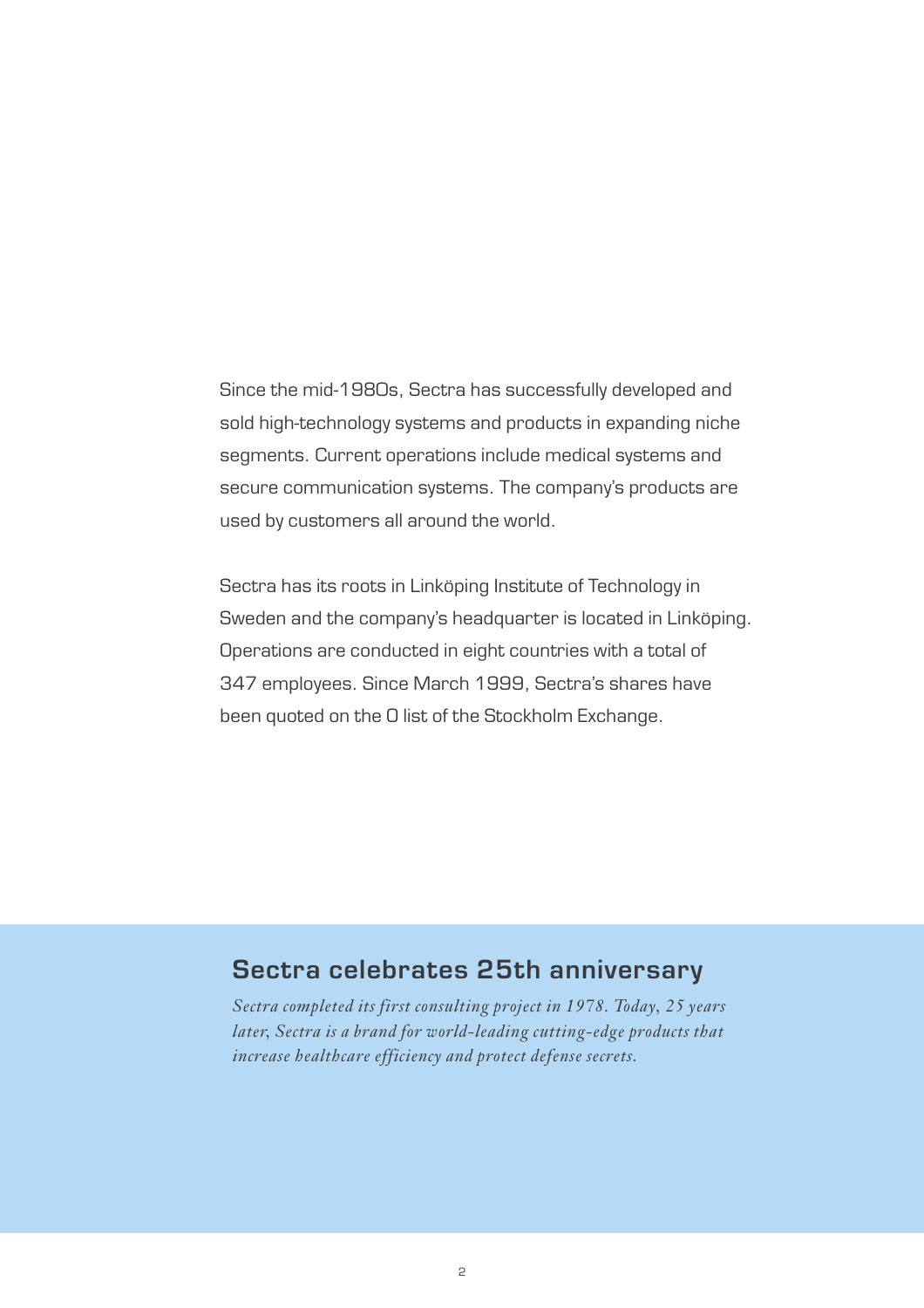### **Contents**

**4** The Year in Brief

**10** Sectra in Brief **12** Medical Systems

 Employees The Sectra Share Five-Year Review Administration Report Income Statements Balance Sheets

**46** Dictionary **47** Auditor's Report

**6** Message from the President

**20** Secure Communication Systems

working environment

**24** Tiger XS – new flexible security terminal

**48** Board of Directors, Group Executive Board and Auditors

**18** Sectra MicroDose Mammography in full operation Lower radiation dose, higher quality and better



Sectra's market leading position in Scandinavia combined with worldwide strategic partnerships provides a strong platform for continued international expansion.



Sectra MicroDose Mammography combines very high image quality with significantly reduced radiation doses. The initial systems are in full clinical operation in Sweden and Germany.



Tiger® XS – new mobile terminal that facilitates transmission of sensitive information on current and future communications networks.

### **51** Addresses

**50** Sectra's history

**38** Cash Flow Statements **39** Accounting Principles

**40** Notes to the Financial Statements

### **Annual General Meeting**

The Annual General Meeting of shareholders in Sectra AB will be held at 4:00 p.m. on Tuesday, June 29, at Collegium, Teknikringen 7, Mjärdevi Science Park in Linköping, Sweden.

### **Dividend**

A dividend of SEK 0.50 per share is proposed for fiscal 2003/2004. July 2, 2004 is proposed as the record date for the dividend. If the Annual General Meeting adopts the proposal, VPC is expected to pay the dividend on July 7, 2004.

### **Future reports**

- Interim Report May Jul 2004 September. 7, 2004
- Interim Report May Oct 2004 December 7, 2004
- Interim Report May 2004 Jan 2005 March 8, 2005
- Preliminary Earnings 2004/2005 May 24, 2005

Press releases, Annual Reports and Interim Reports are available at Sectra's homepage at www.sectra.com or can be ordered from:

| Sectra AB           |                 |
|---------------------|-----------------|
| SE-583 30 Linköping |                 |
| Sweden              |                 |
| Ph.                 | $+4613235200$   |
| Fax                 | +46 13 21 21 85 |
| E-mail              | info@sectra.se  |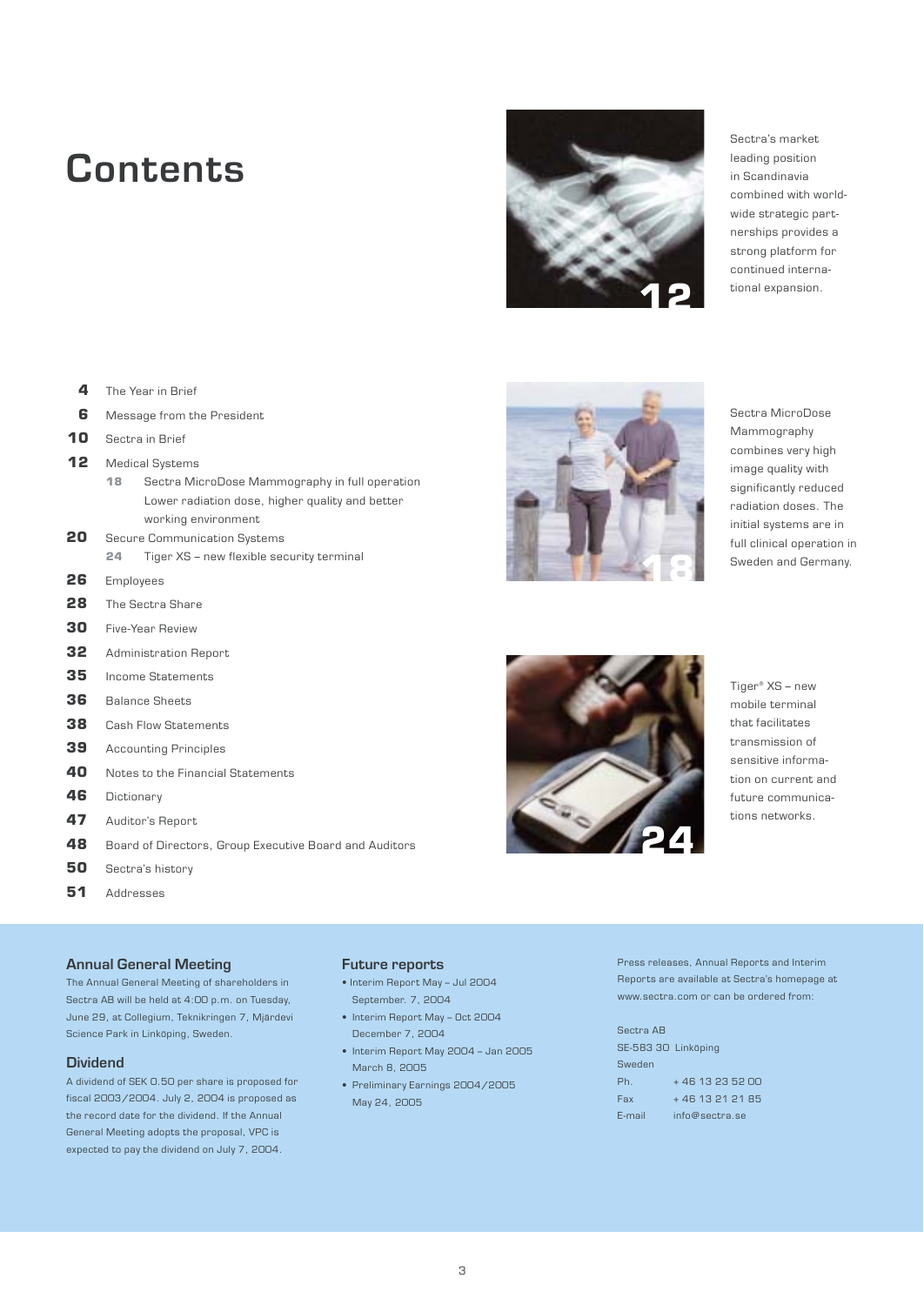# **The year in brief**

- Sectra AB acquired 60,000 shares in Mamea Imaging AB from the founders, thereby increasing ownership stake in the company from 38 % to 95 %. A nonrecurring write-down of capitalized development costs in Mamea Imaging AB encumbered Sectra's profit by SEK 70.9 million.
- Sectra carried out a direct share issue worth roughly SEK 150 M to finance major investment in mammography.
- The market for wireless information systems has been affected by low investment volumes in the financial markets and the aviation industry. Sectra's Board of Directors has decided to shut down or sell off the operations in Sectra Wireless Technologies AB.

### **Medical systems**

- Sectra's medical systems operations continued to expand on international markets and more than 500 sites worldwide use Sectra's radiology IT systems.
- The initial installations of the unique digital Sectra MicroDose Mammography™ system, has been successfully installed and is fully operational in Helsingborg Hospital in Sweden and Klinikum Krefeld in Germany.

|                                                    | 2003/04  | 2002/03        | 2001/02        |
|----------------------------------------------------|----------|----------------|----------------|
| Orders received, MSEK                              | 375.1    | 489.8          | 459.7          |
| Sales, MSEK                                        | 495.3    | 503.4          | 410.0          |
| Earnings after financial items, MSEK <sup>1)</sup> | 27.6     | 78.9           | 61.4           |
| Profit margin, % <sup>11</sup>                     | 5.6      | 157            | 15.0           |
| Earnings per share, SEK 1929                       | $\cap$ 6 | 1 <sub>f</sub> | 1 <sub>2</sub> |
| Earning capacity of equity, %                      | 5 R      | 28.7           | 26.9           |
| Equity ratio, %                                    | 61.7     | 43.6           | 45.6           |
| Dividend per share, SEK, 31                        | O 5      | n 5            | $\bigcap$ 4    |
| No. of employees at year-end                       | 347      | 274            | 250            |
|                                                    |          |                |                |

<sup>1)</sup> A nonrecurring write-down of capitalized development costs for Mamea Imaging AB encumbered Sectra's profit by SEK 70.9 million.

<sup>2)</sup> Before dilution <sup>3)</sup> Proposed for 2003/2004

### **Secure communication systems**

- Sectra launched Tiger® XS, a new mobile security terminal that expands Sectras's product portfolio for secure mobile communications.
- A subsidiary was started in Great Britain as part of Sectra's commitment to international expansion.





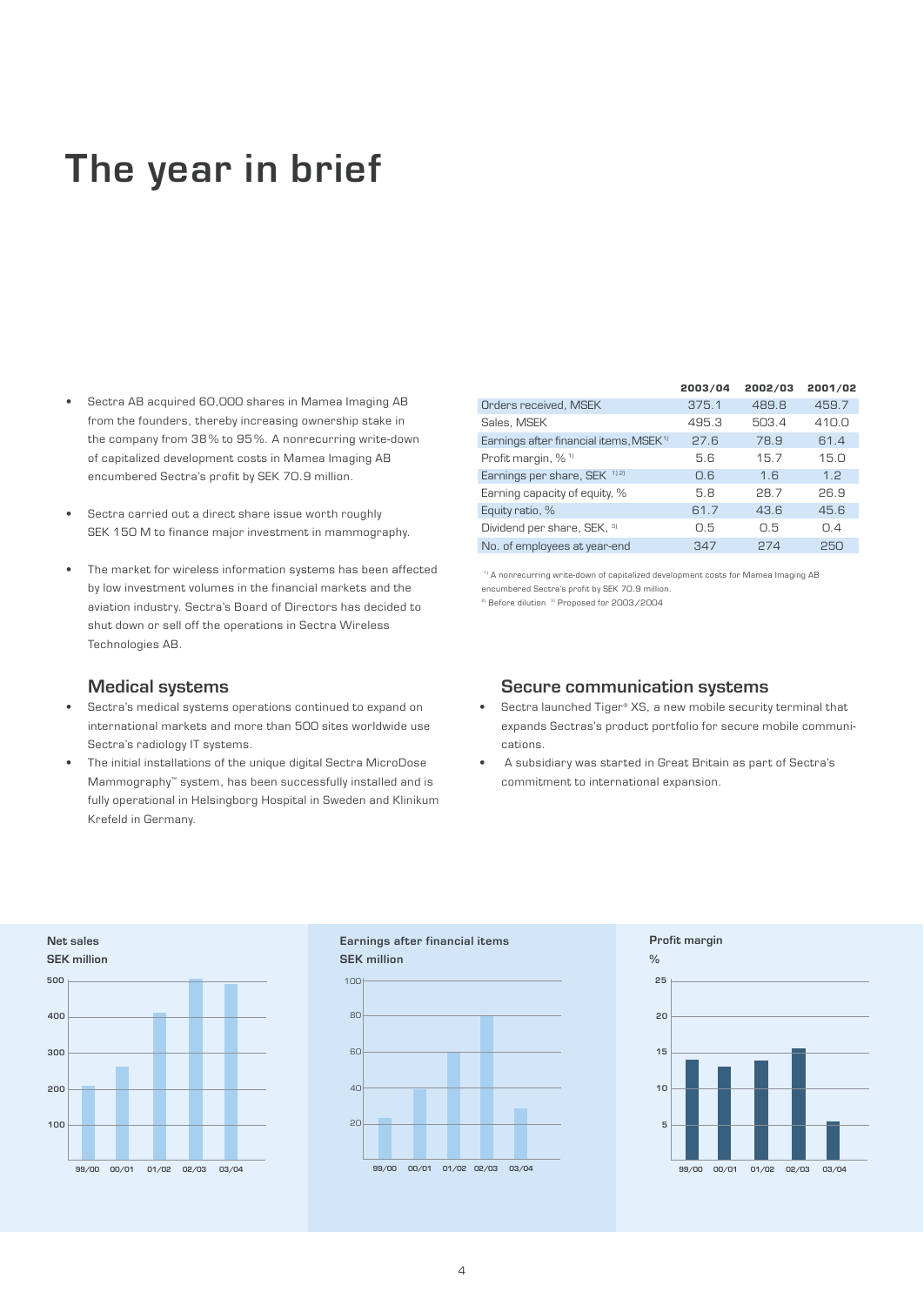

### **"Medical Imaging Company of the Year 2004"**

During the year Sectra Imtec AB was selected as the "Medical Imaging Company of the Year 2004" by the analyst company Frost & Sullivan, a global leader in international strategic growth consulting. The award was given to Sectra in competition with all the world's other top medical imaging companies. The jury's motivation was:

**"** *the Year Award.* For its unparalleled excellence from<br>
all perspectives - business developme:<br>
competitive strategy, and customer s<br>
leadership – Sectra is the undisputed *all perspectives - business development, competitive strategy, and customer service leadership – Sectra is the undisputed choice for the 2004 Medical Imaging Company of*

### **Net sales by business area**



### **Net sales by geographical market**



 $^{\prime\prime}$  Philips Medical Systems' delivieries of Sectra's digital radiology systems on a global basis are invoiced Philips in the Netherlands and are reported under sales in the Rest of Europe.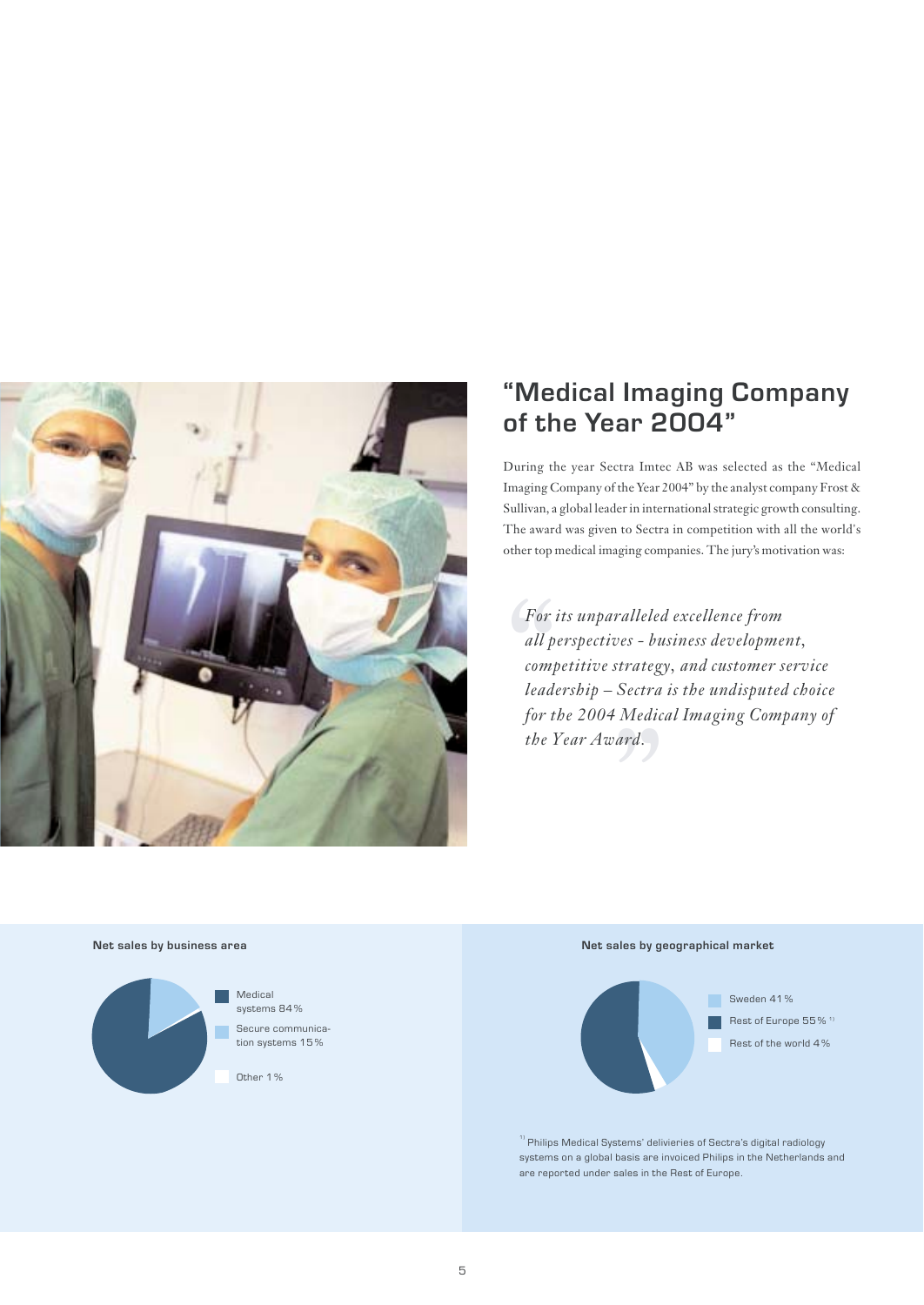### **Mammography a major commitment for the future**

The first hospitals have begun using Sectra's unique low-dose mammography system. The low radiation doses and high image quality that we promised have been verified, and women examined using the Sectra MicroDose Mammography® system are being exposed to the lowest radiation dose in the world for such procedures. This digital technology also offers advantages in the form of fast examinations and instant result reports.

Mammography examinations constitute the second most commonly performed radiological examinations in the world, and there is major market potential for digital mammography systems. Sectra has been active in this field for a number of years, and in the past year we have made a substantial financial commitment to become a leading supplier in this market.

We can also look back on a year of continued excellent results, due primarily to our medical systems. Sales outside of Sweden have increased, and we have introduced a number of new products in our markets. We have noted continued growing interest, and the increased attention has strengthened Sectra's brand, thereby increasing our ability to gain the confidence of new customers.

### **Niches with global potential**

International sales have continued to grow, and now account for 59% (58) of the Group's net sales. We are investing in expanding niches where Sectra can secure a position among the top actors in the world market. We will achieve this both through cooperation with strong global and local partners and on our own in certain niche markets. We are holding

firm to our strategy of gradually expanding our international operations, with the focus on Western Europe, North America and some parts of the Middle East.

During the year we started yet another subsidiary of our secure communications business, in England, as part of our commitment to cultivating the international defense and government agency markets. Great Britain represents one of the largest such markets in Europe, with heavy demand for advanced encryption products. Great Britain also has strong ties in the security field to countries that were formerly members of the British Commonwealth.

### **Substantial investments in mammography**

A transition from film-based mammography to digital mammography systems has begun, and interest in our new digital Sectra MicroDose Mammography, system is strong.

Sectra MicroDose Mammography, which was developed by Mamea Imaging AB, is based on a revolutionary new detector technology that makes it possible to achieve the same image quality as traditional film-based systems, but using a radiation dose that is five

times lower. During the year, the first of these systems were put into full clinical operation at Helsingborgs Lasarett, and at Klinikum Krefeld in Germany. These hospitals offer excellent examples of how digital technology can help to make mammography operations more efficient. In April we increased our ownership stake in Mamea Imaging AB from 38% to 95% by acquiring the founders' stock in order to safeguard the strategic resources, expertise and intellectual property rights associated with this unique mammography system.

To finance our major investment in mammography, we carried out a targeted issue of new shares worth roughly SEK 150 million. The task of building up marketing and sales channels in our selected markets will require significant investment in the years ahead. Our goal is for our mammography operations to comprise a substantial share of Sectra's total business within the next two to four years.

### **Liquidation of wireless information systems**

The market for wireless information systems has been affected by low investment volumes in the financial markets and the aviation indus-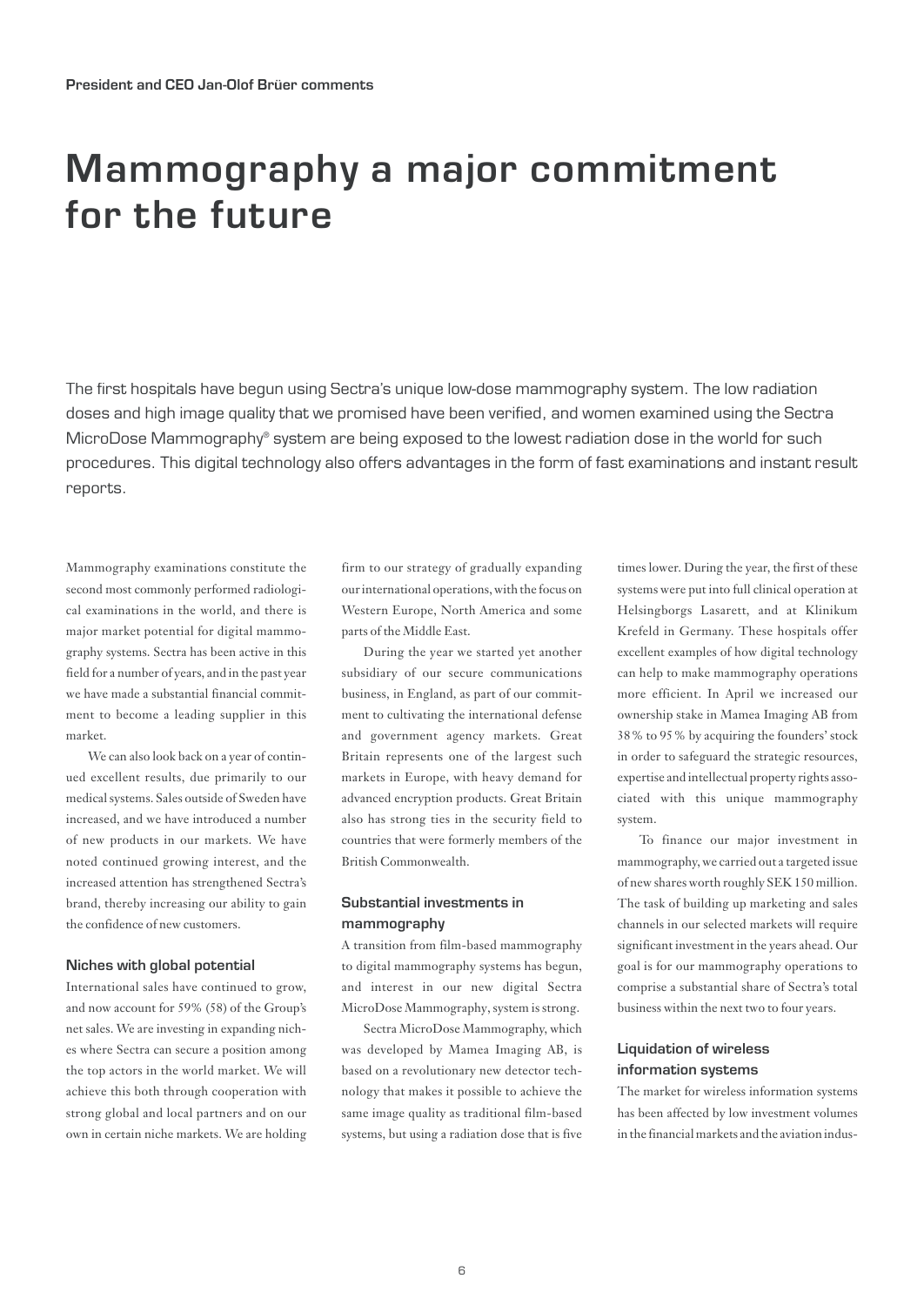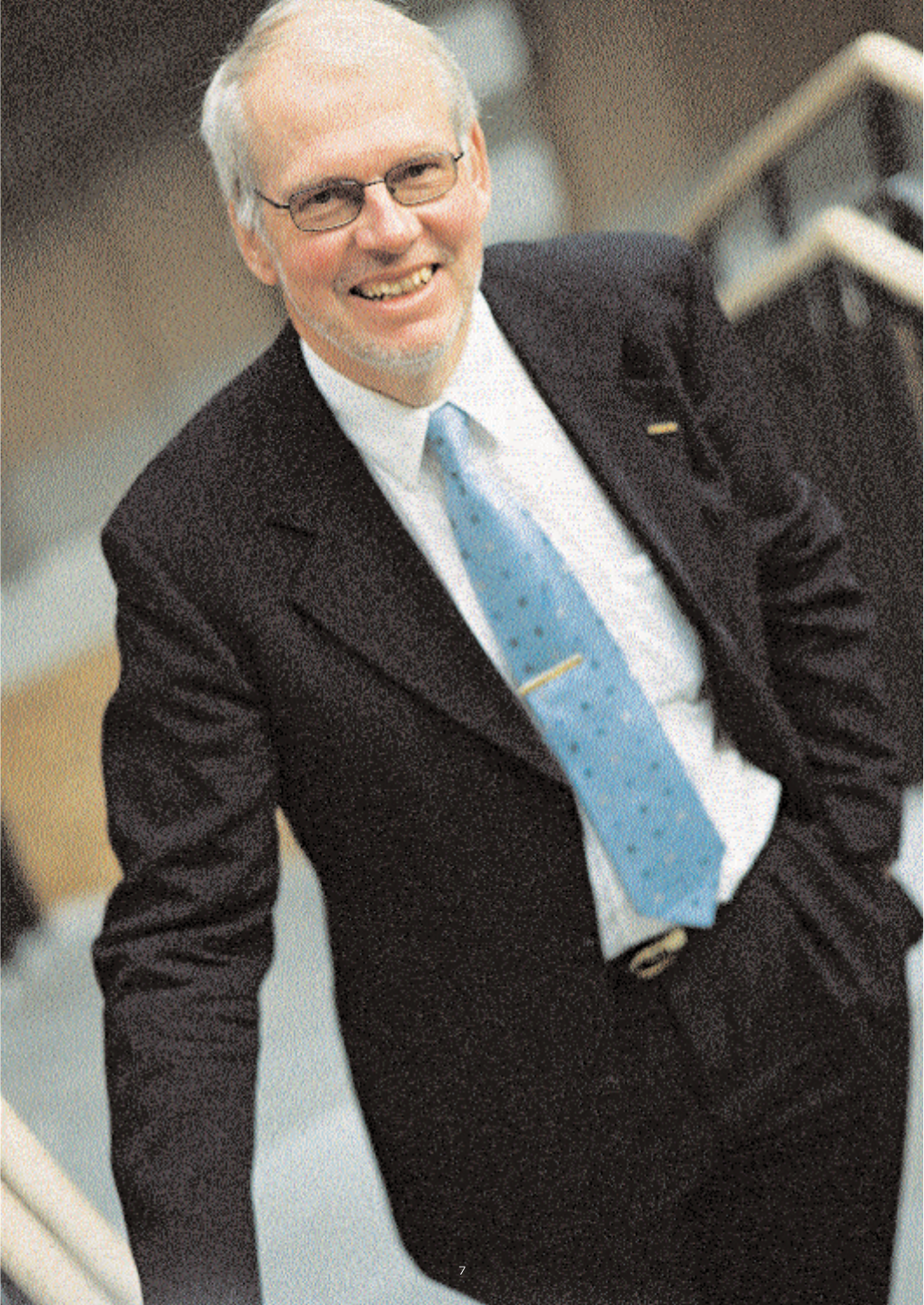

try. Our operations in this field accounted for less than 1% of the Group's total sales for the year. In view of current market conditions, the Board of Directors has decided to shut down or sell off this business.

### **Good profitability**

Net sales for the year totaled SEK 495.3 million (503.4). Our medical systems operations, which accounted for 84% of sales, continued to expand, and the market for

Profit after net financial items totaled SEK 27.6 million (78.9), which corresponds to a profit margin of 6 % (16). A nonrecurring write-down of development costs for Mamea Imaging AB carried in the balance sheet encumbered the profit by SEK 70.9 million.

An increasing share of our medical systems sales is made through partners, leading to changes in the nature of the deals involved. Direct sales deals will normally comprise total system deliveries that include

The<br>
nich<br>
emp<br>
long *The key to Sectra's success consists of focusing on high-tech niche markets and profitability, committed and capable employees, a healthy internal social climate, short- and long-term cooperation with our customers, and being open to new opportunities.*

to new opportunities.<br>
medical IT is in a strong growth phase. We posted lower net sales of secure communications systems in 2003/2004, mainly because batch ordering of the Tiger system did not occur to the same extent as in previous years. A number of new defense and government agency customers have ordered initial volumes for testing, and are currently in an evaluation phase. Our communications business was also affected by the Swedish military's freeze on orders in 2003, which resulted in postponements in procurements for planned projects.

both hardware and software. Sales through partners purely of software licenses. Deals made through partners are thus much smaller in terms of volume, and generally involve very short delivery times. At the same time, these deals provide high contribution margins.

### **Sectra system in 500 hospitals**

Many hospitals are opting to increase their operational efficiency by introducing digital systems, and hospitals in more and more countries are demanding the system solutions that we have to offer. The number of radiology

departments using our radiology imageprocessing system increased 30% during the year, and the system is now in use at more than 500 hospitals around the world. In the U.S., established cooperative partners such as Philips Medical Systems have increased both sales and market shares, while new partners such as Eclipsys have finalized their first deals.

Our offering consists of high-quality products that have been developed to meet market demand for scalability and integration with other IT systems used in hospital environments. With our proven image-processing system for radiology departments and an array of clinical applications in areas such as mammography, orthopedics, cardiology and osteoporosis care, we are well equipped to address the growing global market in medical IT.

### **Security solutions for the military**

Like other defense organizations around the world, the Swedish armed forces are making the transition to an entirely new defense structure predicated on network-based information management. The restructuring that is under way demands the integration of strong security solutions into the new communication structures.

These new defense structures are placing heavier demands in terms of interoperability and international adaptation. Our encryption products are based on standardized platforms and a modular design, which means that they can be adapted to new markets and different national security requirements. With our strong core competence in encryption and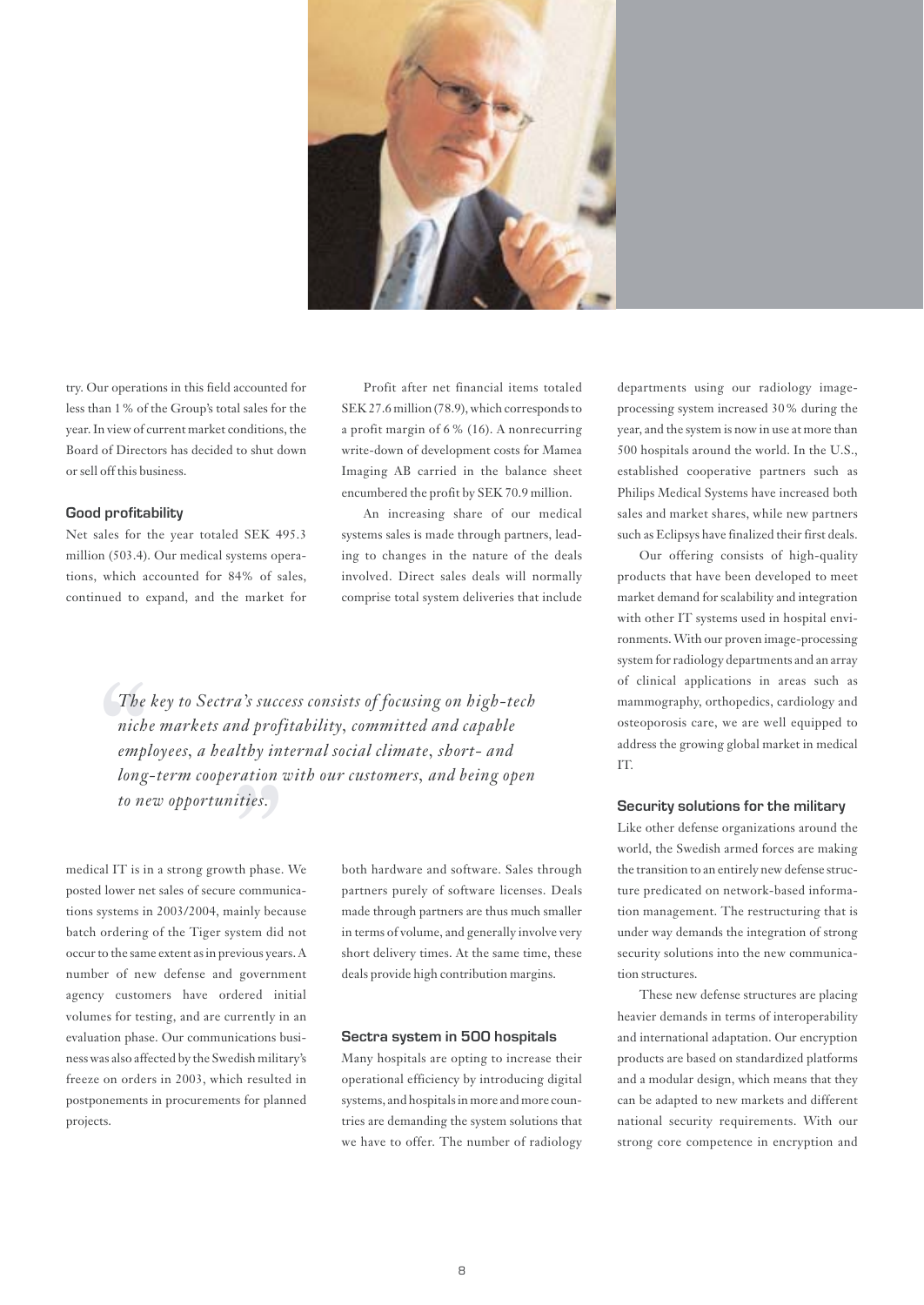advanced radio design, we can offer costeffective security solutions for the defense of the future.

### **"Medical Imaging Company of the Year 2004"**

Only a skilled and expert end customer can identify the correct ways to apply the possibilities afforded by technology. As a result, Sectra's product development is guided by the customers, a strategy that has proven successful over the years. Our products have been ranked highly in various surveys and studies on numerous occasions, thereby confirming that we are indeed meeting our customers' strict requirements in terms of functionality, quality and performance.

We have also received a number of different distinctions, most recently when Frost & Sullivan named our medical company Sectra Imtec AB as their "Medical Imaging Company of the Year 2004". This is a distinction that was given to Sectra in competition with the world's leading suppliers of medical systems.

### **Key to continued success**

The key to Sectra's success consists of focusing on high-tech niche markets and profitability, committed and capable employees, a healthy internal social climate, short- and long-term cooperation with our customers, and being open to new opportunities. These attributes provide an excellent foundation for our continued efforts to build Sectra as a strong global brand.

The products and system solutions that we are developing target markets with strong growth potential. Our presence in the international market is increasing through the establishment of new offices in selected markets, and through strategic cooperative arrangements throughout the world. Together with these strategic cooperative arrangements, our market-leading position in our home market provides a strong platform for continued international expansion.

Sectra has now been in existence for 25 years, and in that time we have undergone phenomenal growth. I believe that the niches in which we are involved will see volume increases over the next decade, and will provide us with opportunity for excellent growth in the future as well.

Finally, I would like to thank all our employees who, through their tremendous efforts, have contributed to yet another highly successful year for Sectra.

Linköping, May 2004

Jan-Olof Brüer

President and CEO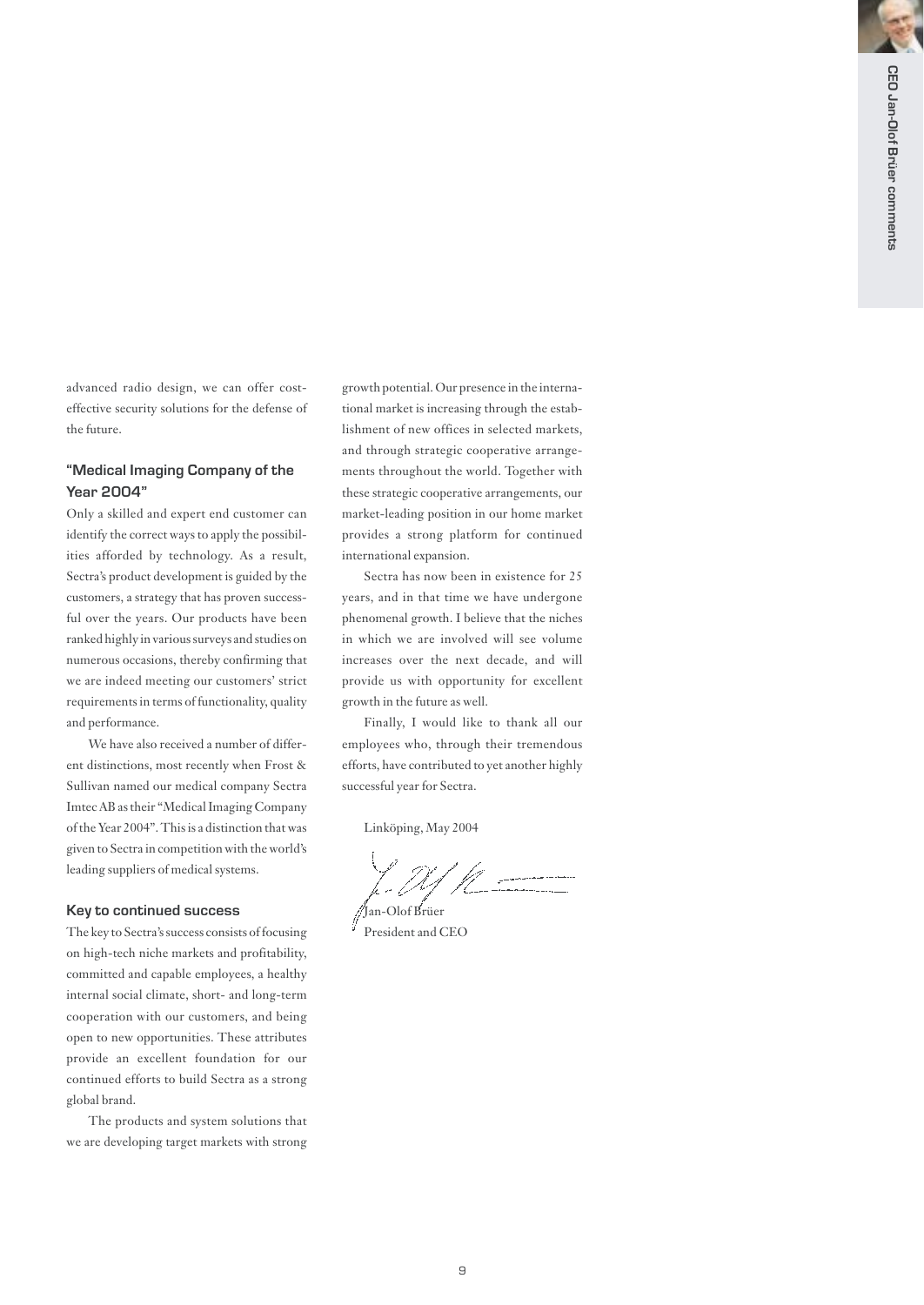# **Sectra in brief**

Sectra was founded in 1978, and since the mid-1980s has successfully developed and sold high-technology systems and products in expanding niche segments. Current operations include medical systems and secure communication systems, niches in which Sectra has the potential to become the world leader.

Sectra has 347 employees in eight countries, and the company's products are used by customers all around the world. The combination of business areas enables Sectra to offer its customers, employees, cooperative partners and shareholders the long-term security and stability of a major company. At the same time, Sectra's organization preserves and protects the advantages of a small company, such as sensitivity to customer needs.

### **Customer obsession**

Sectra's strategy is to let the customers' real needs drive our technical advancements and product development. As a result, Sectra strives to develop systems and products in close cooperation with the end users. This approach, combined with Sectra's comprehensive expertise in each market segment and the company's close ties with research institutions, has resulted in cutting-edge products characterized by high quality and strong userfriendliness.

### **Quality awareness**

Quality awareness is an important part of Sectra's entire operations. Methods and tools are designed to ensure high quality in Sectra's products and services. All Sectra business operations are certified under ISO 9001:2000 and TickIT.

Sectra's products are also covered by industry-specific regulations and requirements. For instance, Sectra's medical systems meet the European requirements for CE marking, Medical Devices Directive 93/42/EEC, while the products that are installed in the North American market are approved by the FDA (Food and Drug Administration). Sectra's security products are designed in accordance with international security standards ITSEC (Information Technology Security Evaluation Criteria) and Common Criteria.

### **Patents and trademarks**

Building and maintaining trademarks and protecting the company's assets with patents are part of Sectra's business development strategy. Sectra's trademark portfolio comprises some ten registered trademarks, and several of Sectra's products are protected by patents.

### **Environmental considerations**

Sectra's digital radiology systems offer major advantages from an environmental standpoint. With the introduction of digital technology, the use of the environmentally hazardous chemicals and films associated with traditional radiology systems is disappearing.

It is vital to take the environment into consideration, and Sectra is working to limit the environmental impact of its operations. This means that decisions that impact the environment are made on the basis of what is ecologically justified, technically feasible and financially reasonable.

Sectra develops mainly software, along with other products to a lesser extent. Both these products and their manufacture by subcontractors have little impact on the environment, and Sectra is engaged in no activities that are subject to a reporting requirement under the Swedish Environmental Code.

**"** *Sectra's strategy is to let the customers' real needs drive* **"** *our technical advancements and product development.*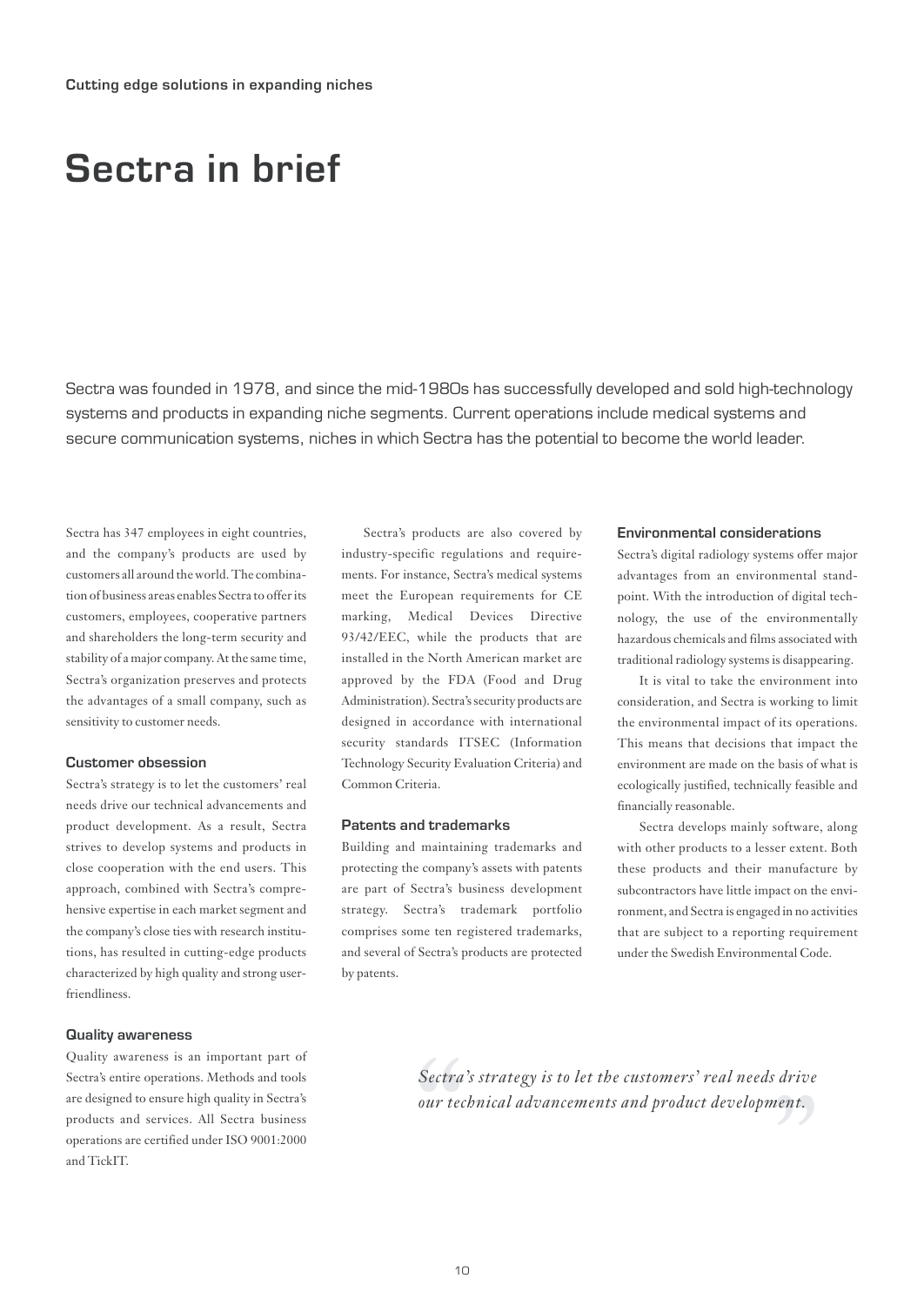

• Our trademark shall be a highvalue brand for high-tech solutions and products.

**Visions**

- All our business areas shall have the potential to achieve international leadership.
- All our business areas shall contribute to strengthening our financial position.
- All our business areas shall contribute to strengthening our brand.
- We shall continuously innovate and make improvements at the cutting edge of technology.
- To establish a strong global brand.
- To create high-quality solutions.
- To be as responsive as a small company.
- To be as long-term and trustworthy as a major company.
- To achieve annual average growth of 30 % over a seven-year period.
- To ensure long-term appreciation of the share price.
- To achieve a profit margin of 10 %.
- To develop all products in close cooperation with customers.
- To develop all prod<br>
close cooperation v<br>
 To find the most qu<br>
customers in order<br>
that our systems an<br>
meet the market's h<br>
requirements in ter<br>
performance, quali<br>
user-friendliness.<br>
 To strive for modul<br>
our produ • To find the most qualified customers in order to ensure that our systems and products meet the market's highest requirements in terms of performance, quality and user-friendliness.
	- To strive for modular design in our products.
	- To recruit and cultivate highly qualified employees.
	- To outsource everything that does not fall within our core technology or strategic expertise.
	- To finance new development projects together with customers or partners.

### **Group Structure**

### **Sectra AB**

Offices: Sweden



### **Sectra Imtec AB**

Business: Medical systems Offices: Sweden, Norway, Denmark, United Kingdom, Germany, Italy, the U.S. and Australia



### **Sectra Communications AB** Business: Secure communication systems<br>Offices: Sweden and United Kingdom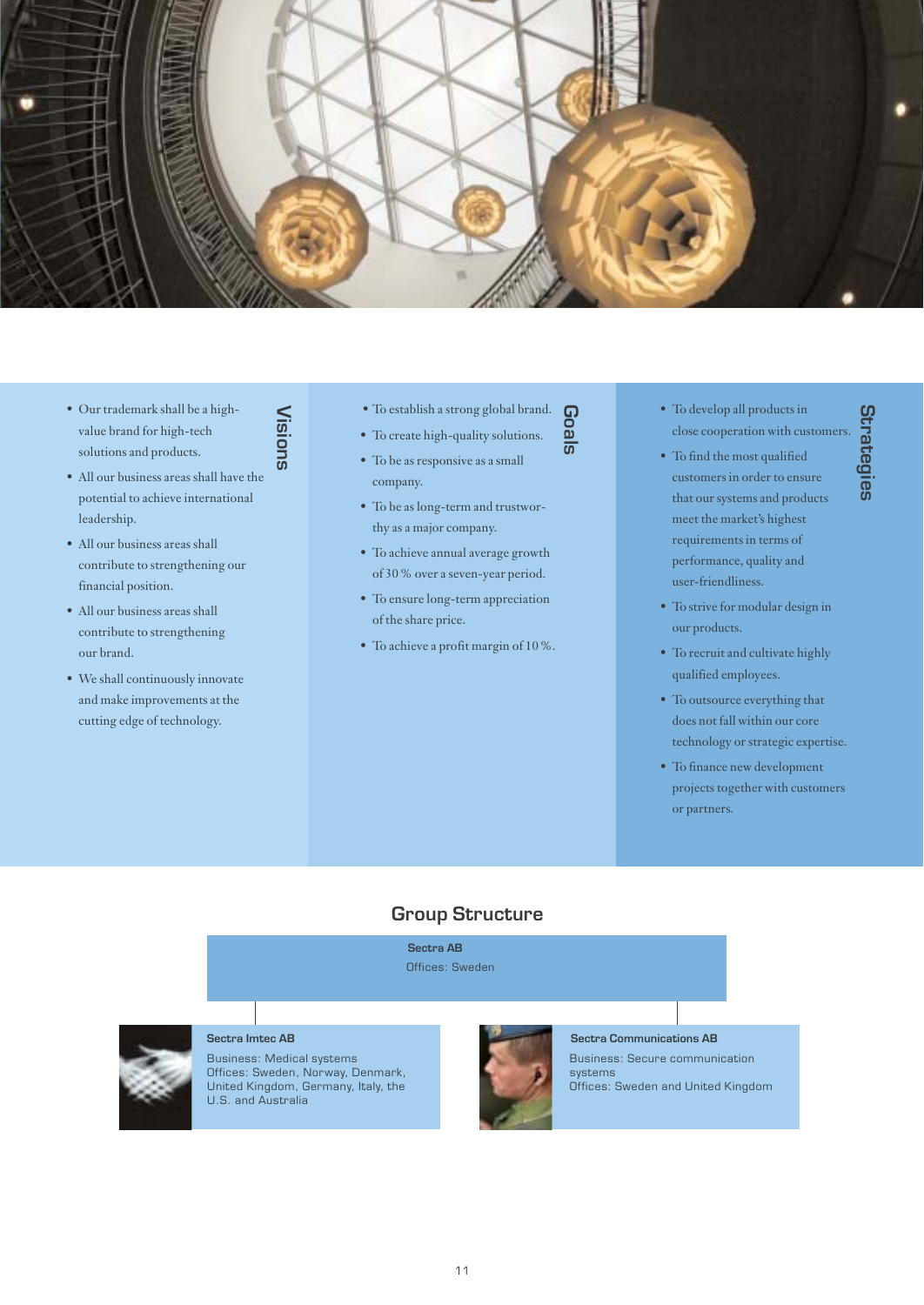

Sectra's medical systems operations have continued to expand on international markets and more than 500 sites worldwide use Sectra's systems.

The unique digital Sectra MicroDose Mammography™ system has been successfully installed and is fully operational in Helsingborg Hospital in Sweden and Klinikum Krefeld in Germany.

Sectra Imtec AB was selected as the "Medical Imaging Company of the Year 2004" in competition with all the world's other top medical imaging companies.

Sectra is a leading supplier of radiology image management systems. The medical systems operations are conducted through the wholly owned subsidiary Sectra Imtec AB, with a focus on digital image management and information systems for radiology clinics. Customers include both public and private hospitals worldwide.

**Medical systems** 

During the year Sectra Imtec AB was selected as the "Medical Imaging Company of the Year 2004" by the analyst company Frost & Sullivan, a global leader in international strategic growth consulting. The award was given to Sectra in competition with all the world's other top medical imaging companies.

With headquarters in Linköping, Sweden, Sectra is established in numerous markets, with offices in Norway, Denmark, Germany, Italy, the U.S., UK and Australia. In addition to direct sales operations, Sectra sells through business partners in most markets, which has resulted in major sales successes, particularly in the U.S.

### **Fiscal year 2003/2004**

With a focus on international growth, Sectra has continued to expand its medical systems operations internationally.

### **Increased international sales**

Net sales for the fiscal year totaled SEK 418 million, of which international sales accounted for 61%. The main parts of the sales consist of software licenses to radiology departments.

The installed base of Sectra's radiology image management systems increased by 30% during the year and more than 500 sites worldwide use Sectra's systems, performing more 25 million radiology examinations a year. With the increase of the installed base, the proportion of additional sales such as supplemental sales, maintenance and upgrade agreements, is increasing.

The increasing share of sales on markets outside Scandinavia is entailing a change in the character of transaction. In direct sales, the model employed by Sectra in Scandinavia, transactions normally comprise complete systems delivery, including hardware and soft-

ware. Sales outside Scandinavia are largely conducted via partners and consist mainly of software licenses with short delivery times and high added value, generating a higher profit margin.

### **Strong position on the domestic market**

In Sweden, a number of new contracts were signed during the fiscal year. Among these is the digitization of the image archive at Karolinska University Hospital, one of Sweden's most important brands in the healthcare sector internationally and a leading university hospital in Europe. Several Scandinavian customers with whom Sectra has a long history of cooperation also showed continued confidence by placing orders for further development of their radiology operations.

Outside Scandinavia, Sectra's local subsidiaries continued to successfully support partner sales, and in some segments sell directly to end users.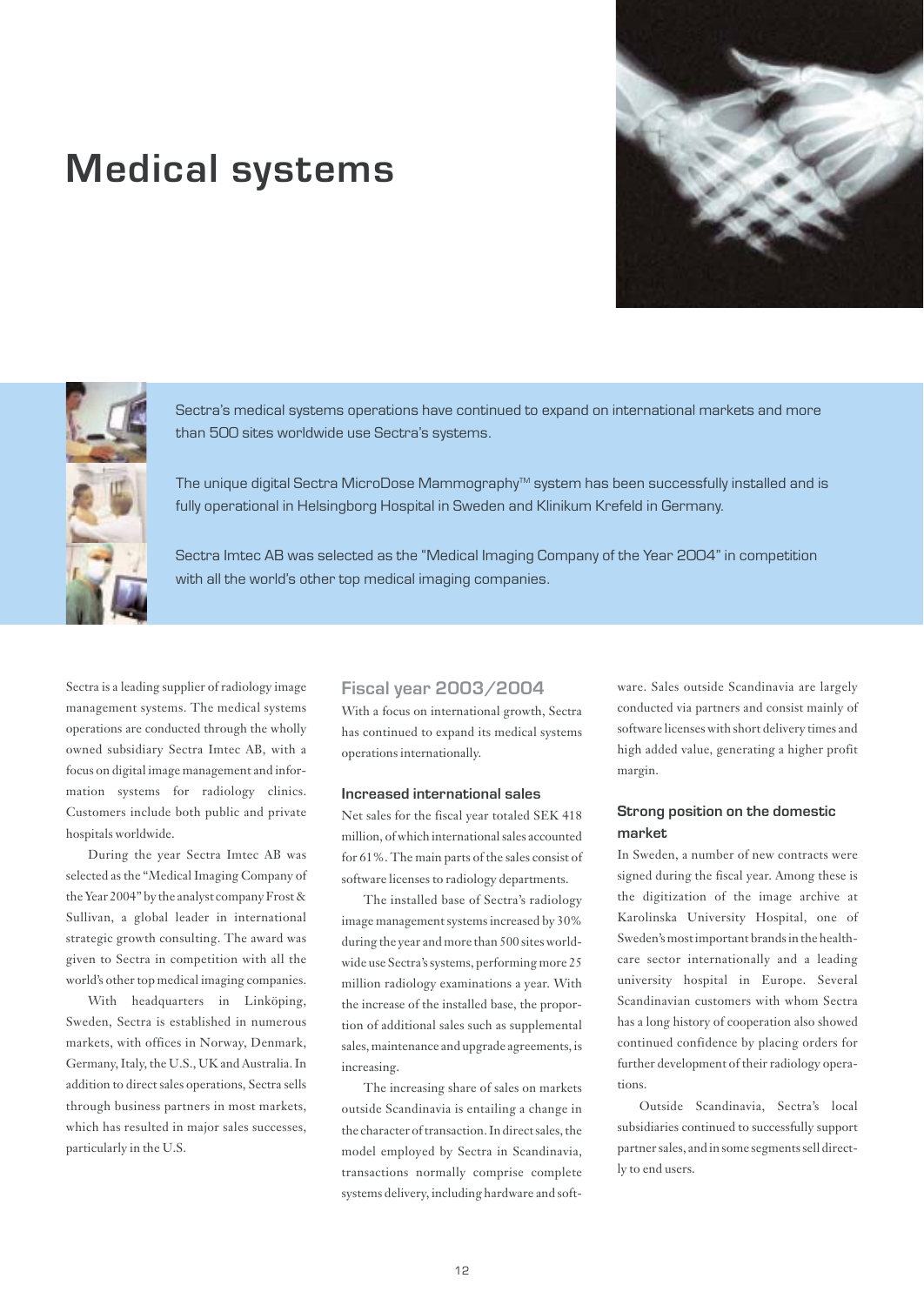Medical systems **Medical systems** 

# Business concept: Increase effectiveness of healthcare,<br>while maintaining or increasing quality in patient care<br>**While** *Business concept: Increase effectiveness of healthcare, while maintaining or increasing quality in patient care*

| 03/04 02/03                    |       |
|--------------------------------|-------|
| 260 -                          | - 193 |
| Net sales, SEK million:<br>418 | 386   |
| 61                             | 55    |
|                                |       |

### **Net sales**



invoiced Philips in the Netherlands and are reported under sales in the Rest of Europe

### **Number of hospitals that use Sectra's radiology image management systems**



### **Continued sales successes in the U.S.**

Today, a large share of Sectra's installations of digital radiology systems is in the U.S., one of the fastest growing markets for medical IT systems. Sectra's established sales channels such as Philips Medical Systems continued to increase sales and market share, while new partners such as Eclipsys made their first deliveries during the fiscal year. With a broad range of FDA approved focused clinical solutions, dedicated to for example 3D visualization, cardiovascular imaging, orthopedic templating and mammography, Sectra has strengthened its product offering to the U.S. health market. An intensive integration work together with education and extensive sales and product support pave the way for future sales successes together with partners.

### **Focus on the mammography area**

The mammography area has a major growth potential and Sectra aims to become a leading supplier on this market. The unique low dose digital mammography system, Sectra MicroDose Mammography™, and the breast

imaging PACS received great response from the market.

The first installation of Sectra MicroDose Mammography is in full operation at Helsingborg Hospital in Sweden. More than 7.000 women have undergone mammography using the new system since it was installed in September 2003. During the year, Sectra also received its first export order for Sectra MicroDose Mammography from Klinikum Krefeld in Germany, where the system now is in routine operation. Sectra's digital mammography solution is presented in greater detail on page 18.

Sectra also received several orders for Sectra PACS™ dedicated to breast imaging during the year. In January, Sectra's breast imaging workstation, which forms a part of Sectra PACS for Breast Imaging, received clearance from the U.S. Food and Drug Administration (FDA) for sale on the U.S. market. Sectra is today the only supplier offering an FDA-approved mammography workstation for handling images from different suppliers' modalities.

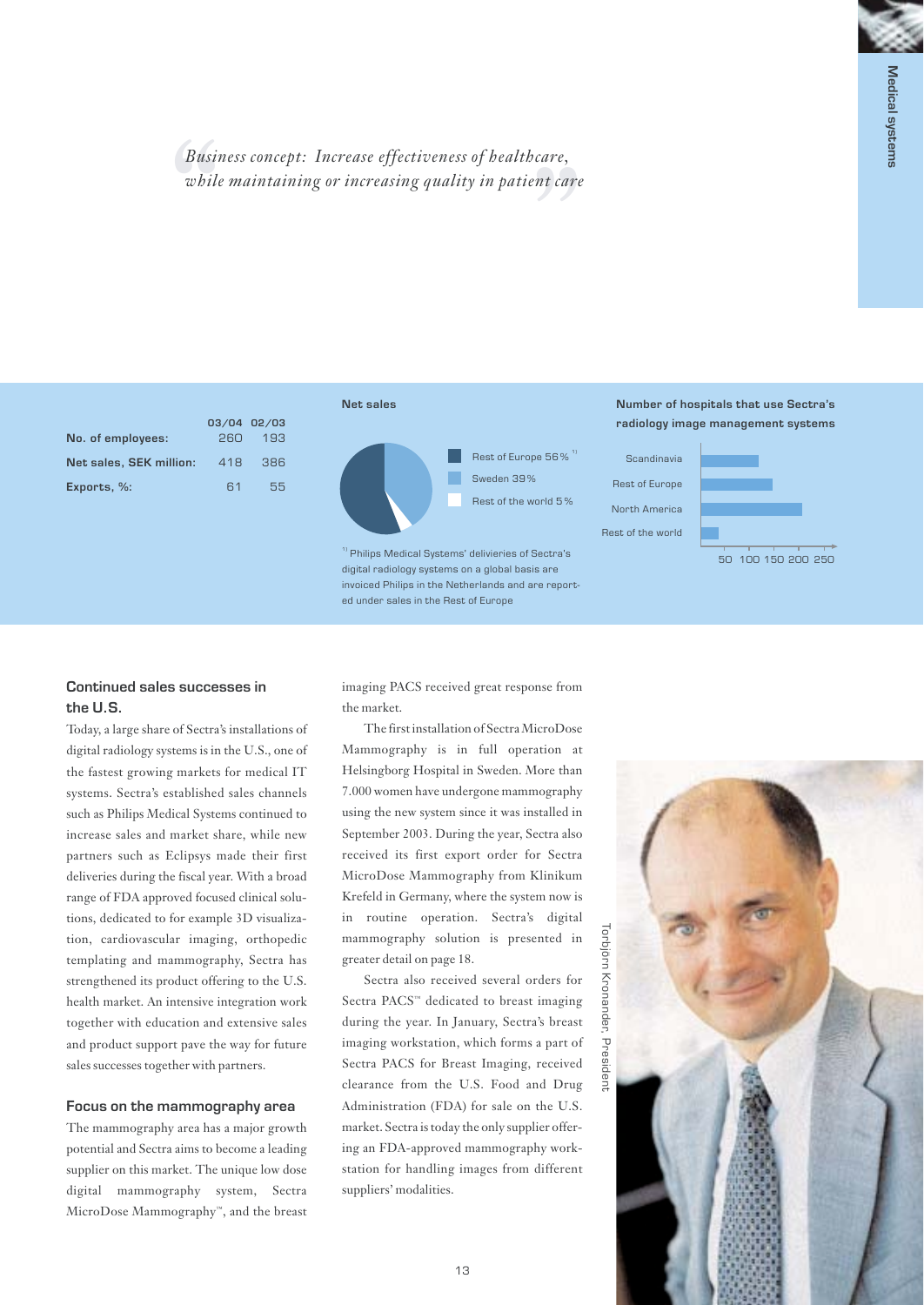nansion<br>*.* With a market share of more than 50% in<br>
Scandinavia, strong worldwide partnerships and<br>
over 500 installations around the globe, Sectra has<br>
a strong base for continued international expansion. *With a market share of more than 50% in Scandinavia, strong worldwide partnerships and over 500 installations around the globe, Sectra has* 

### **Benefits of digital image management systems**

Radiology IT systems include RIS (Radiology Information System) and PACS (Picture Archiving and Communication System). The RIS facilitates administrative tasks such as appointment scheduling, billing and referrals while the PACS streamlines the process of reviewing, processing, distributing and storing radiology images.

The use of digital image management on an enterprise level offers major benefits to healthcare providers such as:

- Increased efficiency and effectiveness combined with improved image quality.
- Elimination of costs associated with printing, storing, handling and archiving film.
- Access to images and information at any time throughout the entire hospital network.
- Improved service to the radiology department customers.
- Elimination of use of environmentally harmful chemicals and films.

Altogether, an increased efficiency of the general workflow can be achieved, which in turn helps ensure fast, effective responses and better service for the patient.



### **Market**

A general trend in the industrial world is that the proportion of elderly people is increasing, thus resulting in rising healthcare costs. This calls for new technology in order to increase efficiency while maintaining quality.

### **The key to efficiency**

Moving to digital reading and management of images enables handling today's ever-increasing healthcare costs due to the rising proportion of elderly people. Studies have shown that a conversion from a traditional film-based

radiology environment to one that is digitized may increase efficiency up to 30 % with a constant workforce. The use of digital radiology also offers major benefits to both healthcare professionals and patients. Consequently, the use of digital technology in healthcare increases and virtually every new hospital built in the western world today is designed to be film-free.

### **Focus on integration**

A major trend in the healthcare market is the demand for tight integration between different IT systems. A digital radiology system, which is often a major investment for a hospital, is a part of the entire IT strategy in a healthcare enterprise. Consequently, Sectra focuses on extensive integration with selected partners to build cost value. At Connectathon, the largest event in the U.S. for testing interoperability between different medical systems, Sectra PACS demonstrated the ability to integrate with systems from the majority of the world's leading suppliers.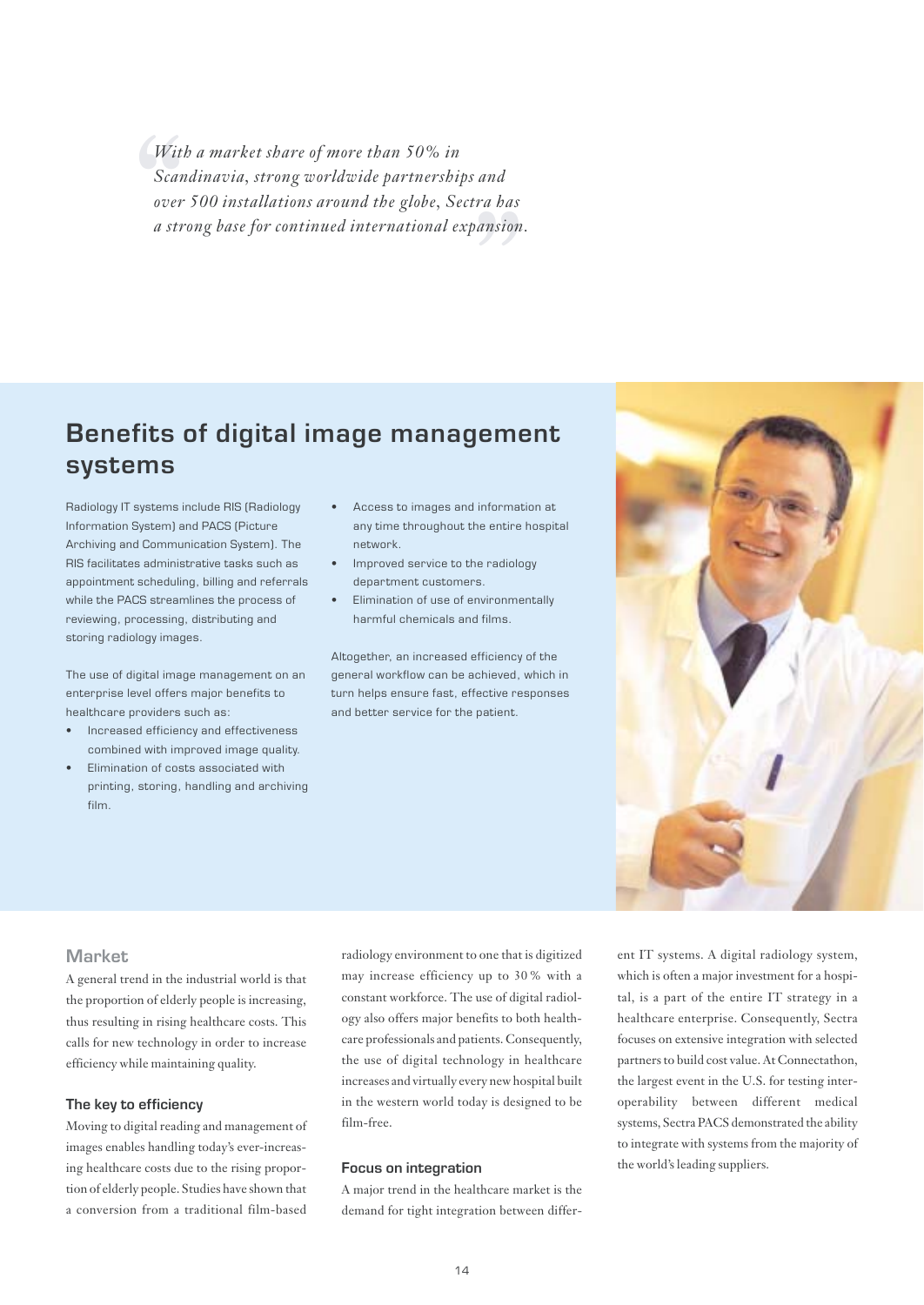

### **Market potential**

The market potential for radiology IT systems is determined by population size. The number of radiology examinations performed per capita and year varies between 0.6 and 1.3, when comparing countries in the industrial world. Consequently, the size of the population provides a reasonable estimate of the size of a market from a digital radiology perspective.

Globally there are about 10 players that compete directly with Sectra. These include large groups like General Electric, Siemens and Agfa, as well as medium-sized software companies. Sectra's main advantage is its ability to adapt to market demands for workflow efficient, complete image management solutions that are easily deployed and integrated throughout the enterprise. With a market share of more than 50 % in Scandinavia, strong worldwide partnerships and over 500 installations around the globe, Sectra has a strong base for continued international expansion.

### **Scandinavia leading the way**

Scandinavia is one of the markets that have advanced the furthest in the transition to digital radiology with about 90 % of radiology departments being film-free. In countries like the U.K., Spain and France, PACS penetration is less than 10 %, and in Germany it is estimated to be less than 20 %. It is a fair assumption that these countries will follow the Scandinavian model and move from film to digital radiology at an accelerating rate of penetration.

### **The U.S. – a rapidly growing PACS market**

With more than 5,800 hospitals and 7,000 outpatient-imaging centers performing about 380 million radiology examinations per year, the U.S. radiology market is one of the largest PACS markets in the world. The penetration of PACS in the U.S. can be estimated at about 15–25 %, indicating a huge remaining market potential. Sectra's strategy is to work in cooperation with business partners to provide innovative solutions to the business and clinical challenges faced by U.S. healthcare providers.

### **The mammography market**

Mammography is the second most common radiology examination in the world. Almost every country in the western world offers women the opportunity to participate in some kind of mammography program. The digitization of radiology operations has started to affect the mammography market as well. Today there are approximately 30,000 conventional film-based systems installed worldwide and many countries are extending their mammography programs. Sectra estimates that the installed systems will be replaced at a rate of some 3,000–4,000 new systems each year, a large part of which will be digital, thus creating a major market potential.

### **Digital imaging for orthopedics**

The private orthopedic clinic market in the U.S. is starting to adopt digital PACS solutions. Orthopedic surgeons are utilizing digital technology to reduce costs, improve office workflow, enhance diagnostic capabilities, and improve overall patient care. With Sectra's multiple orthopedic specific products developed in conjunction with leading orthopedic surgeons, including digital templating for preoperative implant surgery, the orthopedic surgeon can increase the speed and accuracy of the pre-operative planning process. The first Sectra installations at private U.S. orthopedic clinics are fully operational, delivering the tangible results of digital imaging. Sectra is well positioned to take advantage of this rapidly growing U.S. orthopedic imaging market.

### **Products**

For more than 15 years, Sectra has been developing PACS solutions – always with the need for modular design and flexible capabilities in mind. Sectra offers products that ensure scalability and integration with other IT systems used in the hospital environment.

Sectra has realized the importance of long-term customer relationships and strong trust between customer and supplier. Accordingly, Sectra's strategy is to work closely and for the long term with the customer in digitization projects, with the goal of optimizing the effectiveness of hospitals around the world.

### **A complete solution for digital radiology**

Sectra's product portfolio includes systems for managing digital radiology images (PACS) and systems for managing patient information (RIS). Included in the portfolio are also clinical applications, for example for mammography, orthopedics and osteoporosis.

Sectra is one of a handful of companies in the world to offer a complete PACS solution, covering the entire workflow within a radiology department, including clients and servers, workflow managers and archives.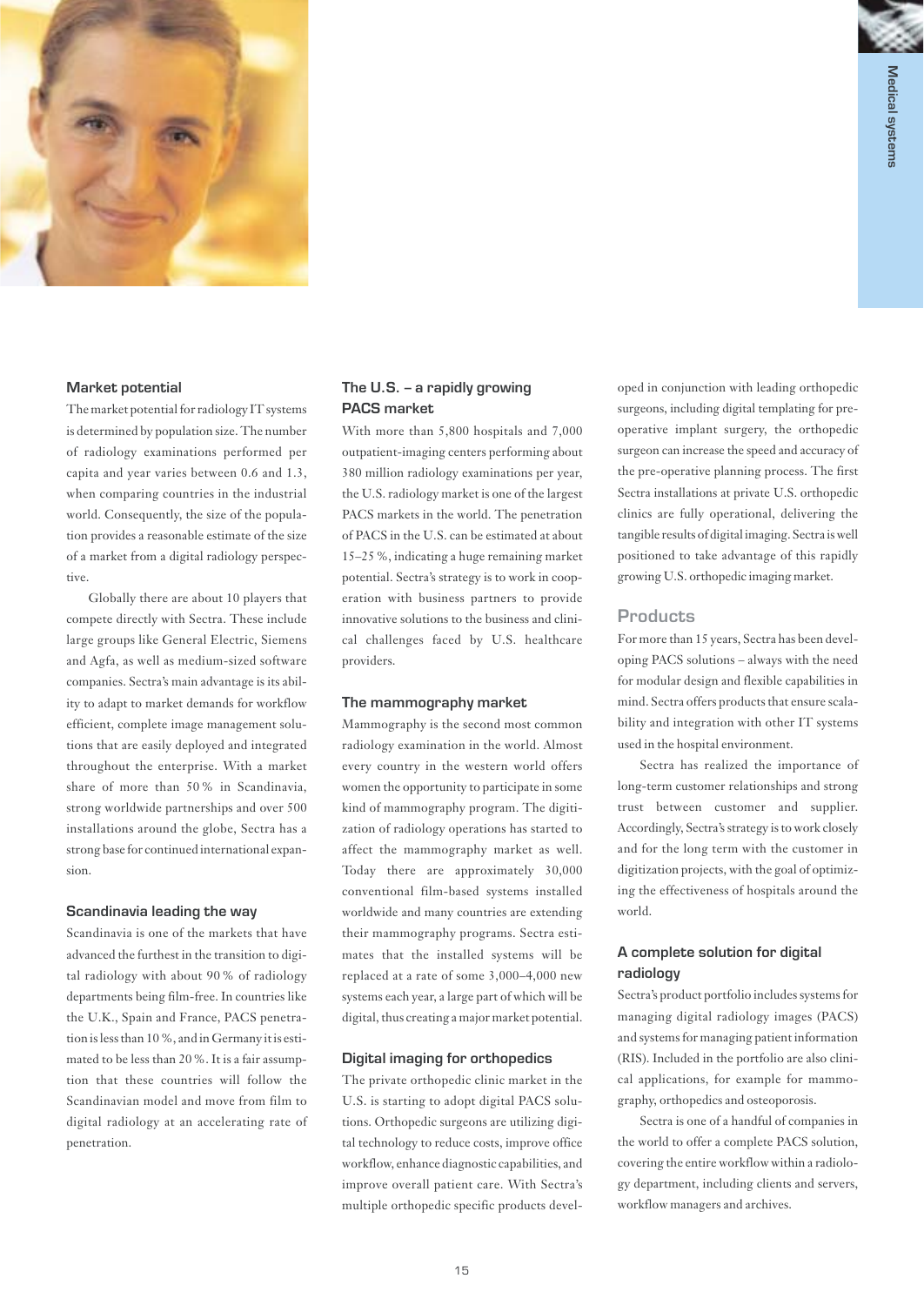

Sectra RIS is only sold in selected markets due to the extensive localization requirements.

### **Clinical applications**

The focus of the continued development of Sectra's core product, PACS, is to meet the needs of healthcare specialists even better. As an important step in this process, several clinical applications have been included in the Sectra product family. Examples are the new templating application adding new measurement functions to support the orthopedic process as well as applications for 3D visualization, bone mass measurements and cardiology.

### **Low dose mammography system**

Sectra's revolutionary system for mammography is another example of a clinical solution with growing demand on the global healthcare market. The unique mammography stand, Sectra MicroDose Mammography, and Sectra PACS for Breast Imaging, are specially designed to meet the strict requirements of breast imaging. The digital mammography stand is based on a completely new digital detector technology. This technology makes it possible to combine very high image quality with significantly reduced radiation doses. With Sectra MicroDose Mammography, the radiation dose can be reduced by 80 % compared to traditional filmbased examinations – a revolutionary advance. Read more on page 18, about how Sectra mammography users benefit from a lower radiation dose, higher quality and a better working environment.

### **An open platform**

The open design of the Sectra PACS enables smooth integration of clinical applications developed by third party vendors. Sectra Clinical Solutions Network™ (CSN) is a network of developers with cutting-edge expertise in specialized fields that increases the functionality and pace of development for Sectra PACS products. Through CSN, Sectra's customers will gain access to a broad array of clinical applications such as computeraided detection, virtual colonoscopy and voice recognition, to name just a few.

### **Research and development**

As part of the product development strategy, Sectra strives to develop its products in close cooperation with customers to meet the requirements of quality as well as user-friendliness. User groups, ongoing training and personal contact between end-users and Sectra engineers ensure that Sectra's products meet the high efficiency requirements set by the market.

### **Cutting edge technology**

To be able to provide systems based on the latest technology, Sectra also has close cooperation with a number of universities and research centers. One example is the Center for Medical Image Science and Visualization (CMIV) at Linköping University. CMIV is a multidisciplinary research center initiated by Linköping University, the County Council in Östergötland, and Sectra. The center's research focuses on how digitization of radiology can further facilitate the work of clinicians and radiologists.

### **Future prospects**

The market for radiology IT system continues to grow and the demand for clinical solutions is increasing. In the mammography area, filmbased systems are beginning to be replaced and Sectra's mammography system has received great interest. By allocating substantial resources for market investments, Sectra's goal is to establish itself more rapidly as a leading player in the mammography area.

Sectra provides high-quality solutions developed to meet the demand for scalability and integration with other IT-systems in the hospital environment. With a proven PACS solution and several applications for specialized clinical fields such as mammography, orthopedics and osteoporosis care, Sectra is well positioned in the growing medical IT market. Sectra's presence in the international market is increasing and its leading position in the domestic market combined with worldwide strategic partnerships provides a strong platform for continued international expansion.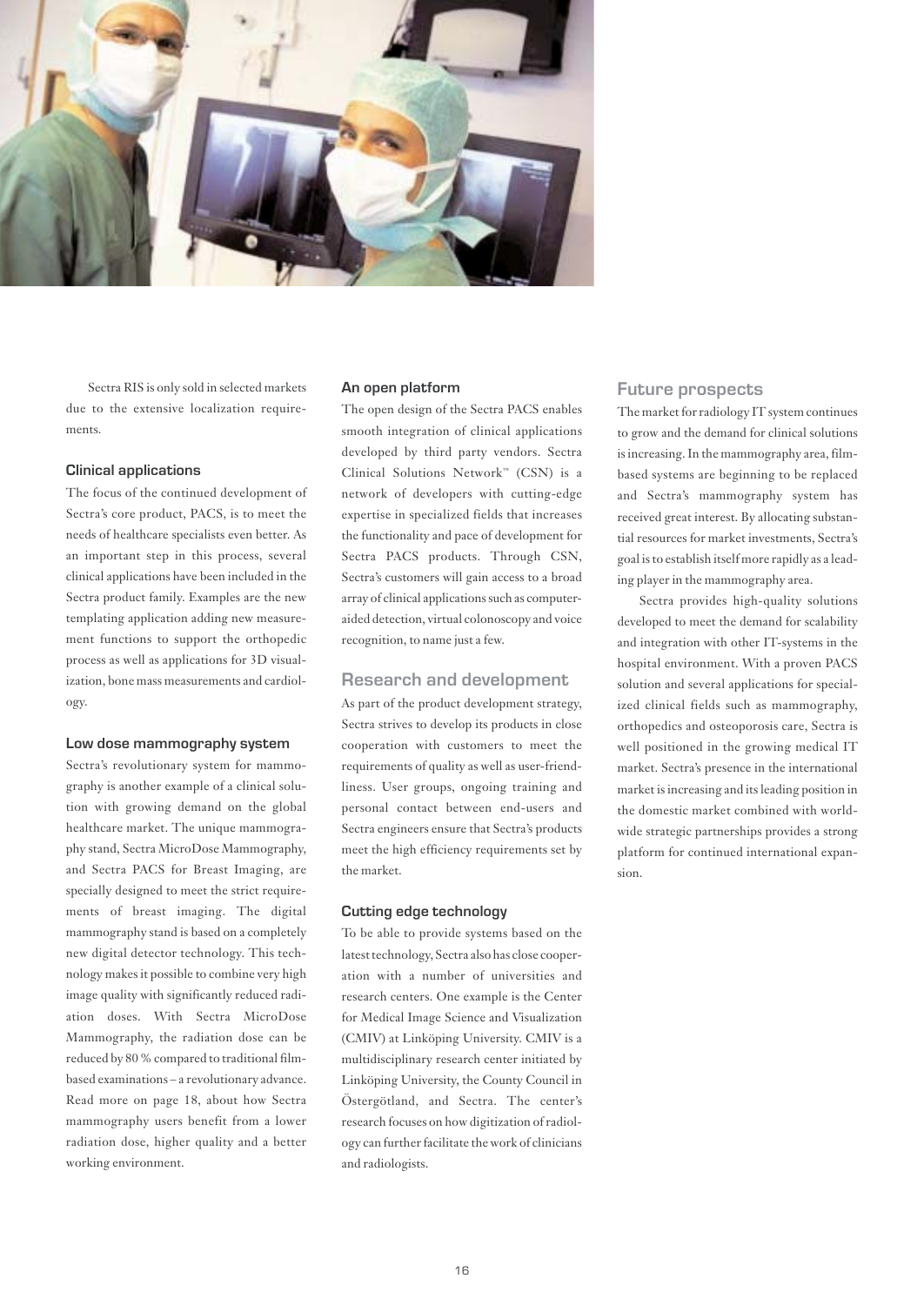**"** *had been identified.* In Ec<sub>i</sub><br>Media<br>bad b *In Eclipsys' and Sectra's integrated solution, Springhill Medical Center found the solution that fit the needs that*

### **Integration contributes to making healthcare more efficient**

Advances in technology have motivated a growing number of U.S. healthcare organizations to consider the strategic opportunities of PACS in addition to the integration of enterprise-wide hospital IT systems. In an environment as complex as healthcare, PACS is a proven technology that can streamline processes, enhance communication between departments and specialties, help prevent errors and significantly improve an organization's bottom line.

In February 2003 Sectra entered a partnership with Eclipsys Corporation, one of North America's leading healthcare solutions companies. Together Sectra and Eclipsys have developed Knowledge-Based Diagnostic Imaging™ (KBDI), an advanced clinical offering that provides hospitals with Sectra's radiology PACS in conjunction with Eclipsys' clinical information system, SunriseXA™.

*"Through our partnership with Sectra we are able to provide a new diagnostic imaging solution that allows our customers to further streamline the workflow of clinical information, reduce operating costs and achieve new levels of efficiency," says Paul L. Ruflin, president and CEO of Eclipsys.*

### **Springhill Medical Center**

Eclipsys delivered KBDI to its first customers in 2003, including Springhill Medical Center, a 252 bed complete medical-surgical healthcare facility in Mobile, Alabama. With more than 25 years of service to the community, Springhill Medical Center offers comprehensive medical services from open-heart surgery to full diagnostic capabilities, women's and

children's care, cancer care and a 24-hour emergency department.

Springhill Medical Center began its transformation to digital radiology in early 2002. Facing the rapid evolution of technology that can quickly overwhelm an organization whose main goal is to provide the best care possible for its patients, Springhill Medical Center realized the strategic importance of implementing a PACS that would be a seamless extension of its enterprise information systems. In Eclipsys' and Sectra's integrated solution, Springhill found the solution that fit the needs that had been identified.

*"By utilizing the KBDI solution, the Springhill radiology department now has the ability to operate film-free while providing physicians with immediate access to radiology reports and images as part of the patient's electronic medical record", Mr. Dempsey, Director of Radiology at Springhill Medical Center concludes.*

Springhill placed the solution into a live production environment in March 2004 and the system has performed "flawlessly from day one", according to Mr. Dempsey. Training was completed by over 100 employees in 30 days prior to go live. The



Mr. Dempsey, Director of Radiology at Springhill Medical Center

workflow improvements facilitated by the system met with an immediate positive reception throughout the entire hospital, and the radiologists are very pleased with the solution and how the project has been carried out. The system is undergoing continual adaptation to the users' individual needs in cooperation with the Eclipsys trainers.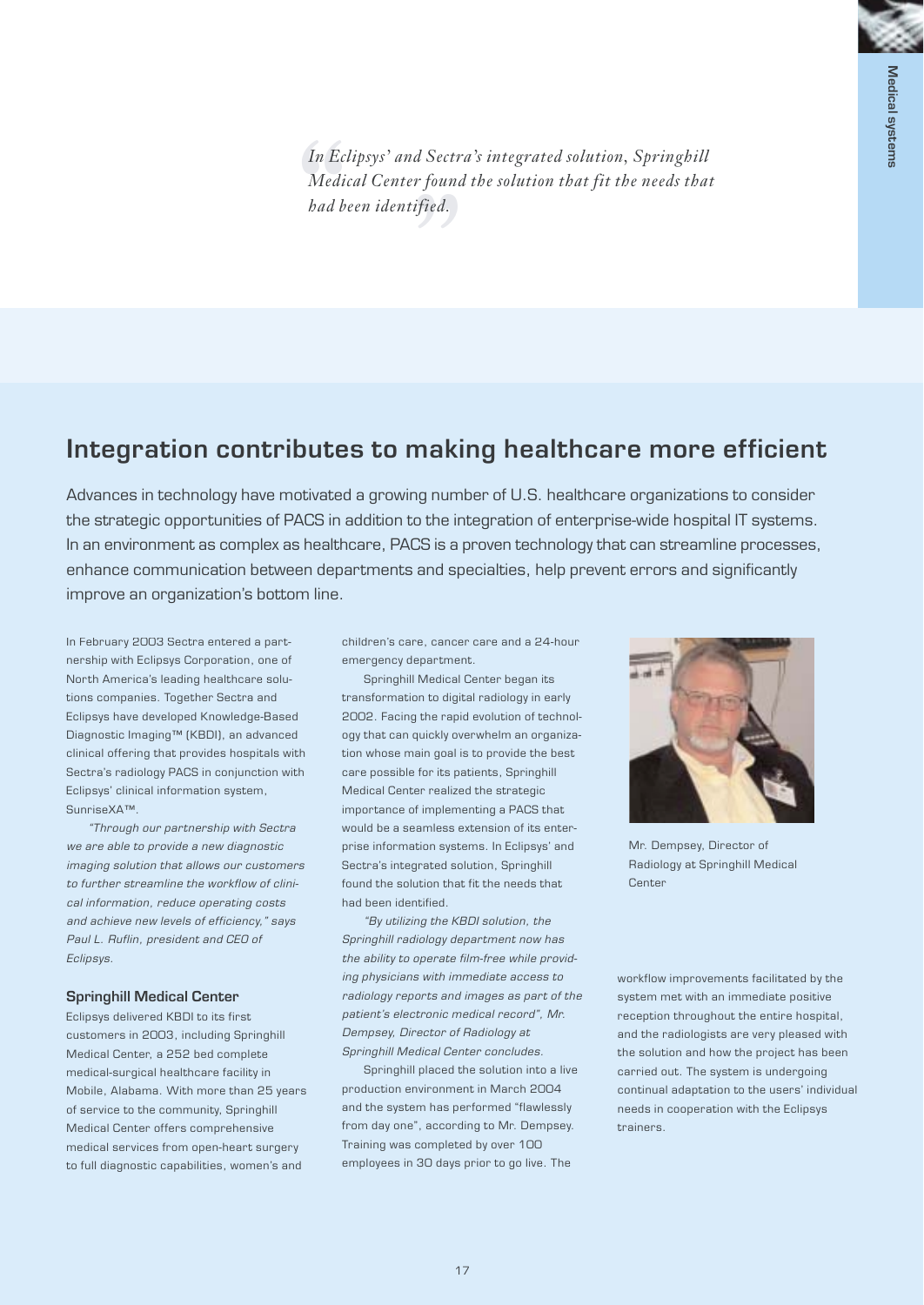### **Lower radiation dose, higher quality and better working environment**

The Breast Disease Center of Helsingborg Hospital in Sweden, is a pioneer within digital mammography and the first hospital to use Sectra's unique digital MicroDose Mammography system in clinical operations.

About 14,000 women are currently screened for breast cancer annually at the Breast Disease Center of Helsingborg Hospital. Since fall 2003, the Breast Disease Center is fully digitized using Sectra MicroDose Mammography™ in full-scale breast cancer screening.

### **World record in mammography screening**

The center examines over 60 women in one normal working day on the breast imaging unit – one woman every 4–6 minutes! This is a unique throughput capacity for a full field digital mammography system.

*"With Sectra MicroDose Mammography we can keep a very high patient throughput without compromising the patient integrity or comfort, key conditions in a sensitive and delicate situation such* *as breast cancer screening," says Boel Heddson, Head of the Mammography Department at Helsingborg Hospital.* 

For the women who are examined, the digital technology means advantages like better service and a faster response.

### **A pioneer in digital mammography**

Sectra PACS™ for Breast Imaging has been used for image review at the center since 2002, making Helsingborg one of the first totally film- and paper-free breast image clinics in Europe. All breast images taken at the Breast Disease Center are reviewed at Sectra's dedicated diagnostic workstation for mammography, included in Sectra PACS.

*"Digital operation is the future and when we made the plans for a new Breast Disease Center, we decided we wanted to go completely film- and* *paper-free," says Boel Heddson. "The result is a totally modern department that works just as planned. We cannot imagine going back to the old way."* 

### **Low dose system ideal for screening**

With a mammography examination comes a certain dose of radiation and thus a certain risk. With today's technology, this risk is much less than the benefit of the examination and it is clear that more cancers are found and cured than are induced with the radiation. With Sectra MicroDose Mammography the radiation dose can be dramatically reduced. The dose women are exposed to can be reduced by 80% or more compared to conventional systems. Patented new technology makes it possible to combine the revolutionary low

The main advantages associated with Sectra MicroDose Mammography are that the radiation dose can be reduced by 80 % compared with film-based systems, and the unique productivity that allows examination of over 60 patients per day.

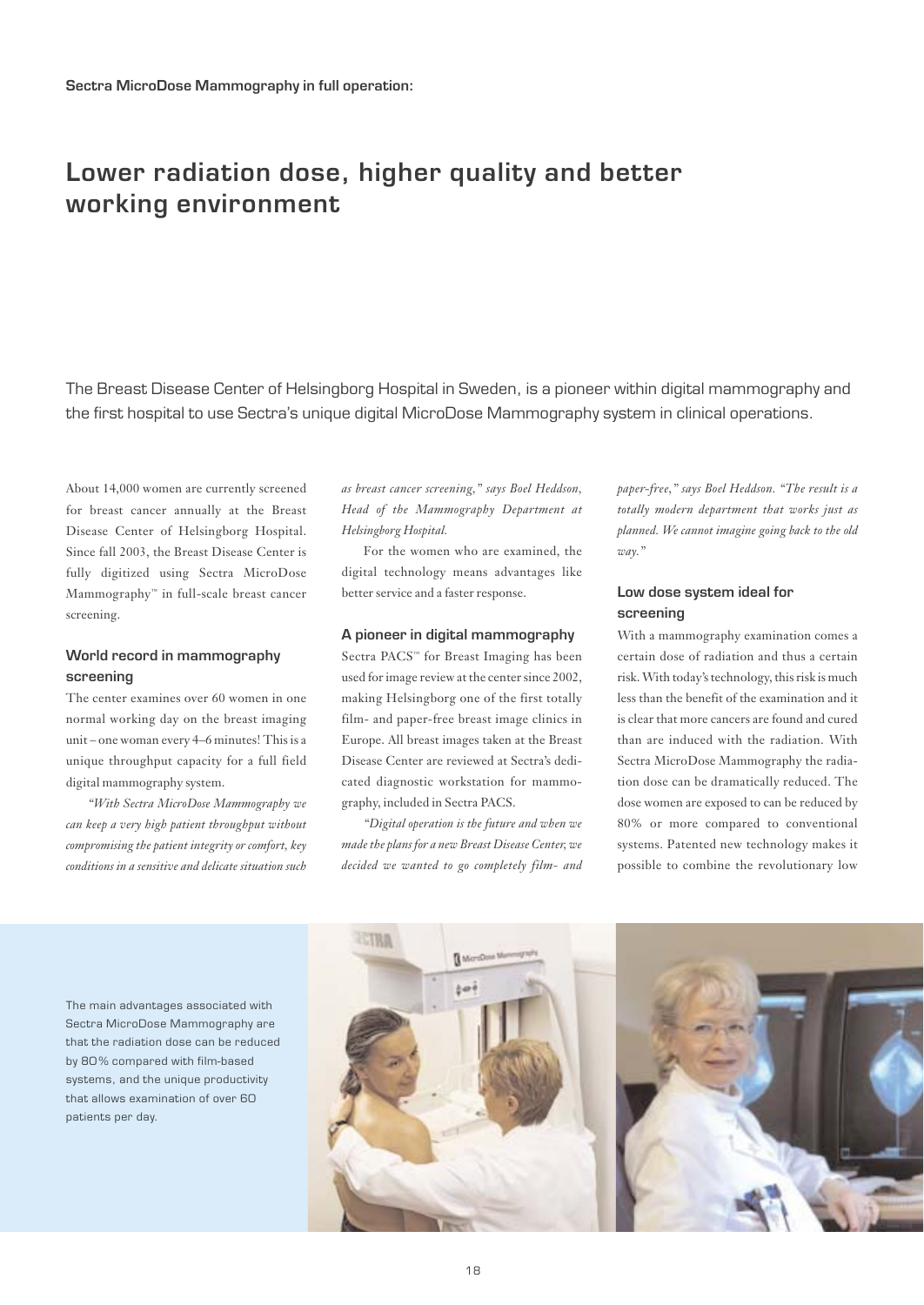

radiation dose with the extremely high image quality required within mammography. This combination makes the system ideal for screening where a large number of healthy women are examined.

### **Improved working environment**

A smooth and effective workflow is crucial within breast cancer screening. A large number of women pass through the department every day and time is a scarce resource – in Helsingborg the duration of a normal examination is about 5 minutes. Consequently, many examinations are performed in the same way day after day. Sectra MicroDose Mammography supports every step in this process, from initial patient contact to documented diagnosis. The number of manual steps has been reduced to a minimum, giving the nurse and the doctor more time to do what is important – taking care of the patient.

*"We cannot imagine going back to the old, filmbased system".*

Boel Heddson, Head of the Mammography Department at Helsingborg Hospital.

*"The work environment for us at the breast center has been decidedly improved with the new system," says Boel Heddson. "The time consuming and heavy handling of cassettes, films and chemicals has disappeared. We can meet more patients and even provide better service and give them faster answers."*

### **Reduce traumatic recalls**

The sensitive nature of breast cancer screening makes recalls of the patient very traumatic. With Sectra's system, the image is available at the nurse's workstation within seconds after it is taken and an immediate image quality control assures that the image maintains an adequate quality. When an image has to be retaken, this can be done while the woman is still in the examination room, saving her from the anxiety of being recalled to the examination.

After the examination is finished, the images are automatically transferred to Sectra PACS that manages and archives all the images taken at the center, where they are immediately available for review by the radiologist.

### **Individual adaptations**

The radiologist's diagnostic workstation can be customized to how the individual radiologist wants to have data and images presented to him or her.

*"Compared to the old analogue system with films and screens, this is like a new world. We are all different and prefer to read images with different settings, for example in contrast or background. Now each and every one of us gets the images automatically presented in our preferred way," Boel Heddson concludes.*

### **Tight integration streamlines operations**

Tight integration between the various systems of the center is essential. At a mammography department, patient information and data are administered through the RIS (Radiology Information System). Images are taken at different kinds of modalities, such as the MicroDose Mammography unit, ultrasound, stereotactic procedures and CR (computed radiography) and are read, archived and handled in PACS.

With Sectra PACS, information from all these systems is concentrated into one single workstation – the diagnostic workstation where the radiologist works. This means that the radiologist has access to information from all the various systems at his or her normal workspot, just one mouse click away.

### **Leading the way**

With the revolutionary Sectra MicroDose Mammography system, Sectra can provide a highly effective solution for hospitals and breast clinics all over the world. Helsingborg Hospital is recognized as a very competent hospital and a pioneer in advancing technology, and is an important reference installation.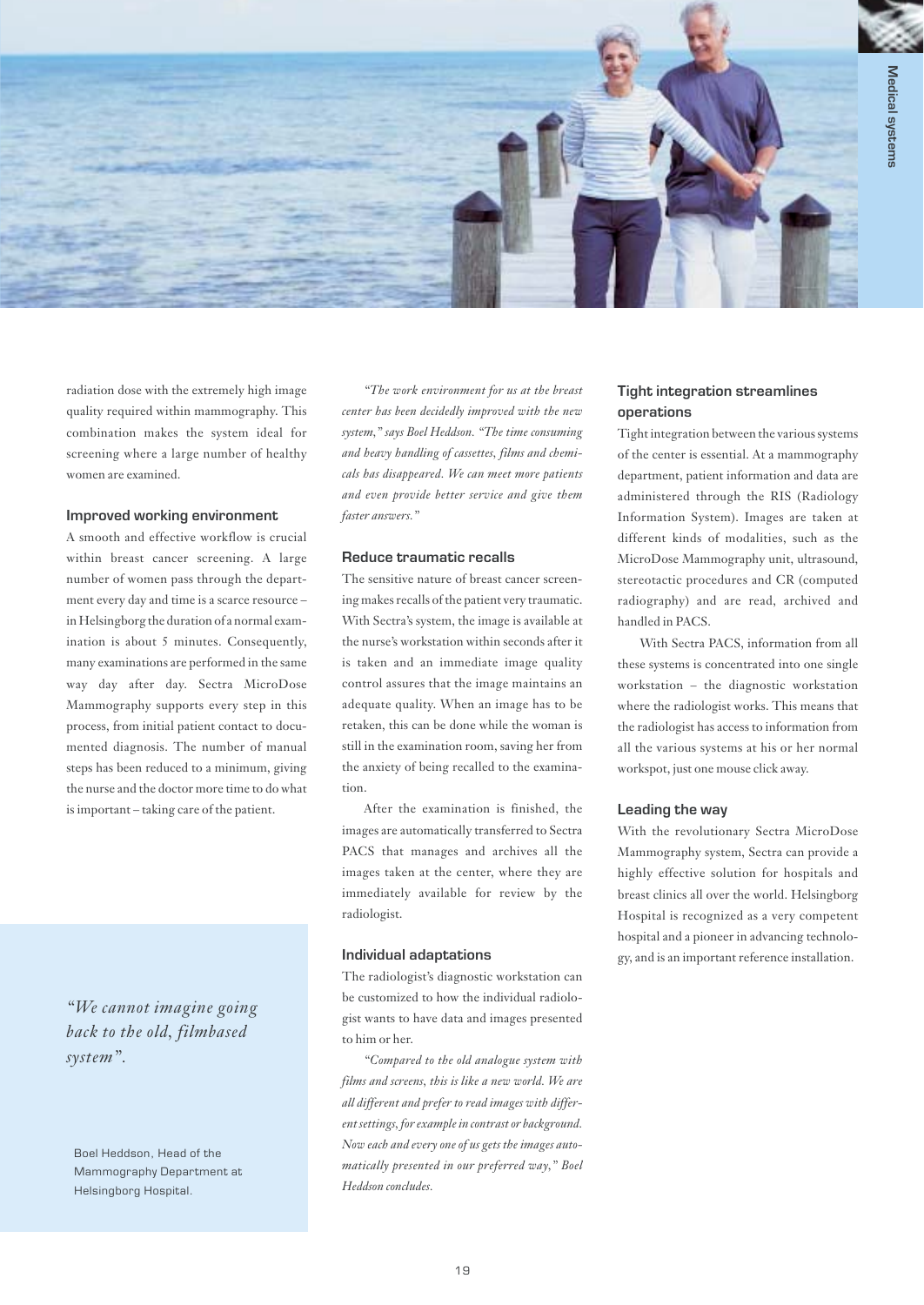# **Secure Communication Systems**





Sectra has developed new encryption systems for the Swedish Defense and a number of new international defense and government customers have begun using Sectra Tiger®.

Sectra has launched Tiger® XS, a new mobile security terminal that expands the product portfolio for secure mobile communications.

A subsidiary has been started in Great Britain as part of Sectra's commitment to international expansion.

Sectra has a strong core competence in encryption, and is one of the leading companies in the world in design and development of secure communication systems. These operations are conducted through a wholly-owned subsidiary, Sectra Communications AB, and are geared toward systems and products for secure mobile communication, high-speed encryption for telecom and data networks, and tactical radio systems. The customers comprise defense departments and public and government agencies in Europe and within NATO.

In addition to direct sales, Sectra works in cooperation with local resellers in selected markets. Sectra has for example a global cooperative arrangement with Kongsberg Defence Communications AS. This company is part of the Kongsberg Group, a Norwegian defense group, and sells Sectra's secure encryption telephone internationally.

### **Fiscal 2003/2004**

Net sales of Sectra's secure communication systems totaled SEK 73 million, of which 49 % derived from sales in markets outside of

Sweden. The bulk of the revenue derives from development projects and customer-specific products.

During the year Sectra has continued to develop its existing defense products and produced new encryption systems for the Swedish military, including a new high-speed encryption system that protects sensitive information on the Swedish Defense's telecom and data networks.

### **Commitment to international expansion**

Internationally, a number of new defense and government customers in, e.g. Austria and the U.S., have begun using Sectra's Tiger® mobile encryption system. In the US, the American military has ordered Tiger telephones within the framework of an evaluation program, FCT, whose purpose is to test and evaluate high-quality strategic products that have been developed internationally.

Sectra is committed to increasing its international sales, and during the year started a new subsidiary in Great Britain, Sectra Communications Ltd. Great Britain represents one of the largest defense and government agency markets for advanced encryption products in Europe.

### **Tiger XS – new product**

During the year, Sectra expanded its product portfolio with the Tiger XS, a new mobile terminal for encrypting voice and data communication in current and future communications networks. Customers in Finland are the first to use Tiger XS. The product is based on the same NATO-approved architecture as the Tiger telephone, and on a mobile security system developed by Sectra for the Swedish Defense.

Tiger XS uses Bluetooth® wireless technology to communicate with external communication equipment, and protects information on both the GSM network and other communications networks such as Tetra, GPRS, UMTS and satellite. This means high flexibility for the user, and facilitates the transmission of sensitive information in various situations. You can read more about how the Tiger XS simplifies exchange of sensitive information on page 24.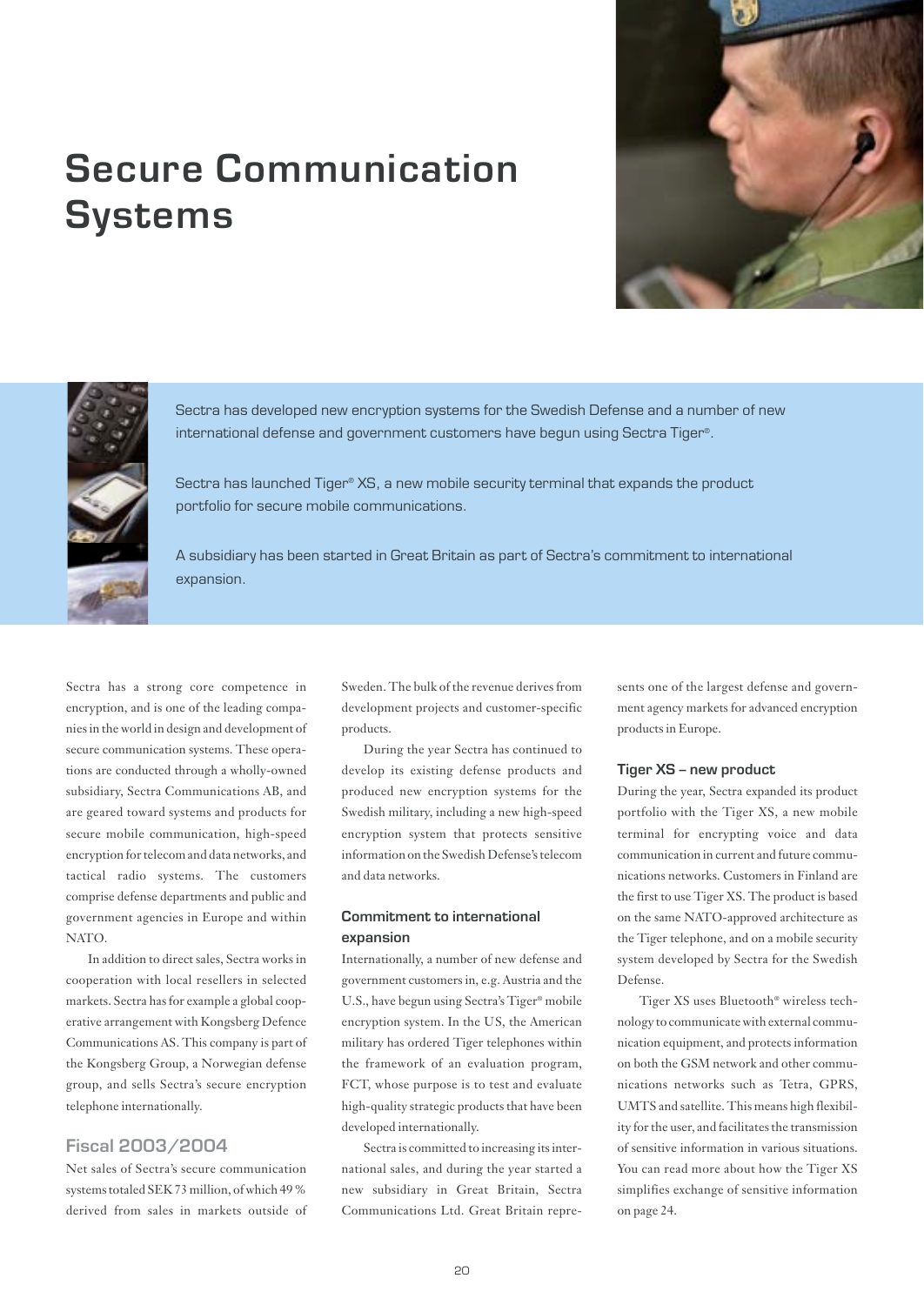**"**<br>*of a*<br>syst **"** *systems for defense and government customers Business concept: To be the first-choice supplier of advanced communication, information and crypto* 



### **Security partner in satellite project**

During the year, Sectra was chosen as security partner in the European Galileo satellite project, and given the task of reviewing the system's security architecture. Galileo is a satellite based navigation system of the same type as the American GPS system, and is being developed within the framework of an EU project. This project is strategically important for the future, and confirms Sectra's position as a leading supplier of security systems.

### **Market**

Eavesdropping is a problem that affects government agencies, defense organizations and private companies. A host of revelations have occurred over the last year revealing that everyone from top UN officials to agency personnel has been the victims of eavesdropping. These incidents point to a major need for systems and products that protect against eavesdropping, and the issue of information security has been included on many agendas.

### **Network-based defense**

Defense forces are being restructured the world over, and are moving away from emphasizing investment of large portions of their budgets in traditional areas such as weapons and personnel and toward an entirely new defense structure in which situation-adapted insertion forces and network-based information processing are important cornerstones. Achieving and maintaining an intelligence advantage is becoming increasingly important. During military operations, or when faced with threats from terrorist organizations, the defense organizations or coalition that can rapidly gather intelligence and form a joint status assessment will have a head start.

### **Continued international adaptation**

The trend toward a more global approach to defense continues, as the boundaries between military and civil threat scenarios blur. Threat scenarios are also being perceived as more global than directed at national borders. Protection of the homeland remains important, but more and more collective initiatives are being undertaken. Various cooperative defense measures are being initiated so that several countries can work together to protect themselves against terrorist attacks or attacks from other countries.

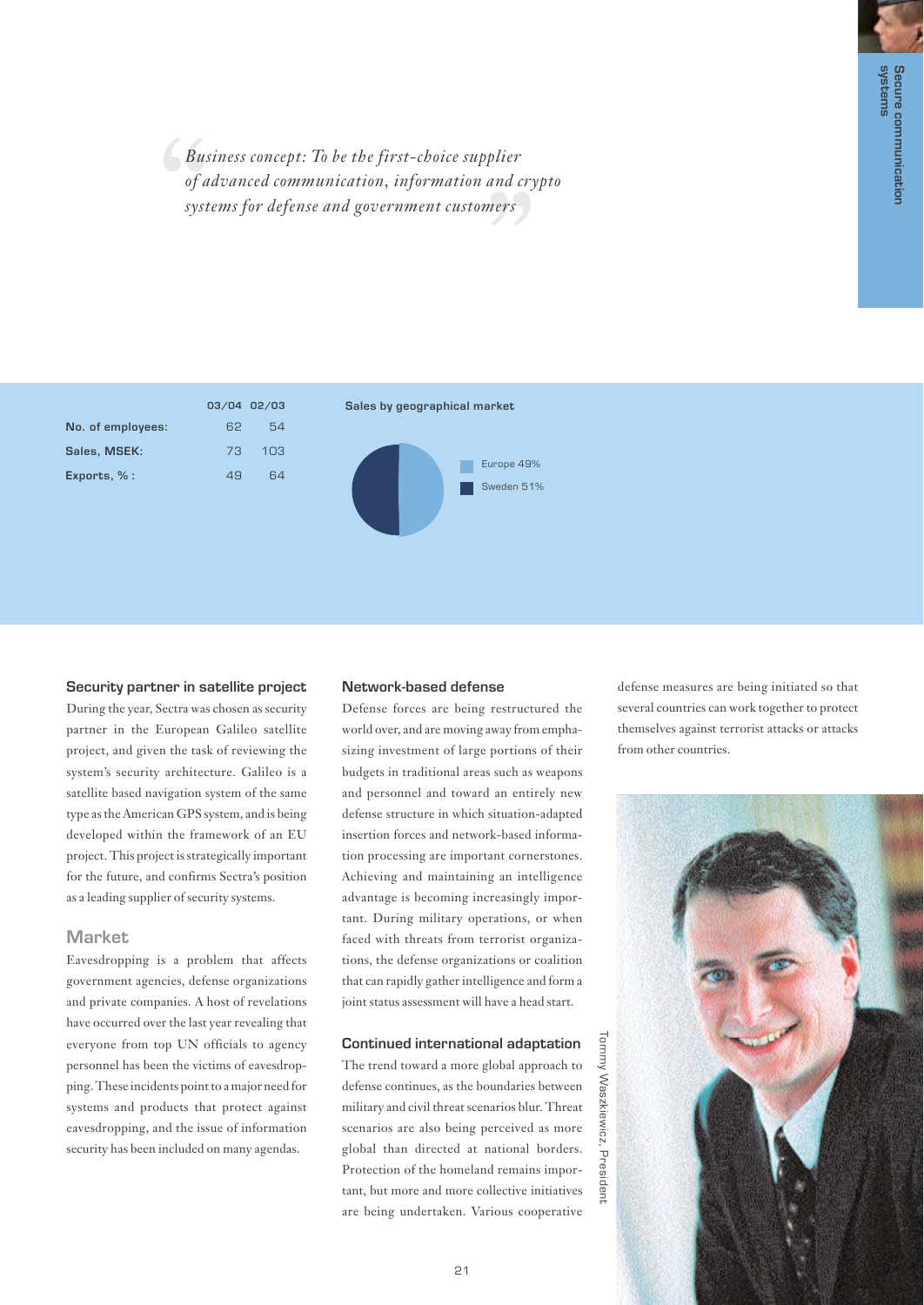

### **Security partner in satellite project**

The European Commission has decided to build Galileo together with the European Space Agency (ESA) in order to make Europe independent of other satellite nagivation systems. This system will be under civil control and Sectra has been chosen as security partner in the Galileo project.

Galileo is intended for users within various sectors of society, such as transportation departments, police forces, customs authorities and emergency rescue services, as well as recreational users. Once the system is placed into service, these users will be able to determine their own position or the position of a stationary or moving object (e.g. vehicles, boats and aircraft) using a nagivation receiver.

Secure communication between cooperating defense forces must be ensured, e.g. in connection with joint peacekeeping operations. This imposes heavy demands in terms of interoperability and international adaptation when it comes to designing and manufacturing of defense materiel. To meet these increasing requirements in terms of interoperability and international adaptation, Sectra is developing products and systems that can be used over many communications networks.

### **Market position**

Sectra is the market leader in Sweden in the field of communication security and secure IT systems for military applications. Sectra Tiger, one of the world's most secure GSM telephones, has also gained Sectra international recognition as a leading supplier of secure mobile communication solutions. Sectra Tiger is being used by defense organizations and public agencies in Sweden, Norway, Finland, Germany, the Czech Republic, Austria, Holland, the US and NATO's central organization, and by the US European Command (USEUCOM). This makes Sectra one of the major actors in Europe.

The competition on the world market within the defense sector consists of major international IT/electronics companies such as Rohde & Schwarz and General Dynamics, for whom communication security is a minor secondary area of activity, and specialized security companies in defined geographical markets.

Sectra has been supplying defense departments and government agencies with secure communication systems since the 1980s. As a result, the company has built up a strong technology platform and competence that covers everything from designing individual security components to integrating entire systems. One of Sectra's strengths is the fact that existing products can be adapted to new markets and different national security requirements quickly and cost-effectively.

### **Products**

The customers using Sectra's communication system comprise national defense organizations, governments and public authorities, all of whom have the most stringent requirements in terms of high assurance security. They must feel totally safe and secure against security breaches, and their security solutions must provide long-term future protection. Confidence in Sectra's solutions is based largely on their ability to separate public information from information that must be protected.

### **Protecting all communication**

Sectra's product offering in the field of secure communication systems covers the entire security chain, from encryption modules, encryption interfaces and encryption cards to complete systems for, e.g. secure mobile communications and air situation awareness. These products protect all communication, regardless of whether it occurs via for example networked computers, mobile telephones or by satellite terminals.

### **Tiger – a mobile communication platform**

Tiger is a concept developed by Sectra to meet customer demand for secure mobile communication. The concept consists of systems and products, developed in cooperation with the Swedish and Norwegian Defenses, that are designed to meet the very strictest security requirements. All the products involved in the system are based on a platform that has been approved by numerous national security and accrediting bodies in Europe and NATO. Different situations require different solutions. The Tiger system comprises:

- Sectra Tiger GSM/DECT telephone
- Sectra Tiger XS mobile security terminal
- PC application, Key Generation Unit, to generate and store encryption keys
- Security Management Center for electronic key distribution and managing various user groups

These products facilitate the exchange of sensitive information in a secure manner, regardless of whether it is communicated in transit from a mobile telephone or from a desk phone at the workplace. To increase user flexibility, the products function over many types of communications networks, such as GSM, GPRS, DECT, satellite and Tetra.

### **Research & Development**

Sectra's products are developed under customer contract, and are based on standardized platforms. This enables the products to interoperate effectively in both proprietary and standardized systems. The use of standardized platforms enables Sectra to shorten development times and cut costs in developing new products. Because of a modular design, the products are optimally adaptable to different national requirements, and to changing security requirements in the future.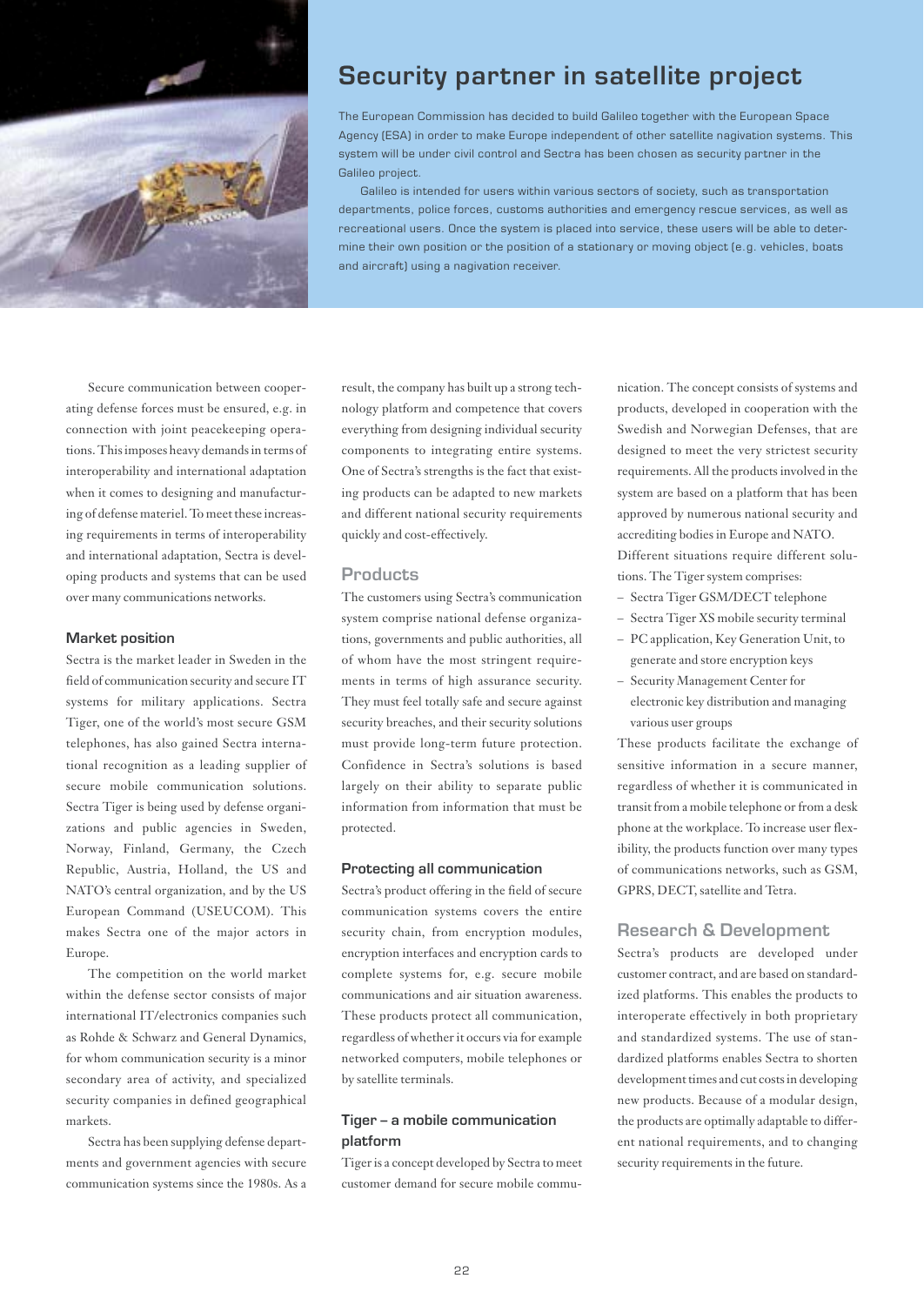Because of a modular design, the products are optimally<br>adaptable to different national requirements, and to<br>changing security requirements in the future. **"** *changing security requirements in the future. adaptable to different national requirements, and to*

### **Unique competence and close customer relations**

With its strong core competence in encryption and radio design, Sectra is on the cutting edge in developing secure communication systems and tactical radio systems. Sectra has pushed forward the boundaries within these areas of technology on numerous occasions. The unique competence has been built up in close cooperation with both Swedish and Norwegian Defenses, and with the Swedish Defense Research Agency.

All development work is carried out in close cooperation with the end users. Our goal is to offer the best solutions on the market, solutions that meet our customers' requirements in terms of high performance, quality and user-friendliness.

### **Outlook**

Information security is essential to Sectra's customers. The restructuring that is under way within both the Swedish Defense and other defense organizations around the world demands the integration of strong security solutions into the communication structures of the future. Public authorities, organizations and governments are also becoming increasingly aware of the need to protect sensitive information against eavesdropping.

Sectra provides products and systems which, because of their modular design, are optimally adaptable to current and future requirements. With its strong core competence in encryption and radio design, Sectra is well positioned to continue to be a leading supplier of secure communication systems.

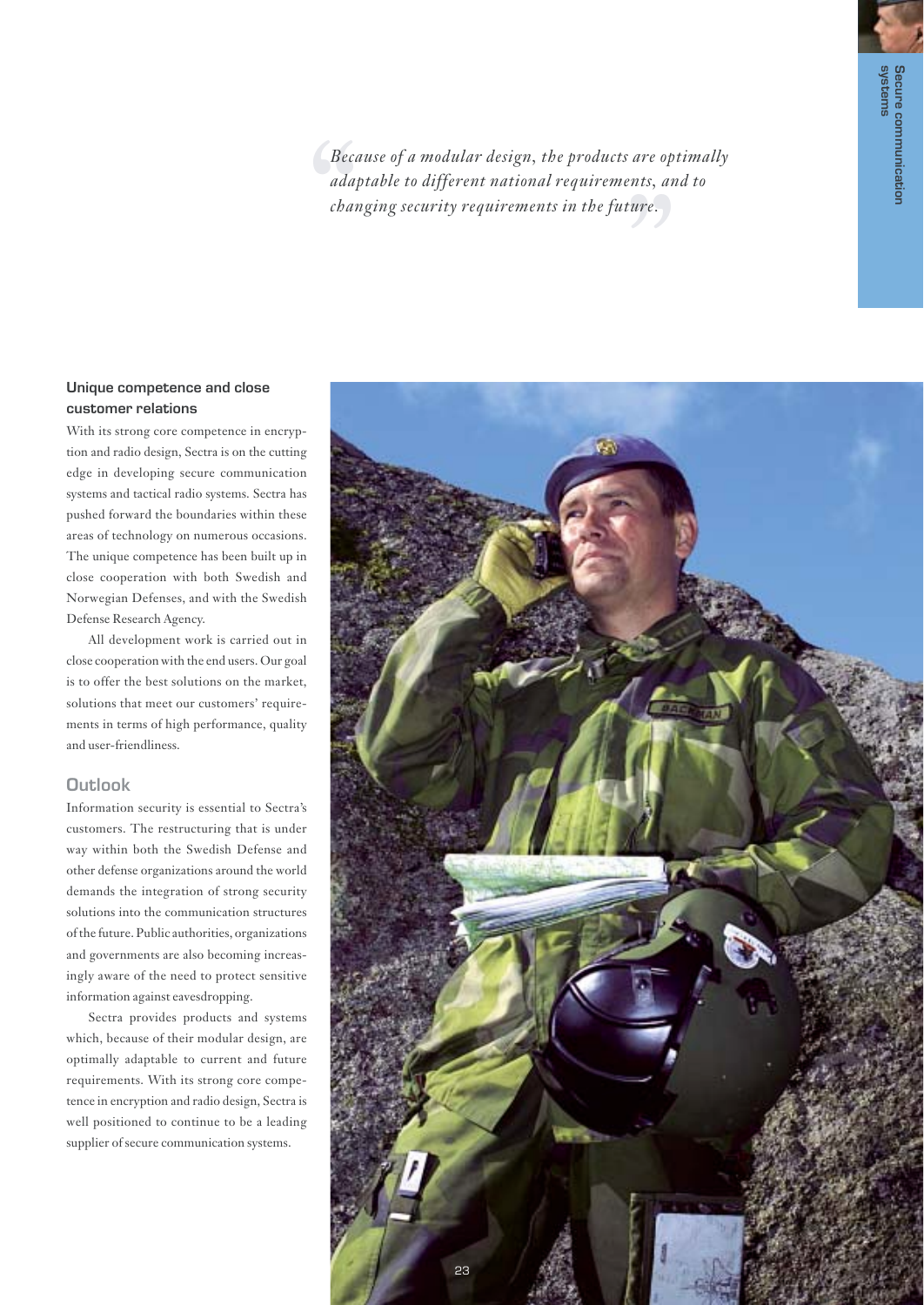

### **Tiger XS – new flexible security terminal**

During the year, Sectra launched the Tiger® XS mobile encryption terminal. This new product will provide users with strong security when transferring sensitive information on current and future communications networks.

Tiger is a concept that Sectra has been developing since the early 1990s to meet customer demand for secure mobile communications. The concept comprises systems and products designed to meet the very strictest security requirements, as set forth in the laws and security regulations of various countries. The latest addition to the Tiger family, Tiger XS, can be used together with a regular mobile phone.

### **High flexibility**

Tiger XS uses Bluetooth® wireless technology to communicate with various communication devices. This enables a high level of security



on communications networks such as GSM, Tetra, GPRS, UMTS and satellite. Tiger XS ensures that users will have their information protected all the way to the recipient, even in situations in which the traffic passes through several different communication networks. This also means that customers can keep up with rapid technological advances in the field, since Tiger XS has the ability to work together with the latest products, and with future communication technologies.

The ability to use Tiger XS in different types of communications networks such as Tetra, provides high flexibility and interoperability, essential properties for creating a costeffective network-based defense.

### **Swedish military tests Tiger XS**

In the event of a emergency, terrorism or other disaster it is important for the armed services to be able to cooperate with other authorities and defense forces abroad. The Swedish Defense is committed to building a networkbased defense in order to be able to react rapidly to different types of both domestic and international threats. Tiger XS is one of the products involved in the Swedish military's testing of future encryption products within the context of this network-based defense.

### **Used together with regular mobile telephone**

In Sweden, the Swedish Emergency Management Agency (SEMA) is the authority responsible for coordinating all public authorities signal protection activities, and for ensuring that these authorities can cooperate in a secure way. SEMA and the Swedish Defense Forces have begun joint user testing of the Tiger XS. According to the signal protection coordinator at SEMA, Arne Jonsson, changes in how we do our jobs today constitute the main reason why the Swedish Defense Forces are testing a mobile encryption system together with SEMA.

*"Today we work in ways that require that we must, to a certain extent, always be reachable for making decisions or receiving information," explains Arne Jonsson. "We are at the same time moving about during our work days in different ways than before (more trips, meetings in other locations, etc), and we thus have a need for a product that will allow us to communicate securely with one another, regardless of our locations. This can apply to, e.g. emergency situations or periods of high preparedness," he adds.*

The Sectra Tiger encryption telephone is currently being used to transmit sensitive information, but Arne Jonsson sees advantages in using Tiger XS.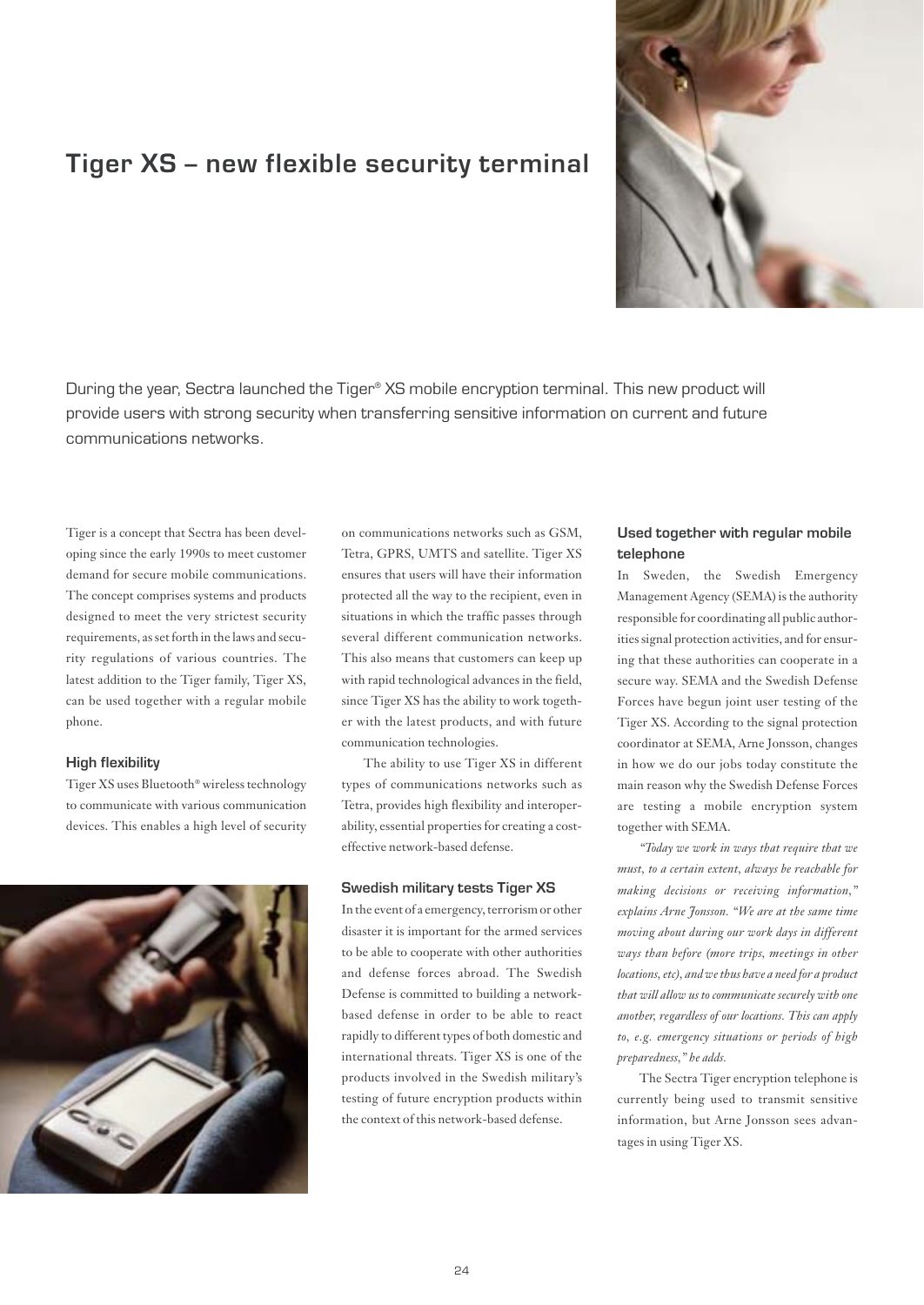The ability to use Tiger XS in different types of communications networks such as Tetra, provides high flexibility<br>and interoperability, essential properties for creating a<br>cost-effective network-based defense. **"** *cost-effective network-based defense.cations networks such as Tetra, provides high flexibility and interoperability, essential properties for creating a*



### **Network-based defense**

The Swedish Defense's primary task was formerly to protect Sweden against a massive invasion, but that threat has now essentially vanished. It is instead important to react quickly to various types of threats, both domestically and internationally. The Swedish Defense is consequently committed to an entirely new type of defense – network-based defense (NBD).

The trend is away from emphasizing investment of large portions of defense budgets in traditional areas such as weapons and personnel and toward an entirely new defense structure in which situation-specific insertion forces and network-based information processing are important cornerstones. The importance of working quickly and flexibly to today's defense forces cannot be overstated.

Network-based defense extends beyond the Swedish Defense Forces. In the event of a crisis, terrorism or other disaster in Sweden or abroad, it is important for the Swedish Defense to be able to cooperate with other authorities and militaries abroad. Similar investments in NBD are currently under way in other countries in the western world.

*"Today we are spoiled in terms of being able to pick out any mobile telephone model we like. Only a small portion of our mobile conversations require secure communication protection, and one of the advantages with Tiger XS is that the users can keep their regular mobile phones and still have the capacity to converse with no unauthorized eavesdropping," says Arne Jonsson.* 

### **Secure technology for the future**

Tiger XS is based on the same NATOapproved security architecture as the Tiger telephone. A modular design and a standardized platform mean that the product can be adapted to differing national security requirements. This also means that it will be possible to use Tiger XS with the communication technologies of tomorrow.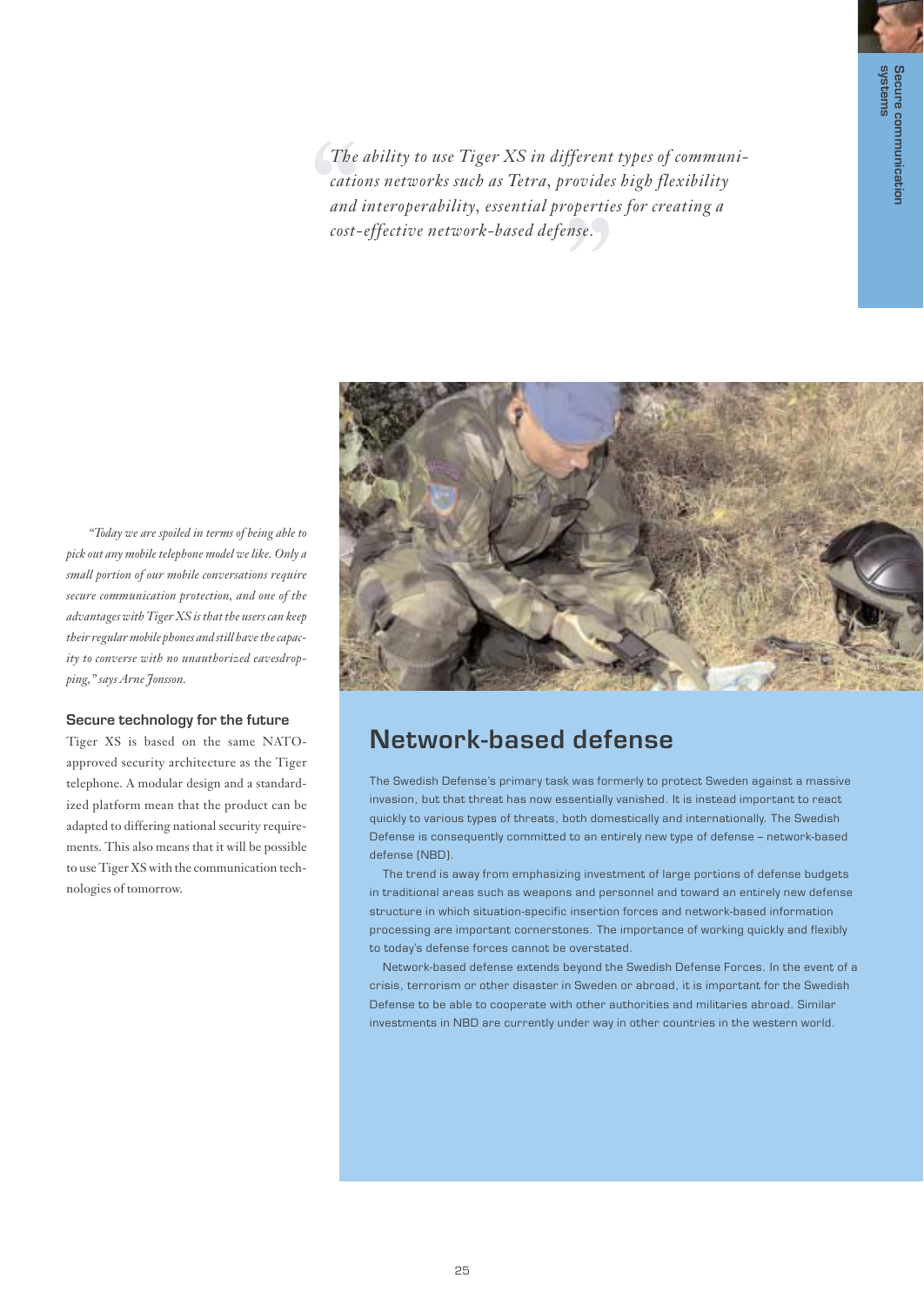# **Employees Unique expertise in an international environment**



Sectra's employees are its most important resource, and Sectra's success is the direct result of their expertise and commitment. The employees solid experience and cutting-edge expertise are essential to meeting customer needs.

Sectra has offices in eight countries, with customers mainly in Europe and North America, but also in Asia and Australia. This gives Sectra employees an opportunity to work and grow in an exciting international environment.

### **Stimulating work environment**

As a growth company, Sectra is in an excellent position to offer its employees new challenges and opportunities for professional and personal growth in a stimulating work environment. Sectra develops high-tech products based on the latest research results, and attracting, keeping and developing skilled employees is crucial. In addition to being intimately familiar with advanced technology, Sectra employees must also have a good understanding of the customers' businesses. That is why it is important for Sectra to offer a work environment that encourages creativity and new ways of thinking.

### **Expertise, education and training**

Sectra had a total of 347 employees at yearend. The employees possess unique expertise, and most of them are university graduates. Many of the employees have done post-graduate research work, acquiring highly specialized IT expertise. The company also benefits from the contributions of four professors and 17 PhDs. Sectra conducts an annual interview with each employee to review their need to develop skills and expertise. The employees



### **Employee education levels:**



University degrees 80 % College-preparatory secondary school, 14 % Technology PhDs 5 % Tech. licentiate degrees 1%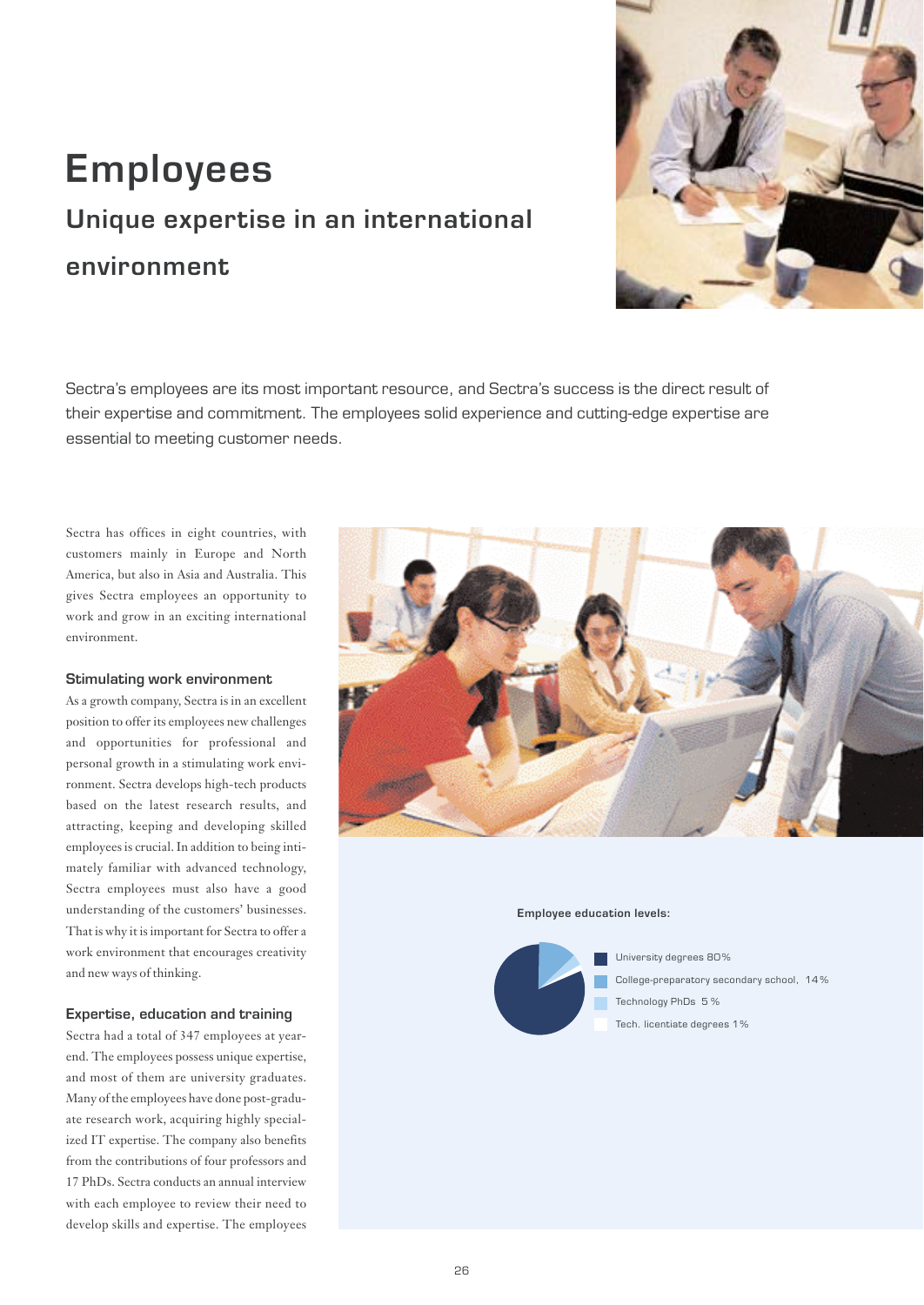### **" "** *Smart people know when to ask other smart people.®*

then undergo ongoing, individually tailored training based on their results of the review.

Sectra's headquarter is based in Mjärdevi Science Park near Linköping University and Institute of Technology, which facilitates recruitment of new employees. The company also offers university students opportunities to complete a portion of their education at Sectra in the form of degree projects.

### **Health and work environment**

Employee well-being is of the utmost importance. Sectra takes a preventive approach to health and work environment issues, e.g. by offering its employees regular health checkups and access to subsidized spare-time physical activities. Sectra's health program also includes ergonomic counseling to minimize the risk of work-related injury.

### **Participation in Sectra's success**

In order to strengthen employee commitment and motivation, Sectra has endeavored over the years to offer its employees opportunities to participate in the company's success. In addition to traditional compensation systems, Sectra has worked systematically to spread ownership to its employees through convertible debenture and employee option programs. As a result, the majority of the company's employees are also Sectra shareholders.



|               |       |     |     | Employee age distribution |       |
|---------------|-------|-----|-----|---------------------------|-------|
| $\frac{0}{0}$ |       |     |     |                           |       |
| 60            |       | 57% |     |                           |       |
| 50            |       |     |     |                           |       |
| 40            |       |     |     |                           |       |
| 30            |       |     | 33% |                           |       |
| 20            |       |     |     |                           |       |
| 10            |       |     |     |                           |       |
|               | 1%    |     |     | 6%                        | 3%    |
|               | $-24$ |     |     | 25-34 35-44 45-54         | $55-$ |
|               |       |     |     |                           |       |

|                              | 2003/04 | 2002/03 | 2001/02 |
|------------------------------|---------|---------|---------|
| No. of employees at year-end | 347     | 274     | 250     |
| No. of which are women       | 82      | 68      | 63      |
| Staff turnover, %            | 2.3     | 7.3     | 3.2     |
| Average age                  | 35      | 34      | 33      |
| Value added/employee, MSEK   | n 7     | 0.9     | 0.8     |

**Employee age distribution**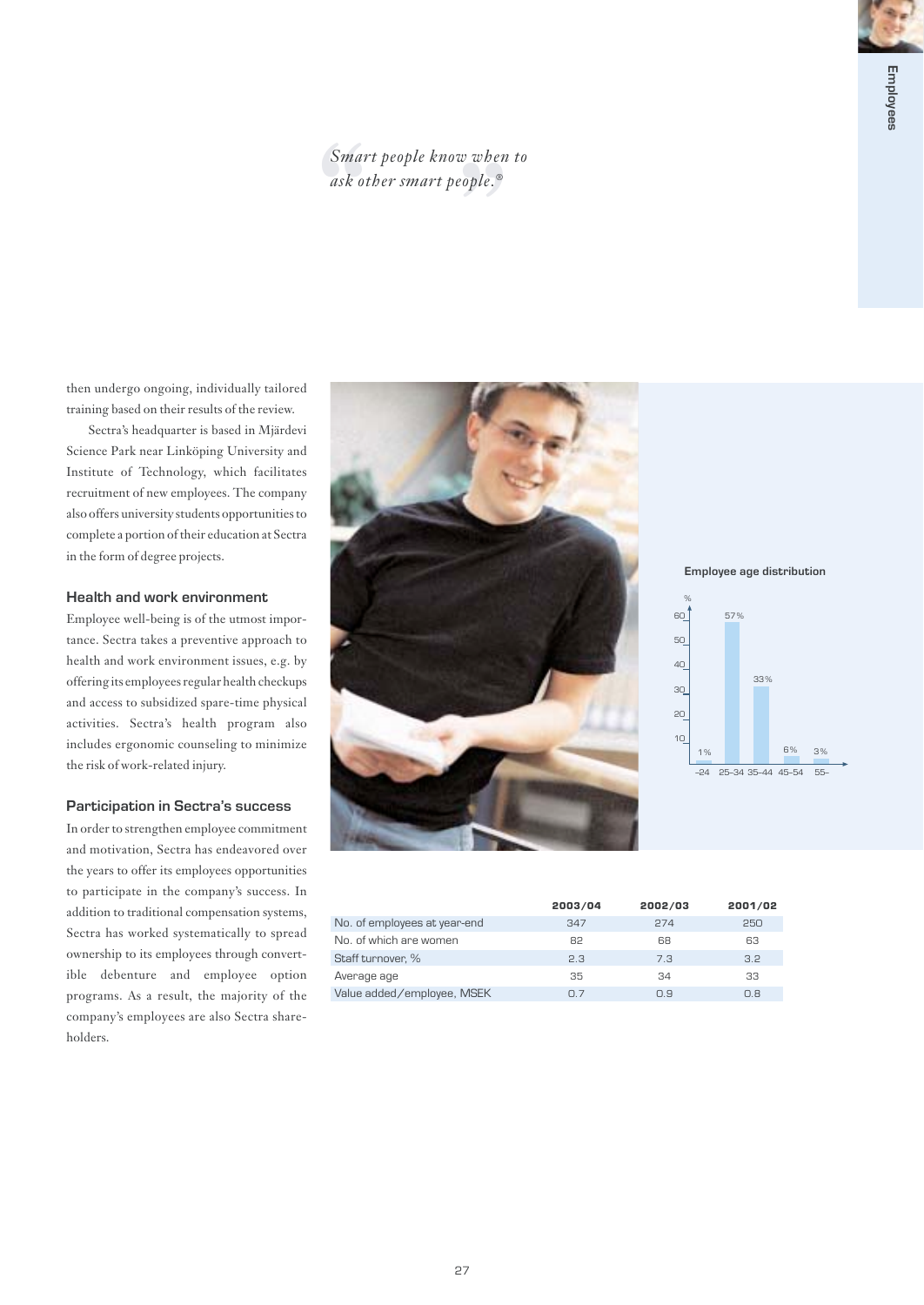### **The Sectra share**

Sectra's share capital as of April 30, 2004 totaled SEK 35,851,511, divided among 35,851,511 shares. Of these shares, 2,620,692 are series A shares, while 33,230,819 are series B shares. The par value of each share is SEK 1.

All shares confer equal rights to the company's assets and earnings. One series A share confers ten votes, while one series B share confers one vote at the Annual General Meeting.

### **Share price evolution**

Sectra's series B share has been listed on the Stockholm Stock Exchange's O-list since March 1999. Sectra's share price rose 54% compared with the end of the preceding fiscal year. The Swedish Affärsvärlden general index rose 35% over the same period. The last price paid for the Sectra share was SEK 58.5 (38.0) as of April 30, 2004, yielding a total market capitalization of SEK 2,097 million. The year's highest quotation for the Sectra share was SEK 64.5 on November 10, 2003, while the lowest quotation was SEK 37.0 on May 8, 2003.

#### **Issues of new shares**

The 2003 Annual General Meeting authorized the Board of Directors to adopt resolutions on one or more occasions during the time until the next General Meeting to issue a maximum of 3,300,000 new series B shares. The authorization was made to enable issue of new shares in connection with the execution, or financing, of acquisitions of all or parts of companies or operations, and in connection with market investments.

In order to finance market investment in the mammography field, the Board of Directors exercised its authorization during the year to undertake a targeted issue of 2,700,000 new series B shares with a share price of SEK 55.50. The shares were

purchased mainly by Scandinavian institutional investors.

To pay for the acquisition of Mamea Imaging AB in April 2004, the Board of Directors also exercised the authorization to issue 540,540 series B shares to the sellers. Sectra's share capital is increased to SEK 36,392,051 upon registration of the share issue. The Sectra Board of Directors has also resolved, pending the approval of the Annual General Meeting, to issue a maximum of 900,000 warrants to fund future payment of the supplemental purchase price in the purchase agreement with Mamea's founders. If all the warrants are exercised to subscribe shares, the company's share capital will increase by SEK 900,000, which corresponds to 2.6% of the share capital and 1.5% of the votes in the company.

### **Shareholders**

The number of shareholders increased 11% during the fiscal year to 7,245 (6,530). The percentage of institutional and legal owners rose to roughly 28% (21%). Sectra's ten largest owners account for 57% (62%) of the total share capital.

### **Dividend policy**

The Sectra Board of Directors' basic premise is that the dividend should strike a balance between the desire for a direct return and the company's need for capital for growth and international expansion. In the long term, the Board intends for an average of 15 – 20% of the aftertax profit to be distributed to the shareholders.

### **Convertible debentures**

In October 2003, convertible debentures with a total par value of SEK 20.6 million were issued to Sectra employees. Upon full conversion the debentures will provide Sectra with 330,000 series B shares, which corresponds to 0.9% of the share capital and 0.6% of the votes. The convertible debentures mature on June 30, 2006, and have a conversion price of SEK 62.5. Similar convertible debenture plans have been issued in the past; see list on following page.

No conversions occurred with respect to the convertible loan of SEK 27.5 million from 2000/01. The loan was paid back on the due date, July 1, 2003.

#### **Employee options**

An offer to subscribe additional employee options was extended to Sectra's employees in the U.S. during the year. If these options are fully exercised, the employees will acquire a maximum of 80,000 series B shares in the company, corresponding to roughly 0.2% of the share capital and 0.1% of the votes. The options can be exercised through January 2007, and have a conversion price of SEK 47. See the next page for a list of all previously issued employee options.

The conversion period for the employee options issued in 2000/01 expired during the fiscal year with no options being exercised.

Full conversion and exercise of issued incentive plans will result in a maximum increase of 974,750 in the number of shares, which corresponds to 2.7% of the share capital and 1.6% of the votes.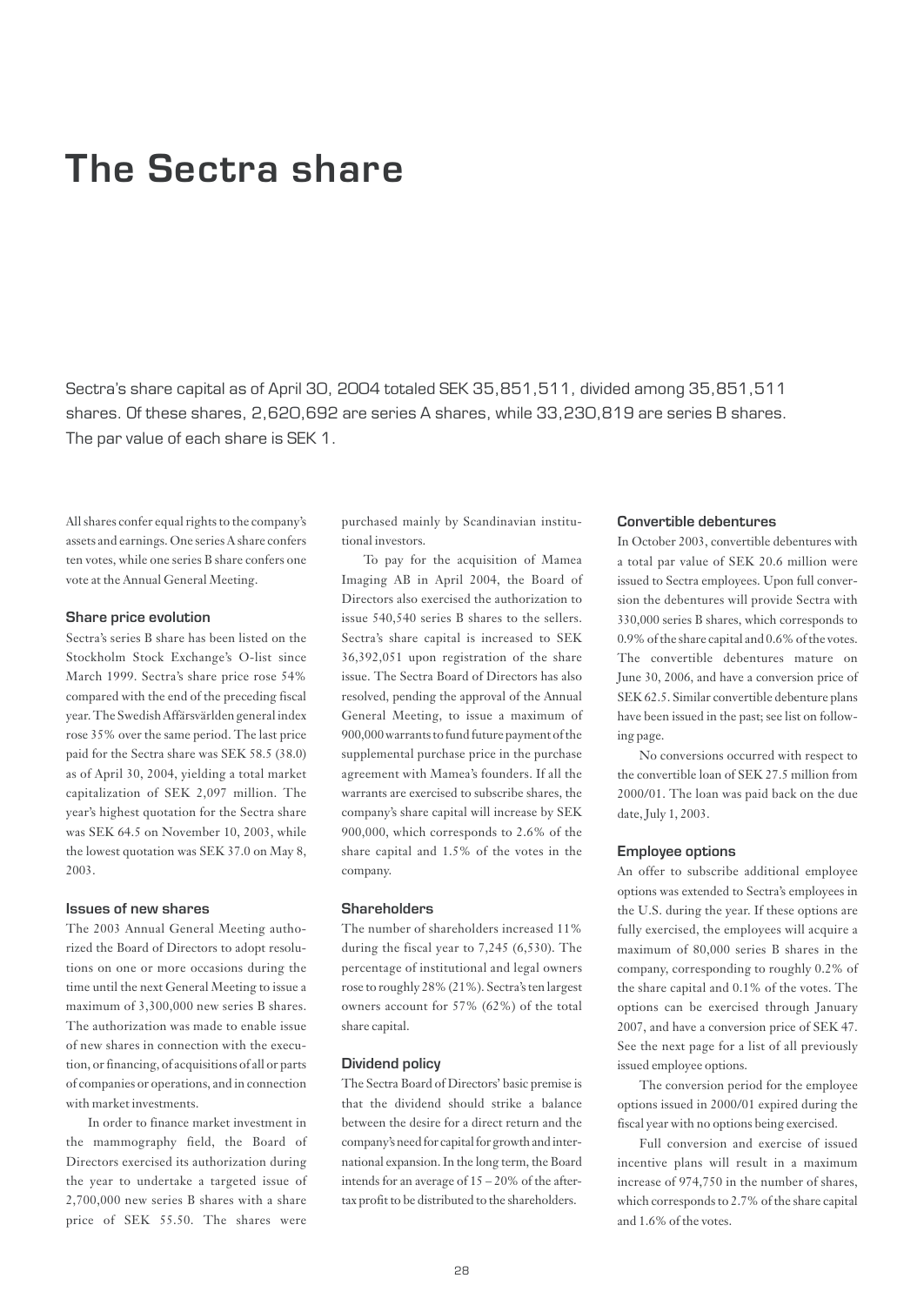

© SIX



Swedish private owners 71 % Foreign owners 7 %

Swedish institutional and

legal owners 22 %

**Breakdown of shares by owner category**

### **Progress of share capital**

| Year    | <b>Transaction</b> | Par value | Increase in   | Total no. of | Increase in   | <b>Total share</b> |
|---------|--------------------|-----------|---------------|--------------|---------------|--------------------|
|         |                    |           | no, of shares | shares       | share capital | capital            |
| 1995/96 | Bonus issue        | 100.00    | 20000         | 80000        | 2000000       | 8000000            |
| 1996/97 | Split 10:1         | 10.00     | 720000        | 800000       | 0             | 8000000            |
| 1996/97 | Bonus issue        | 10.00     | 200 000       | 1000000      | 2000000       | 10 000 000         |
| 1997/98 | Bonus issue        | 10.00     | 200 000       | 1 200 000    | 2000000       | 12 000 000         |
| 1997/98 | New issue          | 10.00     | 880 143       | 2080143      | 8801430       | 20 801 430         |
| 1998/99 | Bonus issue        | 10.00     | 419857        | 2 500 000    | 4 198 570     | 25 000 000         |
| 1998/99 | Split 4:1          | 2.50      | 7 500 000     | 10 000 000   | 0             | 25 000 000         |
| 1998/99 | New issue          | 2.50      | 500 000       | 10 500 000   | 1 250 000     | 26 250 000         |
| 1999/00 | New issue          | 2.50      | 420315        | 10920315     | 1050787       | 27 300 787         |
| 2000/01 | Bonus issue        | 3.00      | 0             | 10920315     | 5460158       | 32 760 945         |
| 2000/01 | Split 3:1          | 1.00      | 21840630      | 32 760 945   | 0             | 32 760 945         |
| 2002/03 | New issue          | 1.00      | 315566        | 33 076 511   | 315 566       | 33076511           |
| 2003/04 | New issue          | 1.00      | 75000         | 33 151 511   | 75000         | 33 151 511         |
| 2003/04 | New issue          | 1.00      | 2 700 000     | 35 851 511   | 2 700 000     | 35 851 511         |
|         |                    |           |               |              |               |                    |

### **Distribution of shares**

|                                       | No. of | No. of     | <b>Votes</b> | <b>Share</b> |
|---------------------------------------|--------|------------|--------------|--------------|
| No. of shares per shareholders owners |        | shares     |              | capital      |
| $1 - 10000$                           | 7098   | 5378291    | 9.1%         | 15.0%        |
| 10 001-100 000                        | 107    | 3 165 429  | 6.0%         | 8.8%         |
| 100 001-1 000 000                     | 33     | 10 132 027 | 24.7%        | 28.3%        |
| >1000001                              |        | 17 175 764 | 60.2%        | 47.9%        |
|                                       | 7245   | 35 851 511 | 100.0%       | 100.0%       |

### **Summary of convertible debentures**

|                                                                | 2001/02      | 2002/03 | 2003/04                    |
|----------------------------------------------------------------|--------------|---------|----------------------------|
| No. of series B shares                                         | 308 200      | 171550  | 330 000                    |
| Conversion price, SEK                                          | 57.70        | 64.80   | 62.50                      |
| Conversion period May 15-June 14 May 16-June 14 May 16-June 14 |              |         |                            |
|                                                                | 2004         | 2005    | 2006                       |
| Expiration                                                     | July 1, 2004 |         | July, 1 2005 June, 30 2006 |
| Dilution at full                                               |              |         |                            |
| conversion, capital                                            | 0.9%         | 0.5%    | 0.9 %                      |

### **Sectra's largest shareholders**

Sectra's largest shareholders as of April 30, 2004 according to the share register kept by the VPC, plus subsequent changes known to Sectra.

| <b>Shareholder</b>            | No. of    | No. of          | Total no. of | Votes. | Capital, |
|-------------------------------|-----------|-----------------|--------------|--------|----------|
|                               | A shares  | <b>B</b> shares | shares       | $\%$   | %        |
| Jan-Olof Brüer                | 638059    | 3719904         | 4 357 963    | 17.0%  | 12.2%    |
| Torbjörn Kronander            | 638057    | 3719901         | 4 357 958    | 17.0%  | 12.2%    |
| Frithjof Qvigstad             | 332 866   | 2 422 569       | 2 755 435    | 9.7%   | 7.7%     |
| Robert Forchheimer            | 202 203   | 1 348 104       | 1550307      | 5.7%   | 4.3%     |
| Thomas Ericson                | 196329    | 1 349 044       | 1 545 373    | 5.6%   | 4.3%     |
| Viiveke Fåk                   | 196 629   | 1 320 150       | 1516779      | 5.5%   | 4.2%     |
| Ingemar Ingemarsson           | 196316    | 1 228 499       | 1424815      | 5.4%   | 4.0%     |
| Nordea                        | O         | 1 209 000       | 1 209 000    | 2.0%   | 3.4%     |
| Tredje AP-Fonden              | Ο         | 1 000 000       | 1 000 000    | 1.7%   | 2.8%     |
| Lannebo Småbolag              | Ο         | 955 450         | 955 450      | 1.6%   | 2.7%     |
| Other (roughly 7,235) 220 233 |           | 14 958 198      | 14 958 198   | 28.9%  | 42.3%    |
| Total                         | 2 620 692 | 33 230 819      | 35 851 511   | 100.0% | 100.0%   |

### **Summary of employee options**

|                                                                | 2001/02 | 2002/03                                   | 2003/04 |
|----------------------------------------------------------------|---------|-------------------------------------------|---------|
| No. of series B shares                                         | 30,000  | 55 000                                    | 80.000  |
| Conversion price, SEK                                          | 42      | 42                                        | 47      |
| Conversion period Nov. 29, 2002- Nov. 29, 2003- Nov. 29, 2004- |         |                                           |         |
|                                                                |         | Jan. 28, 2005 Jan. 28, 2006 Jan. 28, 2007 |         |
| Exercised no of shares                                         |         |                                           |         |
| as of April 30, 2004                                           | 50.000  | 25 000                                    |         |
| Dilution when fully                                            |         |                                           |         |
| exercised, capital                                             | 0.1%    | n 2 %                                     | U 5 N   |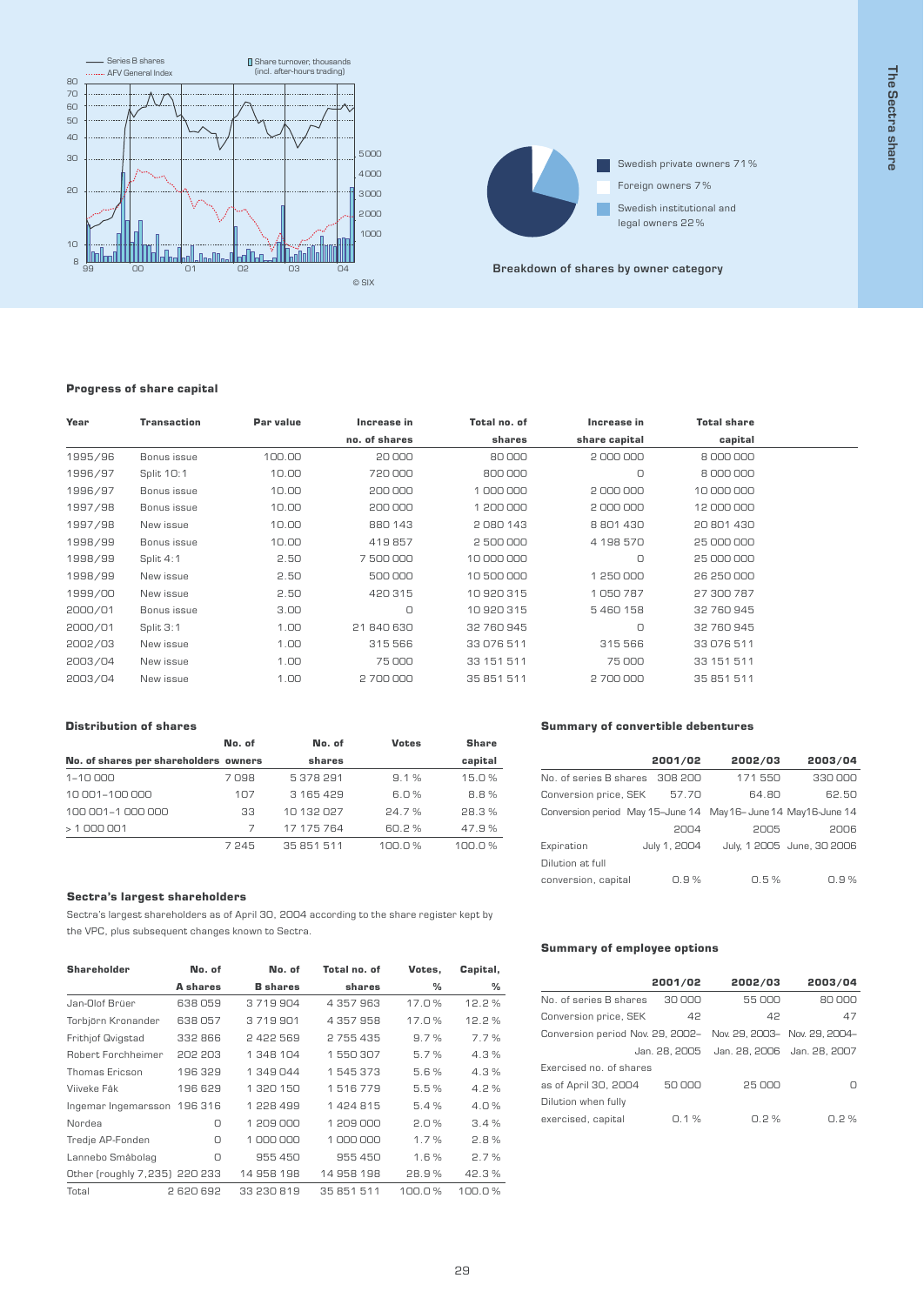# **Five year summary**

| Amounts in SEK thousands unless otherwise stated 2003/04 |                        | 2002/03   | 2001/02   | 2000/01   | 1999/00   |  |
|----------------------------------------------------------|------------------------|-----------|-----------|-----------|-----------|--|
| <b>CONSOLIDATED INCOME STATEMENTS</b>                    |                        |           |           |           |           |  |
| <b>Net sales</b>                                         | 495 336                | 503 418   | 409 969   | 264 909   | 211760    |  |
| Other operating income                                   |                        |           |           | 80        | 846       |  |
| <b>Operating expenses</b>                                | $-398753$              | $-419849$ | $-342980$ | $-219824$ | $-180371$ |  |
| Depreciation                                             | $-6052$                | $-6849$   | $-6841$   | $-6335$   | $-6184$   |  |
| Items affecting comparability                            | $-70936$ <sup>11</sup> |           |           |           | $-3574$   |  |
| <b>Operating profit</b>                                  | 19595                  | 76720     | 60 148    | 38830     | 22 477    |  |
| Net financial items                                      | 8046                   | 5 5 0 5   | 1 2 5 3   | 509       | 1 609     |  |
| <b>Profit after financial items</b>                      | 27 641                 | 78922     | 61401     | 39 339    | 24 086    |  |
| Income tax                                               | $-10199$               | $-25703$  | $-21113$  | $-11601$  | $-7886$   |  |
| Minority interest                                        | 3547                   | 96        | 142       |           |           |  |
| Net earnings for the year                                | 20989                  | 53 315    | 40 430    | 27738     | 16 200    |  |
| <b>CONSOLIDATED BALANCE SHEETS</b>                       |                        |           |           |           |           |  |
| <b>Assets</b>                                            |                        |           |           |           |           |  |
| Intangible assets                                        | 97 110                 | 11 202    | 11 033    | 12 609    | 16 327    |  |
| Tangible assets                                          | 16681                  | 97 692    | 54 236    | 29 4 05   | 14 087    |  |
| Cash and bank balances                                   | 332 342                | 170479    | 130439    | 87 401    | 42 450    |  |
| Other current assets                                     | 190896                 | 193 155   | 165 760   | 119 431   | 102 052   |  |
| <b>Total assets</b>                                      | 637029                 | 472 528   | 361468    | 248 846   | 174916    |  |
| <b>Equity and liabilities</b>                            |                        |           |           |           |           |  |
| Equity                                                   | 393033                 | 206 030   | 164 660   | 134 702   | 109 923   |  |
| <b>Provisions</b>                                        | 891                    | 15 3 8 9  | 11610     | 8440      | 6558      |  |
| Minority interests                                       | $-2561$                | 42        | $-112$    |           |           |  |
| Long-term liabilities                                    | 71615                  | 57 626    | 68031     | 37967     | 9 1 3 4   |  |
| <b>Current liabilities</b>                               | 174051                 | 193 441   | 117 279   | 67737     | 49 301    |  |
| <b>Total equity and liabilities</b>                      | 637029                 | 472 528   | 361468    | 248 846   | 174916    |  |

1 ) Items affecting comparability pertain to the write-down of capitalized development costs in Mamea Imaging AB.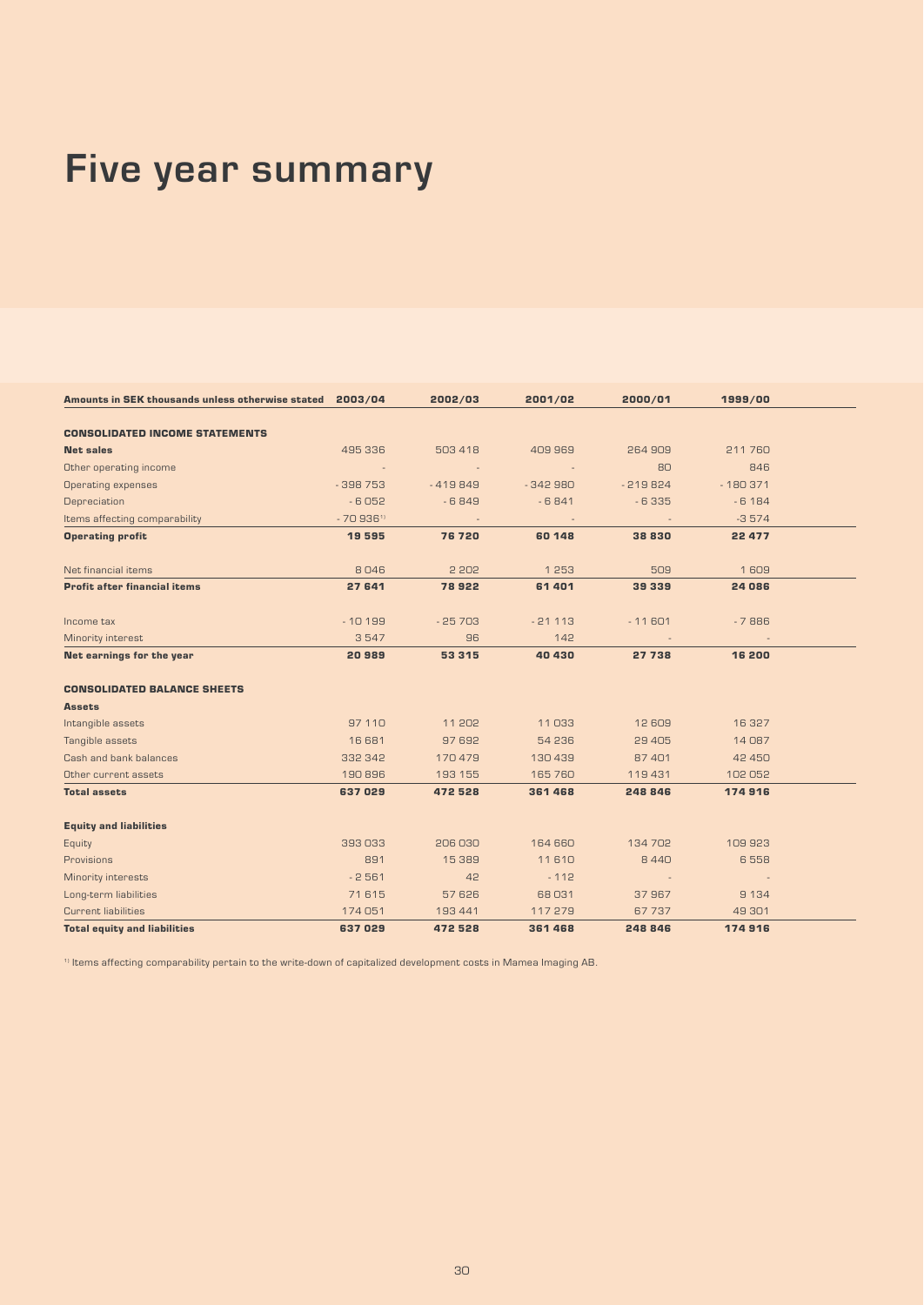| <b>KEY FIGURES<sup>31</sup></b>                        | 2003/04    | 2002/03    | 2001/02    | 2000/01    | 1999/00    |
|--------------------------------------------------------|------------|------------|------------|------------|------------|
| <b>Financial</b>                                       |            |            |            |            |            |
| Working capital, SEK million                           | 480.5      | 291.0      | 237.9      | 182.1      | 125.6      |
| Liquidity ratio                                        | 3.1        | 2.0        | 2.6        | 3.3        | 3.2        |
| Solvency, %                                            | 61.7       | 43.6       | 45.6       | 54.1       | 62.9       |
| Debt ratio                                             | 0.22       | 0.41       | 0.45       | 0.29       | 0.08       |
| Investments, SEK million                               | 37.9       | 5.1        | 8.8        | 10.3       | 24.6       |
| <b>Profitability</b>                                   |            |            |            |            |            |
| Gross margin, %                                        | 19.5       | 16.6       | 16.4       | 15.5       | 16.8       |
| Operating margin, %                                    | 4.0        | 15.2       | 14.7       | 13.3       | 13.6       |
| Profit margin, %                                       | 5.6        | 15.7       | 15.0       | 13.5       | 14.4       |
| Earning capacity of total capital, %                   | 6.1        | 20.6       | 21.2       | 18.6       | 17.1       |
| Earning capacity of working capital, %                 | 8.8        | 32.5       | 30.0       | 26.7       | 26.9       |
| Earning capacity of equity, %                          | 5.8        | 28.7       | 26.9       | 22.7       | 20.1       |
| <b>Employees</b>                                       |            |            |            |            |            |
| No. of employees, average                              | 296        | 262        | 221        | 182        | 156        |
| No. of employees at end of period                      | 347        | 274        | 250        | 185        | 166        |
| Sales per employee, SEK million                        | 1.7        | 1.9        | 1.9        | 1.6        | 1.2        |
| Added value per employee, SEK million                  | 0.7        | O.9        | 0.6        | 0.7        | 0.7        |
| Data per share                                         |            |            |            |            |            |
| No. of shares at fiscal year-end 111                   | 35 851 511 | 33 076 511 | 32 760 945 | 32 760 945 | 32 760 945 |
| Average number of shares                               | 33 326 511 | 32 918 728 | 32 760 945 | 32 760 945 | 32 130 472 |
| Equity per share, SEK                                  | 10.96      | 6.23       | 5.03       | 4.12       | 3.36       |
| Cash flow per share after dilution <sup>21</sup> , SEK | 10.52      | 6.09       | 4.91       | 4.04       | 3.33       |
| Cash flow per share, SEK                               | 1.68       | 1.92       | 1.53       | 1.10       | 0.75       |
| Cash flow per share after dilution <sup>21</sup> , SEK | 1.61       | 1.88       | 1.50       | 1.09       | 0.76       |
| Earnings per share, SEK                                | 0.63       | 1.62       | 1.23       | 0.85       | 0.51       |
| Earnings per share after dilution <sup>21</sup> , SEK  | 0.61       | 1.57       | 1.20       | 0.84       | 0.49       |
| Dividend per share, SEK                                | 0.50       | 0.50       | 0.40       | 0.30       | 0.20       |
| Dividend yield, %                                      | 0.9        | 1.3        | 0.7        | 0.7        | 0.3        |
| P/E ratio, times                                       | 92.9       | 23.6       | 50.0       | 50.0       | 115.7      |
| Share price at fiscal year-end, SEK                    | 58.5       | 38.0       | 62.0       | 42.5       | 59.0       |

<sup>1)</sup> Adjusted for stock splits and bonus issues.

<sup>2)</sup> The dilution is based on the current unregistered issue (540.540) plus convertible debentures issued in 2001/02 (308.200), 2002/03 (171.550) and 2003/04 (330.000), and on employee options from 2001/02 (30.000) 2002/03 (55.000) and 2003/04 (80.000)

<sup>3)</sup> Definition of key figures, page 46.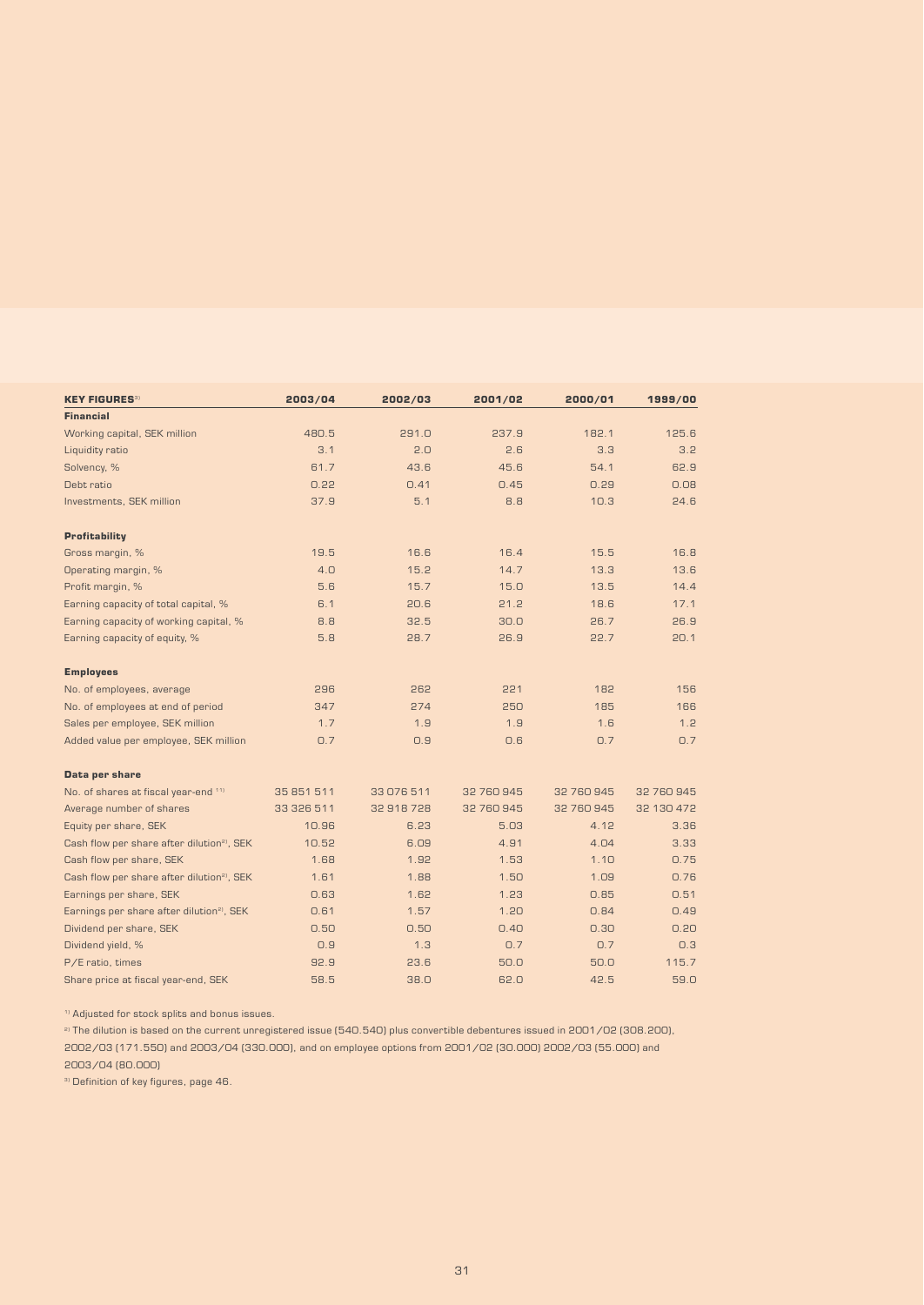### **Administration Report**

The Board of Directors and President of Sectra AB (publ.), organization number 556064-8304, hereby issue the Annual Report and Consolidated Financial Statements for May 1, 2003 – April 30, 2004.

### **Business activities**

Sectra was founded in 1978 and since the mid-1980s, Sectra has successfully developed and sold high-technology products within expanding niche segments. Current operations are focused on medical systems and secure communication systems.

Sectra's strategy is to let customers' actual needs guide the technical advances and product development. As a result, Sectra endeavors to develop systems and products in close cooperation with the end users. This approach, combined with Sectra's strong expertise in each market segment and close ties to research, has resulted in advanced products characterized by high quality and strong user-friendliness.

### **Group structure**

Sectra AB is the Parent Company of the Group, which comprises the wholly-owned active subsidiaries Sectra Communications AB, Sectra Imtec AB, Sectra Wireless Technologies AB, and one dormant company, Sectra Secure Transmission AB.

Sectra Imtec AB has eight wholly-owned active subsidiaries: Sectra Skandinavien AB, Sectra Norge AS, Sectra GmbH (Germany), Sectra A/S (Denmark), Sectra Pronosco A/S (Denmark), Sectra Italia S.r.l, Sectra North America Inc, Sectra Ltd (Great Britain), and one dormant company, Paxlink AB.

Sectra Communications AB has one wholly-owned subsidiary, Sectra Communications Ltd (Great Britain) and the dormant company, Sectra Communications BV (The Netherlands).

Sectra AB and Sectra Imtec AB are also part-owners of Mamea Imaging AB (95%).

### **Markets**

### **Medical systems**

The market for medical systems is growing rapidly. Many hospitals are opting to improve

the efficiency of their radiology operations by implementing digital systems, and more and more countries are demanding the system solutions that Sectra has to offer. Hospitals in Scandinavia have progressed the farthest in the transition to digital radiology, with roughly 90% of Scandinavia radiology departments having switched to using digital systems. Sectra's market share in Scandinavia in terms of digital radiology examinations performed is over 50%. In the U.S., which is the world's largest and one of the fastest growing markets for medical IT, digital radiology systems have achieved 15 – 25% market penetration. Substantial sales potential exists in the U.S. where Sectra is growing rapidly.

Mammography is the second most commonly performed radiology examination in the world, and the transition from filmbased mammography to digital systems has begun. It is estimated that there are around 30,000 film-based mammography systems installed worldwide, and many countries are expanding their mammography programs, making this an area with major growth potential.

Sectra offers high-quality products that have been developed to meet market demand for scalability and integration with other IT systems used in hospital environments.

### **Secure communication systems**

The market for secure communication systems is characterized by investment in new defense structures predicated on networkbased information management. The information flow involved in network-based defense demands the integration of strong security solutions into the communication structures. The new defense structures are placing heavier demands in terms of interoperability and international adaptation.

Sectra's encryption products are based on standardized platforms and a modular design, which means that they can be adapted to new markets and different national security requirements. These features are essential to the creation of the new, cost-effective networkbased defense.

### **The 2003/2004 fiscal year Medical systems**

Net sales for medical systems totaled SEK 418.4 M (386.0) for the year, an increase of 8.4%. The operating profit totaled SEK 0.0 M. A nonrecurring write-down of development costs for Mamea Imaging AB carried on the balance sheet encumbered the profit by SEK 70.9 M. The company has continued to expand in international markets. The number of radiology departments using Sectra's radiology image-processing system increased 30% during the year, and Sectra's system is now in use in more than 500 hospitals around the world. In the U.S., established cooperative partners such as Philips Medical Systems have increased both sales and market shares, while new partners such as Eclipsys have finalized their first deals.

Sectra's international organization has been strengthened in many countries through the addition of new mammography specialists. The first Sectra MicroDose Mammography units have been put into full clinical operation at Helsingborgs Lasarett, and at Klinikum Krefeld in Germany. These hospitals offer excellent examples of how digital technology can help to make mammography examinations more efficient. During the year, Sectra increased its investments in the mammography field in order to become a leading supplier in this market. Sectra's aim in increasing its marketing resources and building up sales channels in numerous countries is to establish Sectra as a leading actor in the mammography field on the basis of our unique Sectra MicroDose Mammography system.

#### **Secure communication systems**

Net sales of secure communication systems totaled SEK 72.5 M (102.6) for the fiscal year. Operating profit totaled SEK 0.2 M. The decline in sales occurred mainly because batch ordering of the Tiger system did not take place to the same extent as in previous years. A number of new defense and government agency customers have ordered initial volumes for testing, and are currently in an evaluation phase. Our communications business was also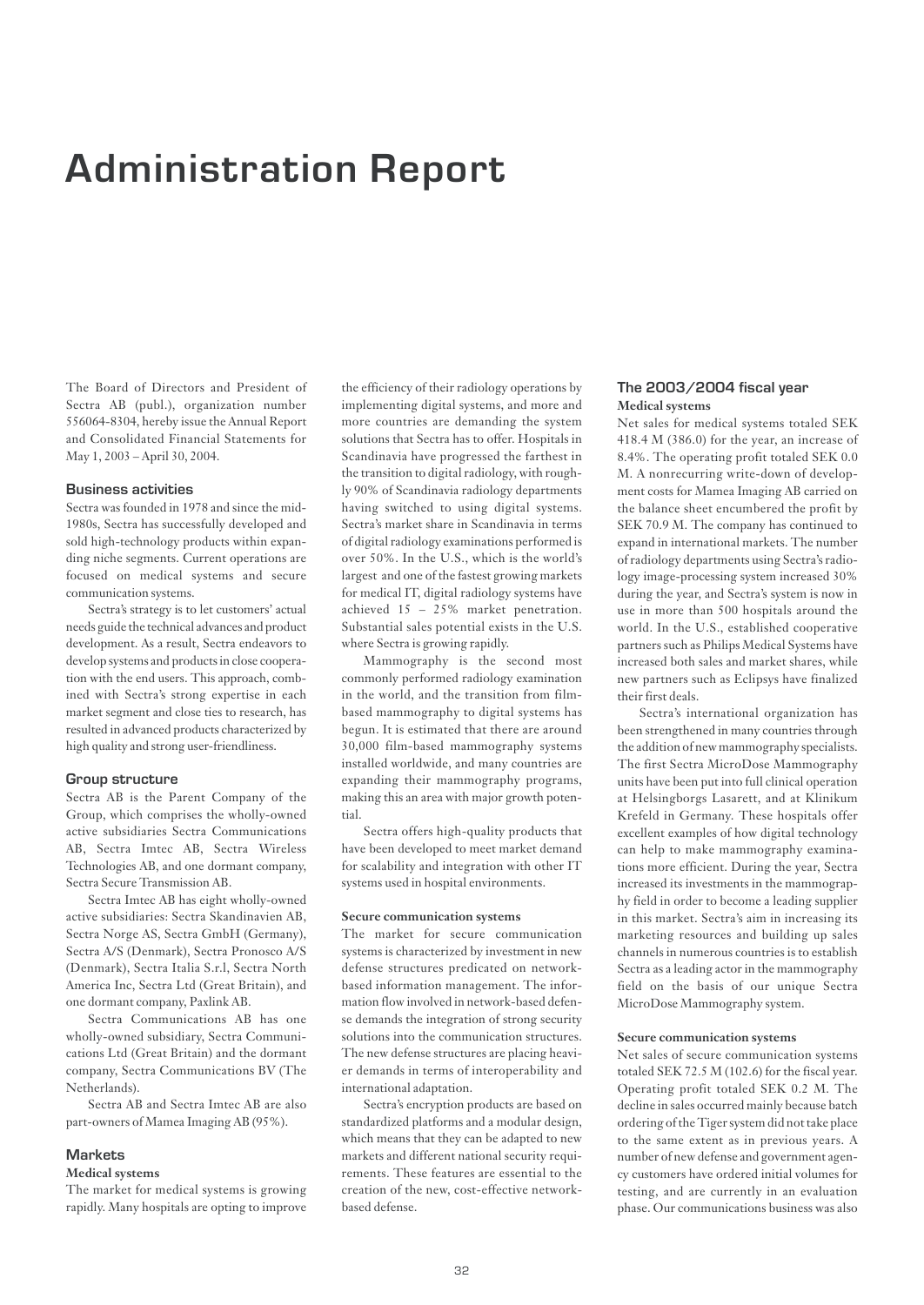affected by the Swedish military's freeze on orders in 2003, which resulted in postponements in procurements for planned projects.

During the year, Sectra increased its commitment to cultivating the international defense and government agency markets, an effort which included the start-up of a secure communications subsidiary in England.

### **Sales and earnings**

Consolidated net sales totaled SEK 495.3 M (503.4). Consolidated earnings after financial items totaled SEK 27.6 M (78.9), which corresponds to a profit margin of 5.6%. Excluding the nonrecurring write-down of capitalized development costs in Mamea Imaging AB, consolidated earnings after financial items totaled SEK 98.6 M (78.9).

Parent Company revenues totaled SEK 53.0 M (51.8), while operating profit totaled SEK 22.6 M (19.5).

Sectra's goal is to increase its international sales, and 59.3% (57.7) of the total sales for the year derive from markets outside of Sweden. Sales in these markets are transacted mainly in USD, EUR and NOK.

With respect to medical systems, which account for 84% of Sectra's total business, an increasing share of sales is derived from partner sales, which entails changes in the nature of the deals involved. In the context of direct sales, which is the model Sectra use in Scandinavia, deals will normally comprise total system deliveries that include both hardware and software. Sales through partners consist purely of software licenses. Deals made through partners are thus much smaller in terms of volume, and generally involve very short delivery times. At the same time, these deals provide high contribution margins.

### **Financial position**

Sectra enjoys a stable financial position. The Company's equity ratio as of April 30, 2004 was 61.7% (44.6), with liquidity at 3.1 (2.0). The Company's interest-bearing debt totaled SEK 87.4 M (85.0), where of 49.3 (54.5) was attributable to convertible debentures.

#### **Acquisitions and investments**

On April 30, 2004, Sectra AB acquired 60,000 shares from the founders of Mamea Imaging AB, thereby increasing it's ownership stake from 38% to 95%. This acquisition represents a strategic investment in the future product supply of the unique digital mammography stand developed by Mamea. The acquisition resulted in an SEK 16.4 M increase in Sectra's goodwill, plus an increase of SEK 71.4 M in capitalized development costs following a nonrecurring write-down of SEK 70.9 M.

Group investments totaled SEK 37.9 M (5.1) for the year. The acquisition of Mamea Imaging AB added SEK 33.8 M to investments. Other investments pertained mainly to computer and other equipment.

### **Liquidation of wireless information systems**

The market for wireless information systems has been affected by low investment volumes in the financial markets and the aviation industry. Sectra's operations in this field accounted for less than 1% of the Group's total sales for the year and, in view of current market conditions, the Board of Directors has decided to shut down or sell off the operations in Sectra Wireless Technologies AB.

Sectra is since 2002 involved in an ongoing dispute with the company CNS Systems AB.

### **The Sectra share**

Sectra's share capital as of April 30, 2004 totaled SEK 35,851,511 divided among 35,851,511 shares. Of these shares, 2,620,692 are series A shares, while 33,230,819 are series B shares. The par value of each share is SEK 1. All the shares confer equal rights to the Company's assets and earnings. One series A share confers ten votes at the Annual General Meeting, while each series B share confers one vote.

To make it possible to finance any acquisitions or market investments with the Company's own stock, the 2003 Annual General Meeting authorized the Board of

Directors to adopt resolutions on one more or more occasions during the time until the next General Meeting to issue a maximum of 3,300,000 series B shares. The Board of Directors exercised the authorization during the year to undertake a targeted issue of 2,700,000 series B shares with a share price of SEK 55.50 in order to finance market investment in the mammography field. The shares were purchased mainly by Scandinavia institutional investors.

To pay for the acquisition of Mamea Imaging AB in April 2004, the Board of Directors also exercised the authorization to issue 540,540 series B shares to the sellers. The Sectra Board of Directors has also resolved, pending the approval of the Annual General Meeting, to issue a maximum of 900,000 warrants to fund future payment of the supplemental purchase price in the purchase agreement with Mamea's founders. If all the warrants are exercised to subscribe shares, the Company's share capital will increase by SEK 900,000, which corresponds to 2.6% of the share capital and 1.5% of the votes in the Company.

Current new issues plus full conversion and exercise of issued incentive plans, see list on page 29, will result in a maximum increase of 4.3% in the share capital and of 2.5% in the votes. The total number of shares after dilution will be 37,366,801.

### **Convertible debentures and employee options**

In October 2003, convertible debentures with a total par value of SEK 20.6 M were issued to Sectra employees. Upon full conversion the debentures will provide Sectra with 330,000 series B shares, which corresponds to 0.9% of the share capital and 0.6% of the votes. The convertible debentures mature on June 30, 2006, and have a conversion price of SEK 62.5. Similar convertible debenture plans have existed in the past; see list on page 29.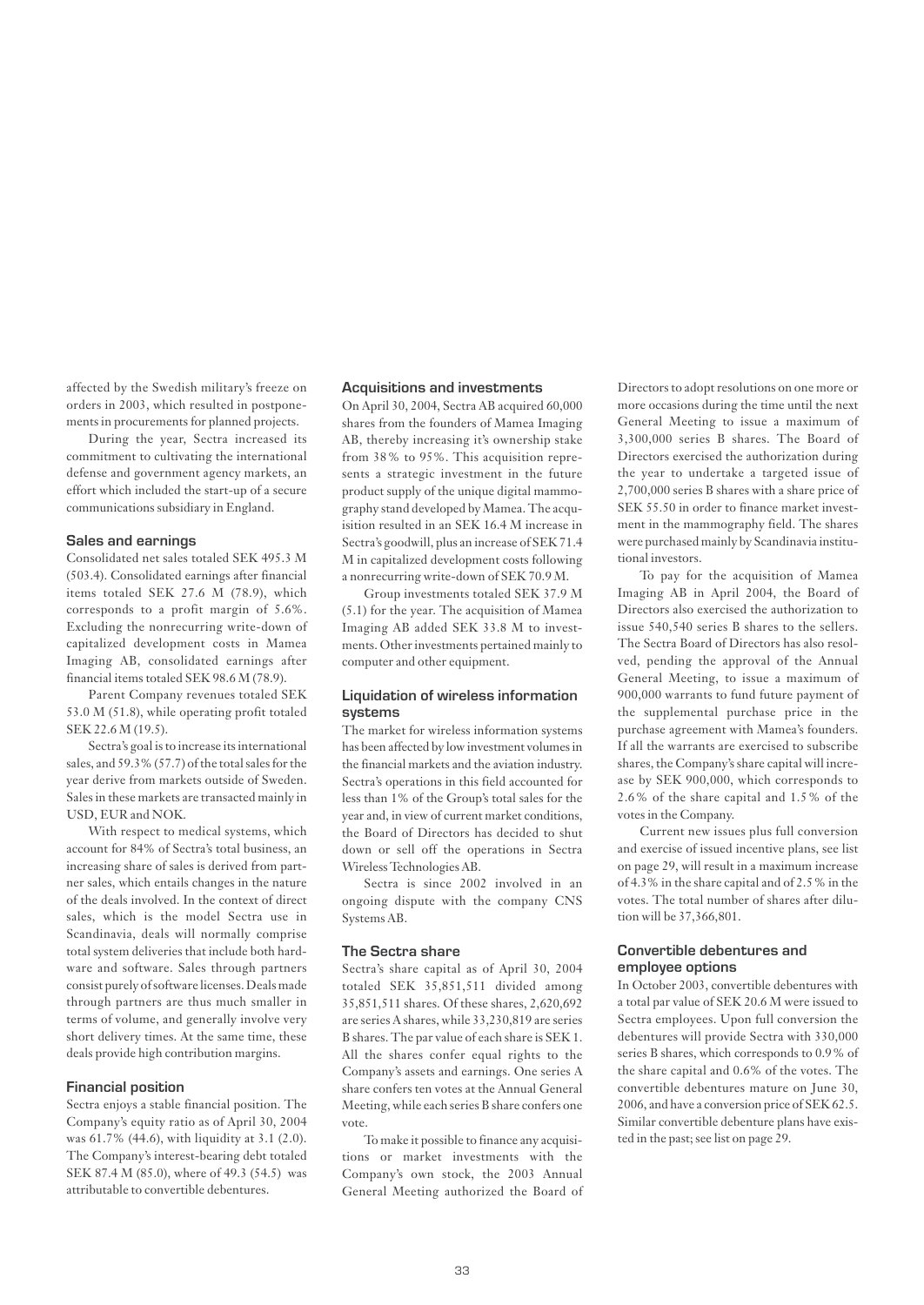The convertible loan of SEK 27.5 M from 2000/01 was paid off on the due date, July 1, 2003, with no conversions having occurred.

An offer to subscribe additional employee options was extended to Sectra's employees in the USA during the year. If these options are fully exercised, the employees will acquire a maximum of 80,000 series B shares in the company, corresponding to roughly 0.2% of the share capital and 0.1% of the votes. The options can be exercised through January 2007, and have a conversion price of SEK 47. See page 29 for a list of all previously issued employee options.

75,000 employee options from option plans issued in 2001/02 and 2002/03 were exercised during the year. The conversion period for the employee options issued in 2000/01 expired during the fiscal year with no options being exercised.

### **Employees**

Sectra had 347 (274) employees as of fiscal year-end, April 30, 2004, 24% (25) of whom were women. The employee turnover rate was 2.3% (7.3).

### **Outlook**

Sectra has a strong technology platform. The products and system solutions that Sectra is developing target markets with strong growth potential. The Company's leading position in its domestic market provides a solid platform for continued international expansion. The Board's assessment that Sectra will continue to expand with favorable profitability remains valid.

### **Activities of the Board of Directors during the year**

Sectra's Board of Directors consists of five members elected by the Annual General Meeting plus two employee representatives with two deputies. Other senior Group executives make presentations to the Board of Directors whenever they are deemed necessary.

In addition to its statutory meeting, the Board held 11 meetings during the year. The issues addressed have included business trends within the Group, year-end accounts, interim reports, financing, investments, acquisitions and budgets.

The Board of Directors has, as required by the provisions of the Swedish Companies Act, established a fixed agenda for the Board and instructions for the President. There are no special committees for auditing, compensation, etc. within the Sectra Board of Directors. All issues are addressed by the entire Board.

Owners representing more than 50% of the votes in the Company have appointed a nominating committee consisting of Chairman of the Board Thomas Ericsson plus Viiveke Fåk and Bengt Bengtsson as representatives of the principal owners.

### **Sectra's adaptation to IFRS**

Similar to all exchange-listed companies within the EU, Sectra must apply the accounting regulations set forth in the International Financial Reporting Standards (IFRS) as of January 1, 2005. Together with outside accounting experts, Sectra has clarified the impact that this transition will have on the Company's accounting. The transition to IFRS principles does not entail known changes in our current accounting principles beyond the expanded supplementary information in the notes.

### **Proposed allocation of profit**

The Board of Directors and the President propose that the unappropriated earnings be distributed as follows:

| Divided (36.392.051)                         |                |
|----------------------------------------------|----------------|
| shares SEK 0.50)                             | 18 196 025 50  |
| Earnings to be carried forward 99 022 124.92 |                |
| Total                                        | 117 218 150.42 |

No transfer to restricted reserves has been proposed.

Please refer to the following Balance Sheets, Income Statements, Cash Flow Statements and appurtenant notes for additional information regarding the earnings and financial status of the Group and the Parent Company.

Linköping, June 2, 2004

Group CEO and President Chairman of the Board Board member Board member Board member

Employee representative Employee representative

Jan-Olof Brüer Thomas Ericson Torbjörn Kronander Gündor Rentsch Carl-Erik Ridderstråle

Karin Partain Claes Lundström

Our auditor's report was submitted on June 4, 2004

Lindebergs Grant Thornton AB Ivar Verner, Certified Public Accountant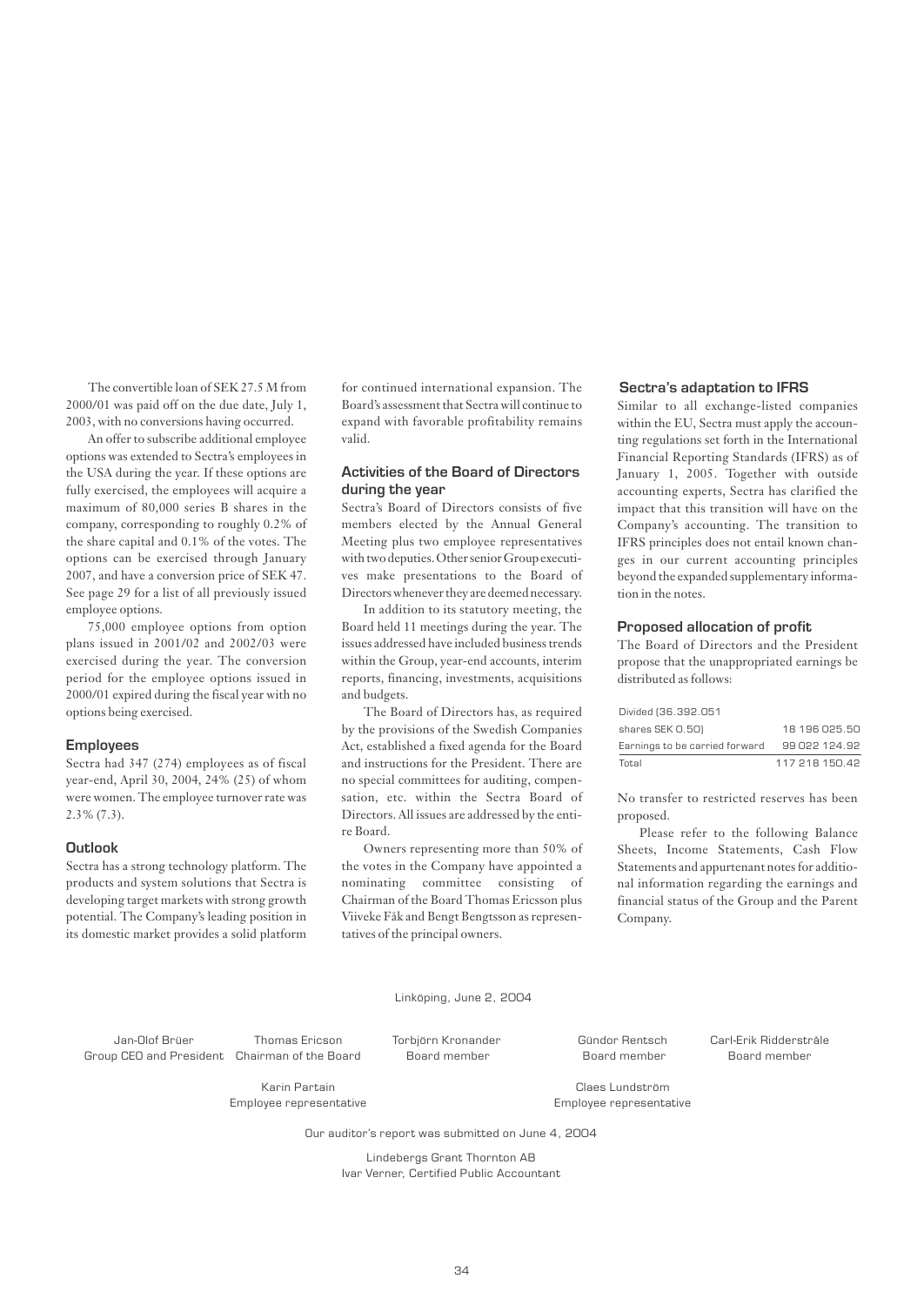# **Income Statements**

|                                              |                | Group      |            | <b>Parent Company</b> |          |  |
|----------------------------------------------|----------------|------------|------------|-----------------------|----------|--|
| <b>Amounts in SEK thousands</b>              | <b>Note</b>    | 2003/2004  | 2002/03    | 2003/04               | 2002/03  |  |
|                                              |                |            |            |                       |          |  |
| <b>Operating income</b>                      | $\mathbf{1}$   |            |            |                       |          |  |
| Net sales                                    |                | 495 336    | 503 418    | 53018                 | 51842    |  |
| <b>Operating expenses</b>                    |                |            |            |                       |          |  |
| Goods for resale                             |                | $-111717$  | $-16289$   |                       |          |  |
| Personnel costs                              | $\overline{c}$ | $-187307$  | $-162912$  | $-12249$              | $-9089$  |  |
| Other external costs                         | 3, 4           | $-99729$   | $-94048$   | $-16900$              | $-21788$ |  |
| Depreciation                                 | 12             | $-4476$    | $-5273$    | $-1316$               | $-1432$  |  |
| Goodwill amortization                        | 11             | $-1576$    | $-1576$    |                       |          |  |
| Items affecting comparability <sup>11</sup>  | $\overline{9}$ | $-70936$   |            |                       |          |  |
| <b>Operating profit</b>                      |                | 19595      | 76720      | 22 553                | 19533    |  |
| <b>Result from financial items</b>           |                |            |            |                       |          |  |
| Income from participation in Group companies | 5              | $\sim$     |            | 80 548                | 64 211   |  |
| Interest income and similar income           | 6              | 14 285     | 9 2 5 3    | 6086                  | 6238     |  |
| Interest expenses and similar expenses       | 7              | $-6239$    | $-7051$    | $-5536$               | $-5679$  |  |
| <b>Earnings after financial items</b>        |                | 27 641     | 78922      | 103 651               | 84 303   |  |
| Appropriations                               | 8              |            |            | $-22979$              | $-13708$ |  |
| <b>Earnings before tax</b>                   |                | 27 641     | 78922      | 80 672                | 70 595   |  |
| Income tax, paid                             |                | $-25363$   | $-21924$   | $-22761$              | $-21180$ |  |
| Income tax, deferred                         |                | 15 164     | $-3779$    |                       |          |  |
| Minority interest                            |                | 3547       | 96         |                       |          |  |
| Net earnings for the year                    |                | 20989      | 53 315     | 57911                 | 49 4 15  |  |
|                                              |                |            |            |                       |          |  |
| <b>Profit per share, SEK</b>                 |                |            |            |                       |          |  |
| Before dilution                              |                | 0.63       | 1.62       |                       |          |  |
| After dilution                               |                | 0.61       | 1.57       |                       |          |  |
| No. of shares at year-end                    |                |            |            |                       |          |  |
| Before dilution                              |                | 35 851 511 | 33 076 511 |                       |          |  |
| After dilution <sup>21</sup>                 |                | 37 366 801 | 33 806 261 |                       |          |  |
| Average, before dilution                     |                | 33 326 511 | 32 918 728 |                       |          |  |
| Average, after dilution <sup>21</sup>        |                | 34 215 473 | 33 680 203 |                       |          |  |

1 ) Items affecting comparability pertain to a nonrecurring write-down of capitalized development costs in Mamea Imaging AB.

<sup>2)</sup> The dilution is based on the current unregistered issue (540,540) plus convertible debentures issued in 2001/02 (308,200), 2002/03 (171,550) and 2003/04 (330,000), and on employee options from 2001/02 (30,000) 2002/03 (55,000) and 2003/04 (80,000).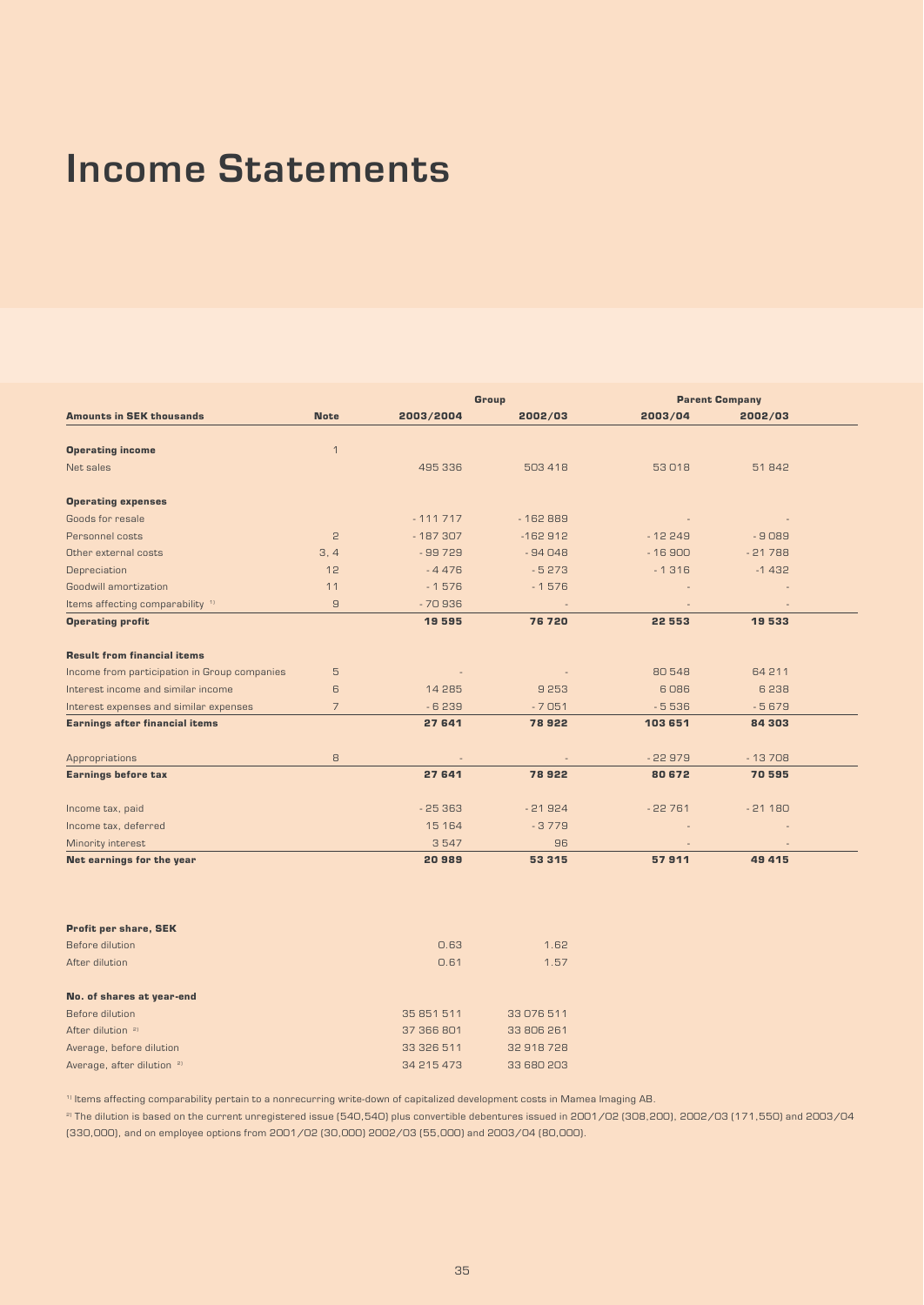# **Balance Sheets**

|                                       |             | Group                    |          | <b>Parent Company</b> |        |  |
|---------------------------------------|-------------|--------------------------|----------|-----------------------|--------|--|
| <b>Amounts in SEK thousands</b>       | <b>Note</b> | 040430                   | 030430   | 040430                | 030430 |  |
| <b>ASSETS</b>                         |             |                          |          |                       |        |  |
| <b>Fixed assets</b>                   |             |                          |          |                       |        |  |
| Capitalized development costs         | 9           | 71 359                   |          |                       |        |  |
| Patents                               | 10          | 1494                     | 1745     |                       |        |  |
| Goodwill                              | 11          | 24 257                   | 9457     |                       |        |  |
| Machinery and equipment               | 12          | 14773                    | 14 3 5 2 | 5322                  | 5817   |  |
| Participation in Group companies      | 13          |                          |          | 53978                 | 8978   |  |
| Participation in associated companies |             |                          | 8 3 6 6  |                       |        |  |
| Other shares                          |             | 1908                     | 1804     | 39                    | 39     |  |
| Receivables from Group companies      |             |                          |          |                       |        |  |
| Receivables from associated companies |             |                          | 73 170   |                       | 25 132 |  |
| <b>Total fixed assets</b>             |             | 113791                   | 108894   | 59 339                | 39966  |  |
| <b>Current assets</b>                 |             |                          |          |                       |        |  |
| Inventories                           |             | 9950                     | 11719    |                       |        |  |
| Accounts receivable                   |             | 116 286                  | 154 999  |                       | 74     |  |
| Receivables from Group companies      |             | $\overline{\phantom{a}}$ |          | 220 151               | 173914 |  |
| Receivables from associated companies |             |                          | 7243     |                       | 2719   |  |
| Other receivables                     |             | 16066                    | 1516     | 12541                 | 41     |  |
| Prepaid expenses and accrued income   | 14          | 48594                    | 17678    | 2216                  | 2466   |  |
| Cash and bank balances                | 15          | 332 342                  | 170479   | 276399                | 89719  |  |
| <b>Total current assets</b>           |             | 523 238                  | 363 634  | 511307                | 268933 |  |
| <b>TOTAL ASSETS</b>                   |             | 637029                   | 472 528  | 570 646               | 308899 |  |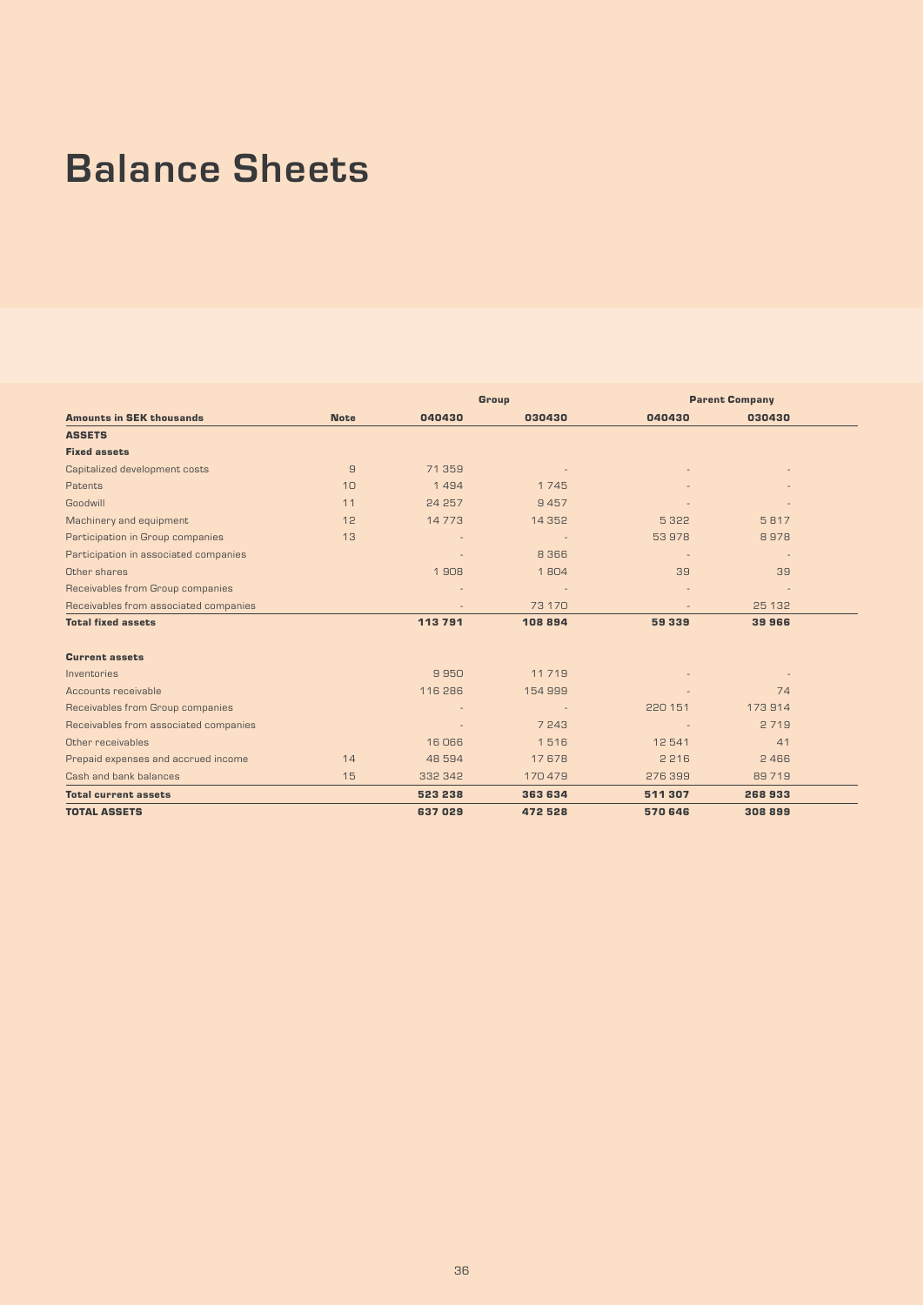|                                                  |             |         | Group    |         | <b>Parent Company</b> |  |
|--------------------------------------------------|-------------|---------|----------|---------|-----------------------|--|
| <b>Amounts in SEK thousands</b>                  | <b>Note</b> | 040430  | 030430   | 040430  | 030430                |  |
| <b>EQUITY AND LIABILITIES</b>                    |             |         |          |         |                       |  |
| <b>Equity</b>                                    | 16          |         |          |         |                       |  |
| <b>Restricted equity</b>                         |             |         |          |         |                       |  |
| Share capital                                    |             | 35 852  | 33077    | 35 852  | 33077                 |  |
| Restricted reserves                              |             | 271507  | 63 583   | 209 342 | 33085                 |  |
| <b>Total restricted equity</b>                   |             | 307 359 | 96 660   | 245 194 | 66 162                |  |
| <b>Unrestricted equity</b>                       |             |         |          |         |                       |  |
| Unrestricted reserves                            |             | 64 685  | 56 055   | 59 308  | 29 527                |  |
| Net earnings for the year                        |             | 20989   | 53 315   | 57911   | 49 415                |  |
| <b>Total unrestricted equity</b>                 |             | 85 674  | 109 370  | 117 219 | 78942                 |  |
| <b>Total equity</b>                              |             | 393033  | 206 030  | 362 413 | 145 104               |  |
| <b>Untaxed reserves</b>                          | 17          |         |          | 74 183  | 51204                 |  |
| <b>Appropriations</b>                            | 18          | 891     | 15 3 8 9 |         |                       |  |
| <b>Minority interest</b>                         |             | $-2561$ | 42       |         |                       |  |
| <b>Long-term liabilities</b>                     |             |         |          |         |                       |  |
| Debts to financial institutions                  | 19          | 39953   | 28 550   | 36074   | 28 550                |  |
| Other liabilities                                | 20          | 31 662  | 29076    | 31549   | 27 171                |  |
| <b>Total long-term liabilities</b>               |             | 71615   | 57 626   | 67 623  | 55 721                |  |
| <b>Current liabilities</b>                       |             |         |          |         |                       |  |
| Advances from customers                          |             |         | 1029     |         |                       |  |
| Accounts payable                                 |             | 21789   | 14 260   | 706     | 1099                  |  |
| Debts to Group companies                         |             |         |          | 6337    |                       |  |
| Tax liability                                    |             | 20569   | 13 100   | 21903   | 11566                 |  |
| Other current liabilities                        | 20, 21      | 32936   | 47955    | 26 409  | 36 147                |  |
| Accrued expenses and deferred income             | 22          | 98757   | 117097   | 11072   | 8058                  |  |
| <b>Total current liabilities</b>                 |             | 174 051 | 193 441  | 66 427  | 56870                 |  |
| <b>TOTAL EQUITY AND LIABILITIES</b>              |             | 637029  | 472 528  | 570 646 | 308 899               |  |
| <b>Pledged assets and contingent liabilities</b> | 23          |         |          |         |                       |  |
| Pledged assets                                   |             | 46 250  | 106 132  | 21 000  | 16 000                |  |
| <b>Contingent liabilities</b>                    |             |         | 25 000   |         |                       |  |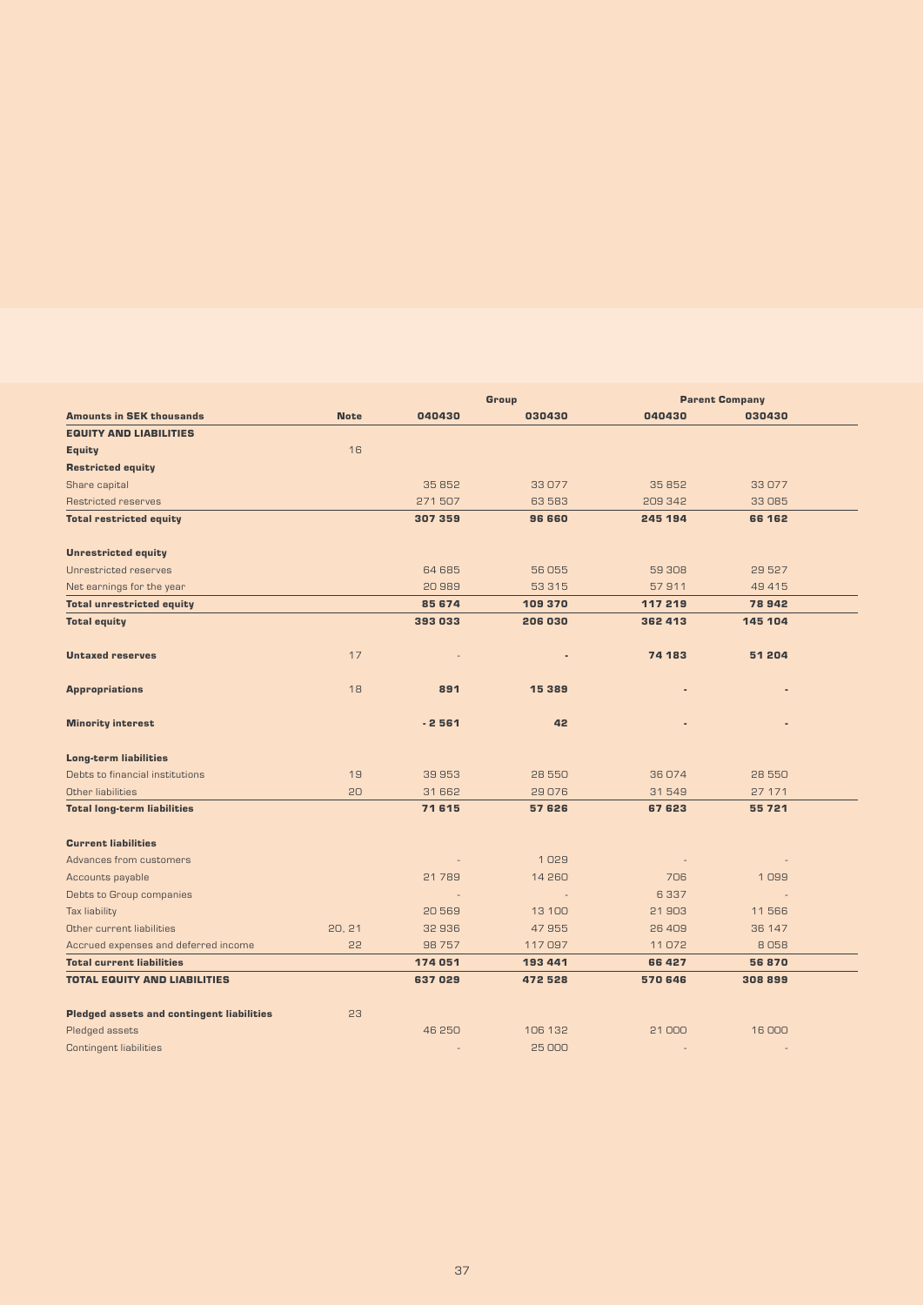# **Cash Flow Statements**

|                                                  |             |            | Group    |          | <b>Parent Company</b> |  |
|--------------------------------------------------|-------------|------------|----------|----------|-----------------------|--|
| <b>Amounts in SEK thousands</b>                  | <b>Note</b> | 2003/04    | 2002/03  | 2003/04  | 2002/03               |  |
| <b>CURRENT OPERATIONS</b>                        |             |            |          |          |                       |  |
| Operating profit                                 |             | 19595      | 76 720   | 22 553   | 19533                 |  |
| Corrections for items not included in cash flow: |             |            |          |          |                       |  |
| Depreciation                                     |             | 76 704     | 5938     | 1316     | 1432                  |  |
| Earnings from securities                         |             | 6          | 3        | 6        | 3                     |  |
| Sales of fixed assets                            |             | $-118$     | 543      |          | 122                   |  |
| Items not included in cash flow                  |             | $\bigcirc$ | $-1600$  | $-9$     |                       |  |
| Interest received                                |             | 14 286     | 9 2 8 2  | 6686     | 7018                  |  |
| Interest paid                                    |             | $-6239$    | $-6748$  | $-6387$  | $-6719$               |  |
| Income tax paid                                  |             | $-17894$   | $-16599$ | $-11220$ | $-12018$              |  |
| <b>Cash flow from current operations before</b>  |             |            |          |          |                       |  |
| changes in working capital                       |             | 86 340     | 67 539   | 12945    | 9371                  |  |
| <b>Changes in working capital</b>                |             |            |          |          |                       |  |
| Change in inventories                            |             | 1770       | 4674     |          |                       |  |
| Change in receivables                            |             | $-6754$    | $-32069$ | $-55694$ | $-28235$              |  |
| Change in current liabilities                    |             | $-17298$   | 70360    | 8782     | 23928                 |  |
| <b>Cash flow from current operations</b>         |             | 64058      | 106 536  | $-33967$ | 5064                  |  |
| <b>INVESTMENT ACTIVITY</b>                       |             |            |          |          |                       |  |
| Acquisitions of fixed assets                     |             | $-4081$    | $-5221$  | $-821$   | $-1972$               |  |
| Acquisition of subsidiary                        | 24          | $-33841$   |          |          |                       |  |
| Sales of tangible fixed assets                   |             | 488        | 2025     |          | 30                    |  |
| <b>Cash flow from investment activity</b>        |             | $-37434$   | $-3196$  | $-821$   | $-1942$               |  |
| <b>FINANCING ACTIVITY</b>                        |             |            |          |          |                       |  |
| Sales of shares                                  |             | 150752     | 16       | 150752   | 16                    |  |
| New issues/conversion                            |             | $-6902$    | 5460     | $-6902$  | 5460                  |  |
| Change in long-term receivables                  |             | $-104$     | $-47178$ | 10 132   | $-3140$               |  |
| Change in long-term liabilities                  |             | 10 199     | $-8494$  | 7524     | $-8774$               |  |
| Divided to shareholders                          |             | $-16538$   | $-13104$ | $-16538$ | $-13104$              |  |
| Received Group contribution                      |             |            |          | 76 500   | 37 650                |  |
| <b>Cash flow from financing activity</b>         |             | 137 407    | $-63300$ | 221468   | 18 108                |  |
| <b>Cash flow for the year</b>                    |             | 164031     | 44 008   | 186 680  | 21230                 |  |
| Liquid assets at start of year                   |             | 170 479    | 130439   | 89719    | 68 489                |  |
| Exchange rate difference in liquid assets        |             | $-2168$    | $-3968$  |          |                       |  |
| Liquid assets at year-end                        |             | 332 342    | 170 479  | 276 399  | 89719                 |  |
| Unutilized credit facilities                     |             | 15 000     | 15 000   | 15 000   | 15 000                |  |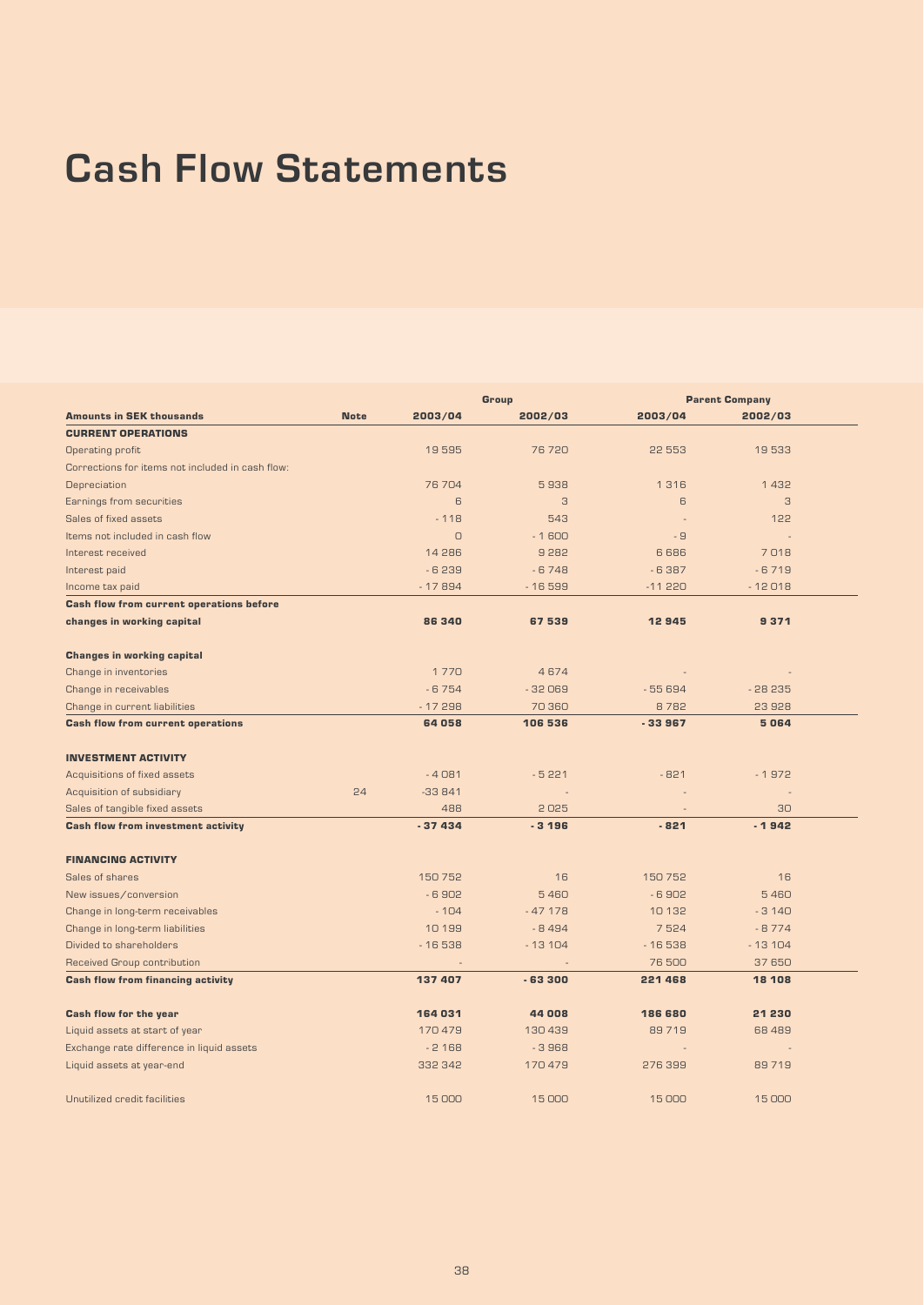# **Accounting Principles**

Amounts in SEK thousands unless otherwise indicated.

### **General accounting principles**

The Annual Report has been prepared in accordance with the Swedish Annual Accounts Act, and with the recommendations and pronouncements of the Swedish Financial Accounting Standards Council. During the year, the new recommendations of the Swedish Financial Accounting Standards Council have entailed no changes in the accounting principles, except with respect to the supplemental information to be provided.

The application of the recommendations of the Swedish Financial Accounting Standards Council constitutes a gradual adaptation to the International Financial Reporting Standards (IFRS), which must be applied by all exchange-listed companies as of January 2005.

### **Consolidated Financial Statements**

The Consolidated Financial Statements have been prepared using the acquisition method in accordance with Swedish Financial Accounting Standards Council recommendation 1:00. The Consolidated Financial Statements include those companies in which the Parent Company controls more than 50% of the votes, either directly or through subsidiaries. In the event of acquisitions, the acquired companies are absorbed into the Group as of their acquisition date. To establish the Group's acquisition cost, the assets and liabilities of acquired subsidiaries are valued at their fair market value. The difference between the calculated acquisition cost and the purchase price for the shares of the subsidiary is reported as Group goodwill.

### **Associated companies' financial statements**

Shareholdings in associated companies in which the Group holds a minimum of 20% and a maximum of 50% of the votes are reported using the equity method. The value of the shares of the associated company is changed based on Sectra's share of the earnings after taxes.

### **Translation of foreign subsidiaries**

Financial statements for foreign subsidiaries are translated using the current rate method. Foreign companies are operated with a high degree of independence, and all foreign units are consequently classified as independent.

### **Valuation principles, etc.**

Assets, appropriations and liabilities are valued at their historical cost or nominal value, unless otherwise indicated in the notes below.

### **Inventories**

Stock is reported at the lower of cost or market value based on the first-in-first-out principle. Estimated obsolescence has been taken into account. Costs for self-manufactured works in progress and finished goods consist of direct production costs plus a reasonable surcharge for indirect production costs.

### **Reporting of revenues**

Revenues are reported as per Swedish Financial Accounting Standards Council recommendation 11. Project-based income is reported based on the project's degree of completion as of the Balance Sheet date. The degree of completion is calculated as the ratio of expenses paid as of the Balance Sheet date to the estimated total expenses. In cases where a loss is expected to occur on an uncompleted project, the entire anticipated loss is applied against the income for the year.

### **Depreciation principles for fixed assets**

Depreciation according to plan is based on the historical cost and estimated service life of the assets. The following periods apply: Development costs carried on Balance Sheet 10 years<br>
Patents 10 years 10 years Goodwill and 10 years 10 years Office furniture 10 years Computers and office equipment 5 years Personal computers 3 years

#### **Receivables**

Receivables are reported at the amount expected to be collected, based upon individual assessment of the likelihood of payment.

### **Receivables and liabilities in foreign currencies**

Receivables and liabilities in foreign currencies are translated at the exchange rate as of the Balance Sheet date. Exchange rate differences on current receivables and liabilities are included in the operating profit.

### **Taxes**

The Group's total tax expenses comprise paid tax and deferred tax. Deferred tax on untaxed reserves is calculated wherever applicable in accordance with the tax rate of the relevant country.

### **Intra-Group transactions**

100% of the Parent Company's total sales are referable to other companies within the Group to which the Parent Company belongs. Purchases from Group companies accounted for 0%.

### **Development costs**

Sectra develops proprietary software and equipment in the fields of medical equipment and secure communications. Development costs are carried on the Balance Sheet in accordance with Swedish Financial Accounting Standards Council recommendation 15. Customer-related development costs are part of the project costs, and are expensed when the accounts are settled.

### **Financial risks**

Examples of financial risks include currency exchange, interest, financing and liquidity risks. These financial risks are managed in accordance with the financial policy set by the Board of Directors. The purpose of the financial operations is to support the Group's business activities and identify and limit the Group's financial risks. The financial operations within the Sectra Group are carried out within the financial function of the Parent Company.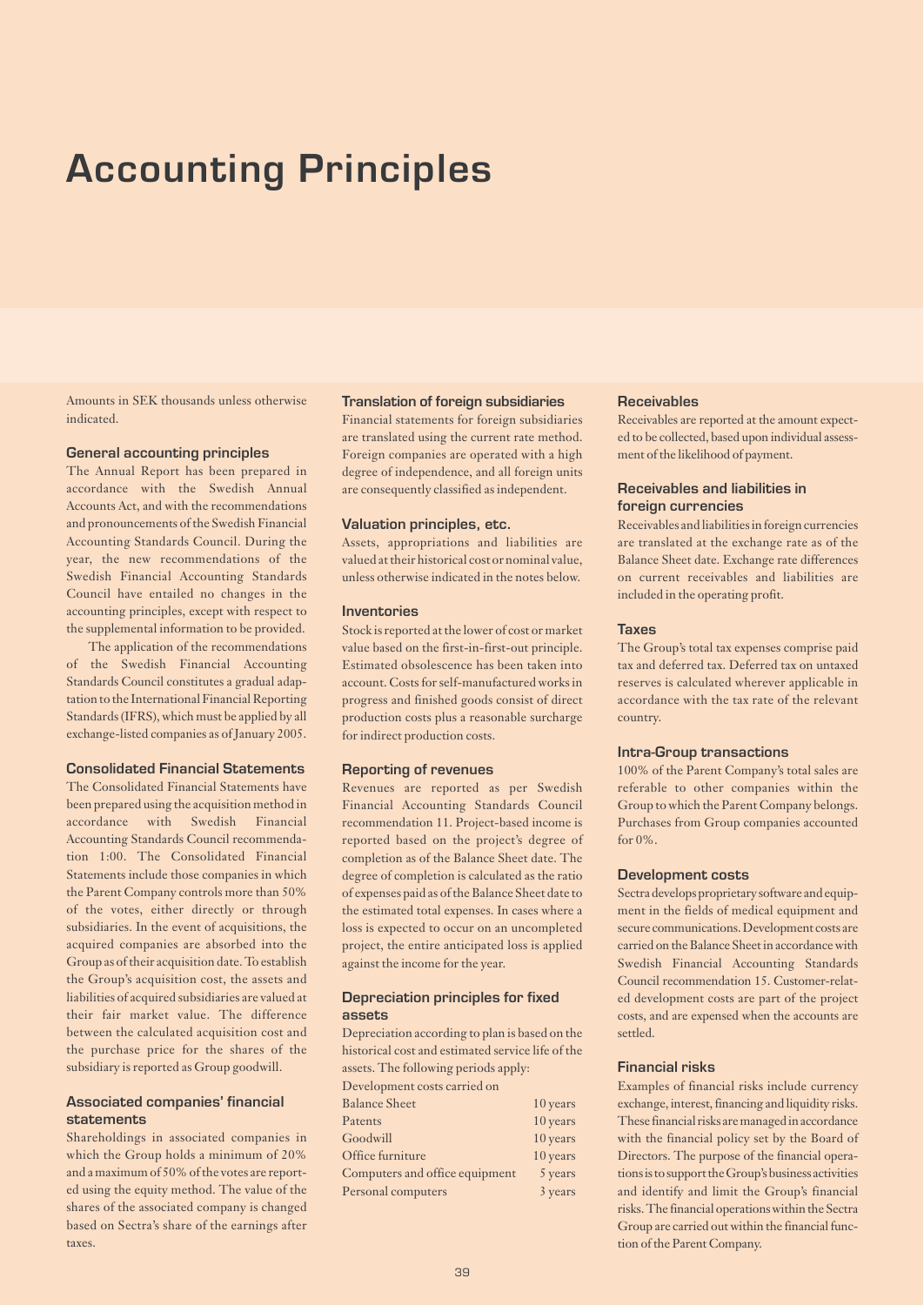### **Notes**

### **NOTE 1 SEGMENT REPORTING**

The primary segments comprise the Group's operational divisions, i.e. Medical Systems and Secure Communication Systems. Other activities are not reported separately, as they comprise such a small share of the total business activity. Geographical regions are reported as secondary segments. Consolidated net sales by business area:

|                                     | 03/04    | 02/03    |
|-------------------------------------|----------|----------|
| <b>Medical Systems</b>              | 418379   | 385 951  |
| <b>Secure Communication Systems</b> | 72499    | 102585   |
| Other activities                    | 57 520   | 66 531   |
| Group eliminations                  | $-53062$ | $-51649$ |
| <b>Total</b>                        | 495 336  | 503 418  |
|                                     | 03/04    | 02/03    |
| Sweden                              | 201 763  | 217254   |
| <b>Rest of Europe</b>               | 270972   | 277 293  |
| Other markets                       | 22 601   | 8871     |
| <b>Total</b>                        | 495 336  | 503 418  |

Group breakdown for the year, based on primary segments:

|                  | <b>Medical</b> | <b>Secure</b> |            | <b>Other Eliminations</b> | <b>Total</b> |
|------------------|----------------|---------------|------------|---------------------------|--------------|
|                  | systems        | comm.         | operations |                           | Group        |
| Operating profit | $-39$          | 203           | 19431      | $\qquad \qquad -$         | 19595        |
| Assets           | 261902         | 50370         |            | 584 584 - 259 827         | 637029       |
| Liabilities      | 292 063        | 36389         |            | 213 920 - 298 375         | 243997       |
| Investments      | 90027          | 241           | 1349       | $\overline{a}$            | 91617        |
| Depreciation     | 74 665         | 571           | 1751       | $\qquad \qquad -$         | 76987        |

Group breakdown for the year, based on secondary segments:

|                | <b>Assets</b> | Investments |
|----------------|---------------|-------------|
| Sweden         | 200 008       | 90521       |
| Rest of Europe | 52717         | 1082        |
| Other markets  | 9 1 7 7       | 14          |
| <b>Total</b>   | 261902        | 91617       |

### **NOTE 2 EMPLOYEES AND PERSONNEL COSTS**

| <b>Average no. of employees</b> |                | of which                 |                | of which       |
|---------------------------------|----------------|--------------------------|----------------|----------------|
|                                 | 03/04          | women                    | 02/03          | women          |
| <b>Parent Company</b>           |                |                          |                |                |
| Sweden                          | 17             | 11                       | 16             | 10             |
| Group                           |                |                          |                |                |
| Sweden                          | 243            | 61                       | 227            | 55             |
| Norway                          | 10             | $\overline{c}$           | 9              | $\mathsf{P}$   |
| <b>USA</b>                      | 16             | $\mathsf{P}$             | 9              | $\overline{c}$ |
| Germany                         | 8              | $\mathsf{P}$             | 6              | 1              |
| <b>Denmark</b>                  | $\overline{a}$ | 1                        | $\overline{7}$ | 1              |
| Italy                           | $\mathsf{P}$   | $\overline{\phantom{a}}$ | $\mathsf{P}$   |                |
| <b>Great Britain</b>            | 6              | $\overline{\phantom{a}}$ | 1              |                |
| Australia                       | $\mathsf{P}$   | $\overline{\phantom{a}}$ | 1              |                |
| <b>Group total</b>              | 296            | 68                       | 262            | 61             |

### **Salaries and other remuneration**

|                       | 03/04        |           | 02/03                    |           |
|-----------------------|--------------|-----------|--------------------------|-----------|
|                       | <b>Board</b> | Other     | <b>Board</b>             | Other     |
|                       | and CEO      | employees | and CEO                  | employees |
| <b>Parent Company</b> |              |           |                          |           |
| Sweden                | 1 2 2 0      | 4748      | 1274                     | 4214      |
|                       |              |           |                          |           |
| Group                 |              |           |                          |           |
| Sweden                | 4377         | 84 3 8 2  | 4317                     | 79515     |
| Norway                | 880          | 4871      | 909                      | 4 3 0 9   |
| <b>USA</b>            | 1 1 1 8      | 7007      | 1437                     | 5508      |
| Germany               | 838          | 2871      | 661                      | 2534      |
| Denmark               | 1455         | 4 1 3 7   | 1058                     | 2952      |
| Italy                 | 1636         | 301       | 350                      | 229       |
| <b>Great Britain</b>  | 2 2 0 7      | 2 2 3 6   | 391                      | 98        |
| Australia             | 650          | 426       | $\overline{\phantom{a}}$ | 189       |
| <b>Group total</b>    | 13 161       | 106 231   | 9 1 2 3                  | 95 334    |

| <b>Social security costs</b> |                          |           |              |           |
|------------------------------|--------------------------|-----------|--------------|-----------|
|                              |                          | 03/04     |              | 02/03     |
|                              | <b>Board</b>             | Other     | <b>Board</b> | Other     |
|                              | and CEO                  | employees | and CEO      | employees |
| <b>Parent Company</b>        |                          |           |              |           |
| Sweden                       | 701                      | 1956      | 700          | 1738      |
| (of which pension costs)     | (366)                    | [841]     | (357)        | (733)     |
| <b>Koncernen</b>             |                          |           |              |           |
| Sweden                       | 2409                     | 38 211    | 2431         | 35 231    |
| (of which pension costs)     | (1229)                   | (16931)   | (1257)       | (15641)   |
| Norway                       | 196                      | 1622      | 178          | 1603      |
| (of which pension costs)     | (56)                     | (695)     | (51)         | (797)     |
| <b>USA</b>                   | 171                      | 1536      | 783          | 2726      |
| (of which pension costs)     | $\overline{\phantom{a}}$ |           |              |           |
| Germany                      | 100                      | 601       | 92           | 431       |
| (of which pension costs)     | (55)                     | (319)     | (46)         | (165)     |
| <b>Denmark</b>               | 101                      | 713       | 120          | 381       |
| (of which pension costs)     | (83)                     | (267)     | (102)        | (128)     |
| Italy                        | 1677                     | 419       | 560          | 269       |
| (of which pension costs)     | (337)                    | (118)     | [217]        | (142)     |
| <b>Great Britain</b>         | 303                      | 361       | 42           | 14        |
| (of which pension costs)     | (86)                     | (88)      |              |           |
| Australia                    | 58                       | 38        |              | 17        |
| (of which pension costs)     | (58)                     | (38)      |              | (17)      |
| <b>Group total</b>           | 5015                     | 43501     | 4206         | 40 672    |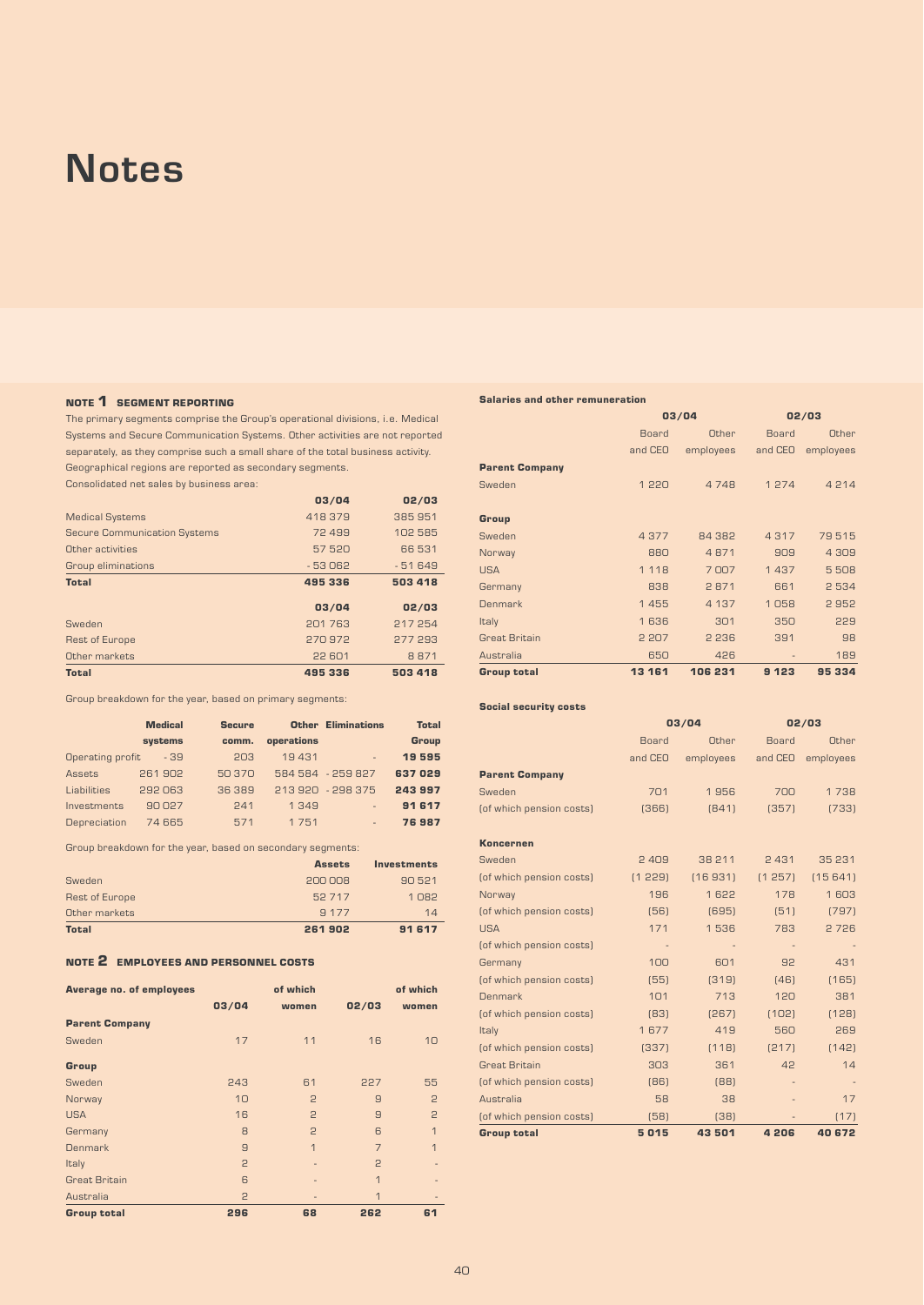#### **Absenteeism due to illness**

Total absenteeism 2003/04 in % of regular work hours.

|                                | Group | <b>Parent Company</b> |
|--------------------------------|-------|-----------------------|
| All employees                  | 2.2   | 6.8                   |
| Share of long-term absences    | 57.6  | 70.0                  |
| Women                          | 2.8   | 2.6                   |
| Men                            | 2.1   | 13.6                  |
| Employees 29 years and younger | 0.7   | 1.4                   |
| Employees 30 - 49 years        | 1.9   | 3.1                   |
| Employees 50 years and older   | 21.8  | 33.3                  |

### **TERMS FOR THE BOARD OF DIRECTORS, PRESIDENT AND SENIOR EXECUTIVES**

#### **Principles**

The Chairman of the Board and the Board members are compensated as resolved by the Annual General Meeting. The compensation paid to the President/Group CEO is determined by the Chairman of the Board. The President/Group CEO determines the compensation paid to other senior executives. The compensation for the President/Group CEO and other senior executives consists of a base salary, other benefits, and pension. "Other senior executives" refers to the six individuals who, together with the President/Group CEO, comprise the Group management.

#### **Salaries and compensation**

| <b>Total</b>          | 352            | 4 187                    | 287                 | 783      | 5609    |
|-----------------------|----------------|--------------------------|---------------------|----------|---------|
| Senior executives     |                | 3320                     | 287                 | 541      | 4 1 4 8 |
| President.            | $\blacksquare$ | 867                      | $\qquad \qquad -$   | 242      | 1 1 0 9 |
| Board members         | 234            | $\overline{\phantom{m}}$ | ٠                   |          | 234     |
| Chairman of the Board | 118            | $\overline{\phantom{m}}$ | $\qquad \qquad -$   |          | 118     |
|                       | remuneration   |                          | salary compensation | cost     |         |
|                       | <b>Board</b>   | <b>Base</b>              | Adjustable          | Pensions | Total   |
|                       |                |                          |                     |          |         |

The remuneration paid to the members of the Board in 2003/04 consisted of two price base amounts to outside members and three price base amounts to the Chairman of the Board. Internal members received no Board remuneration. One price base amount for 2004 equaled SEK 39,300. The President/Group CEO received SEK 1,109 thousand in compensation for 2003/04. Please refer to the presentation of the Board of Directors and Group management for information concerning executive holdings of Sectra stock and convertible debentures.

#### **Terms of notice and severance pay**

The Company must give the President/Group CEO 18 months' notice of termination. The CEO must give the Company six months' notice of resignation. The notice periods for other senior executives range from 12 to 3 months on the part of the Company, and from six to three months on the part of the executives. There are no special agreements regarding severance pay.

### **Pension**

No special agreements exist concerning retirement ages for the President/Group CEO or other senior executives. Pension benefits for the CEO and other senior executives are paid within the framework of the pension plan that applies to all employees, and which comprises defined-contribution and vested pensions.

### **NOTE 3 Fees to auditors**

| Group        | 03/04 | 02/03 |
|--------------|-------|-------|
| Audit        | 569   | 526   |
| Consultation | 679   | 437   |
| <b>Total</b> | 1248  | 963   |

#### **NOT 4 COSTS FOR OPERATING LEASES**

Annual leasing fees paid for operating leases totaled SEK 434 thousand (405).

| <b>Total</b>                                                         | 361   | 180             | 124   |  |
|----------------------------------------------------------------------|-------|-----------------|-------|--|
| Other                                                                | 236   | 1 <sub>07</sub> | 107   |  |
| Cars                                                                 | 125   | 73              | 17    |  |
| Group                                                                | 04/05 | 05/06           | 06/07 |  |
| Agreed leasing fees for operating leases are payable as shown below: |       |                 |       |  |

#### **NOTE 5 INCOME FROM PARTICIPATION IN GROUP COMPANIES**

|                    |                          | Group                    | <b>Parent Company</b> |         |  |
|--------------------|--------------------------|--------------------------|-----------------------|---------|--|
|                    | 03/04                    | 02/03                    | 03/04                 | 02/03   |  |
| Group contribution | ٠                        | $\overline{\phantom{m}}$ | 80 800                | 64 500  |  |
| Interest income    | $\overline{\phantom{a}}$ | $\overline{\phantom{a}}$ | 600                   | 751     |  |
| Interest expenses  | ٠                        | $\overline{\phantom{a}}$ | $-852$                | $-1040$ |  |
| <b>Total</b>       | ٠                        | ٠                        | 80 548                | 64 211  |  |

### **NOTE 6 INTEREST INCOME AND SIMILAR INCOME**

|                                   | Group  |   |         | <b>Parent Company</b> |       |
|-----------------------------------|--------|---|---------|-----------------------|-------|
|                                   | 03/04  |   | 02/03   | 03/04                 | 02/03 |
| Other interest income             | 14274  |   | 9 2 8 2 | 6075                  | 6267  |
| <b>Dividend</b>                   |        | 6 | З       | 6                     | 3     |
| Earnings from sales of securities |        | 5 | $-32$   | 5                     | $-32$ |
| <b>Total</b>                      | 14 285 |   | 9253    | 6086                  | 6238  |

### **NOTE 7 INTEREST EXPENSES AND SIMILAR EXPENSES**

|                            | Group |       | <b>Parent Company</b>    |       |  |
|----------------------------|-------|-------|--------------------------|-------|--|
|                            | 03/04 | 02/03 | 03/04                    | 02/03 |  |
| Interest portion of annual |       |       |                          |       |  |
| costs for financial leases | 656   | 303   | $\overline{\phantom{a}}$ |       |  |
| Other interest expenses    | 5583  | 6748  | 5536                     | 5679  |  |
| <b>Total</b>               | 6239  | 7051  | 5536                     | 5679  |  |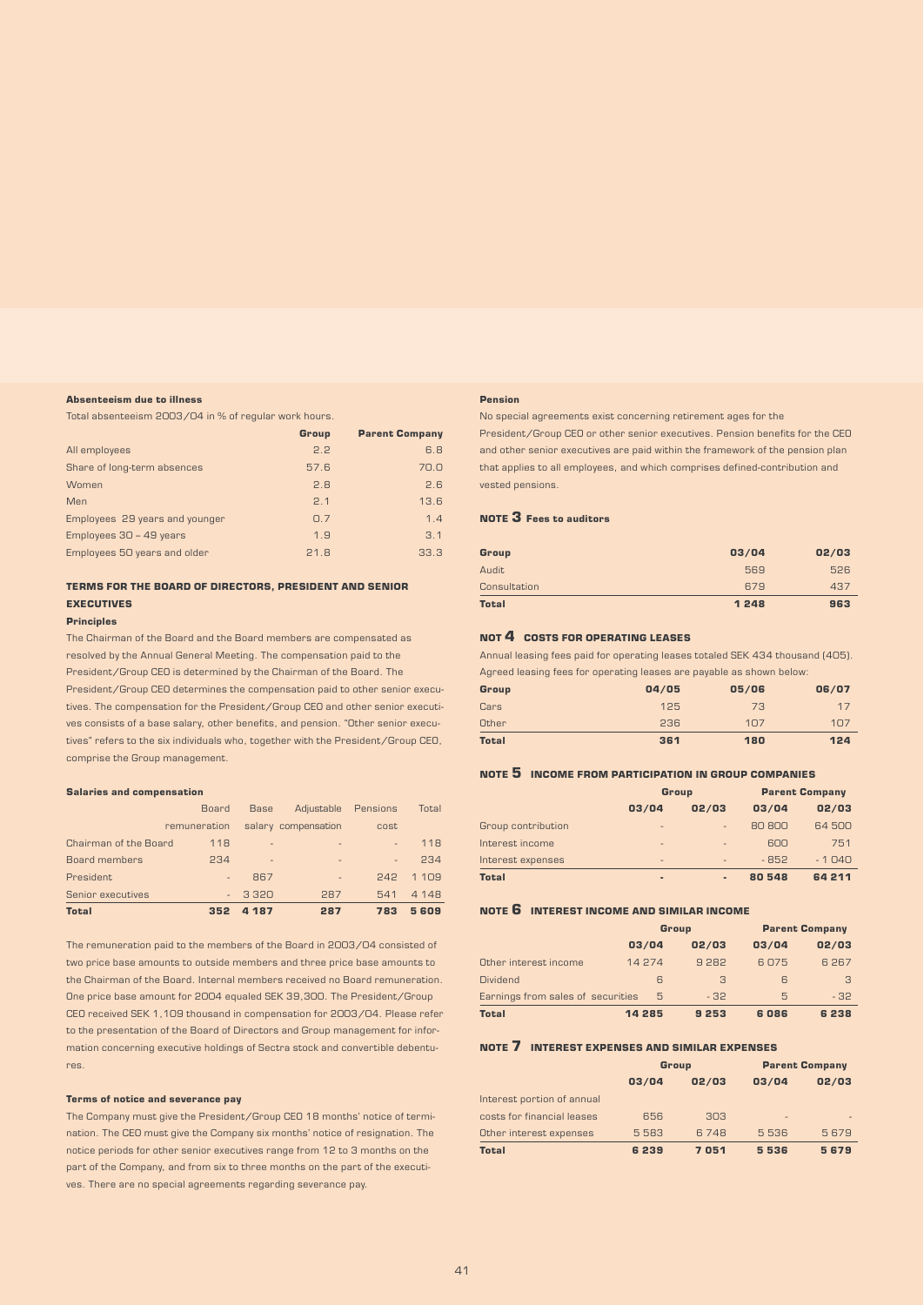### **NOTE 8 APPROPRIATIONS**

|                               |          | <b>Parent Company</b> |
|-------------------------------|----------|-----------------------|
|                               | 03/04    | 02/03                 |
| Change in accrual fund        | $-22829$ | $-13640$              |
| Change in excess depreciation | $-150$   | $-68$                 |
| <b>Total</b>                  | $-22979$ | $-13708$              |

### **NOTE 9 DEVELOPMENT COSTS CARRIED ON BALANCE SHEET**

|                                   | Group   |        | <b>Parent Company</b> |        |
|-----------------------------------|---------|--------|-----------------------|--------|
|                                   | 040430  | 030430 | 040430                | 030430 |
| Acquisition cost at start of year |         |        |                       |        |
| Acquisitions                      | 142 295 |        |                       |        |
| Cumulative acquisition cost       | 142 295 |        |                       |        |
| Incoming depreciation             |         |        |                       |        |
| Write-downs for the year          | 70936   |        |                       |        |
| Cumulative depreciation           | 70936   |        |                       |        |
| Residual value at year-end        | 71359   | ٠      | ٠                     | ۰      |

A nonrecurring write-down for capitalized development costs in Mamea Imaging AB has been reported among the items affecting comparability in the Income Statement.

### **NOTE 10 PATENTS**

|                                   |        | Group  | <b>Parent Company</b> |        |
|-----------------------------------|--------|--------|-----------------------|--------|
|                                   | 040430 | 030430 | 040430                | 030430 |
| Acquisition cost at start of year | 1904   |        |                       |        |
| Investments for the year          | 20     | 1904   |                       |        |
| Cumulative acquisition cost       | 1924   | 1904   |                       |        |
| Incoming depreciation             | 159    |        |                       |        |
| Depreciation for the year         | 271    | 159    |                       |        |
| Cumulative depreciation           | 430    | 159    |                       |        |
| Residual value at year-end        | 1494   | 1745   |                       |        |

### **NOTE 11 GOODWILL**

|                                   |        | Group  | <b>Parent Company</b> |        |  |
|-----------------------------------|--------|--------|-----------------------|--------|--|
|                                   | 040430 | 030430 | 040430                | 030430 |  |
| Acquisition cost at start of year | 15761  | 15761  |                       |        |  |
| Acquisitions                      | 16376  |        |                       |        |  |
| Cumulative acquisition cost       | 32 137 | 15761  |                       |        |  |
| Amortization at start of year     | 6304   | 4728   |                       |        |  |
| Amortization for the year         | 1576   | 1576   |                       |        |  |
| Cumulative amortization           | 7880   | 6304   |                       |        |  |
| Residual value at year-end        | 24 257 | 9457   | ٠                     |        |  |

### **NOTE 12 MACHINERY AND EQUIPMENT**

|                                   | Group   |          | <b>Parent Company</b> |         |  |
|-----------------------------------|---------|----------|-----------------------|---------|--|
|                                   | 040430  | 030430   | 040430                | 030430  |  |
| Acquisition cost at start of year | 27 113  | 34 261   | 13213                 | 17019   |  |
| <b>Acquisitions</b>               | 455     |          |                       |         |  |
| Investments for the year          | 3895    | 3317     | 821                   | 1972    |  |
| Sales/Disposals for the year      | $-1776$ | $-10465$ | $-73$                 | $-5778$ |  |
| Cumulative acquisition            |         |          |                       |         |  |
| cost at year-end                  | 29 687  | 27 113   | 13961                 | 13213   |  |
|                                   |         |          |                       |         |  |
| Depreciation at start of year     | 15378   | 19297    | 7397                  | 11591   |  |
| Sales/Disposals                   | $-601$  | $-8389$  | $-73$                 | $-5627$ |  |
| Acquisitions                      | 166     |          | ٠                     |         |  |
| Depreciation for the year         | 4 205   | 4470     | 1315                  | 1432    |  |
| Cumulative depreciation           |         |          |                       |         |  |
| at year-end                       | 19 148  | 15378    | 8639                  | 7396    |  |
| Residual value                    | 10539   | 11 735   | 5322                  | 5817    |  |
|                                   |         |          |                       |         |  |
| Equipment held under financial    |         |          |                       |         |  |
| lease agreements:                 |         |          |                       |         |  |
| Acquisition cost                  | 5376    | 4005     |                       |         |  |
| Cumulative depreciation           | $-1142$ | $-1388$  |                       |         |  |
| <b>Total book value</b>           | 14773   | 14352    | 5322                  | 5817    |  |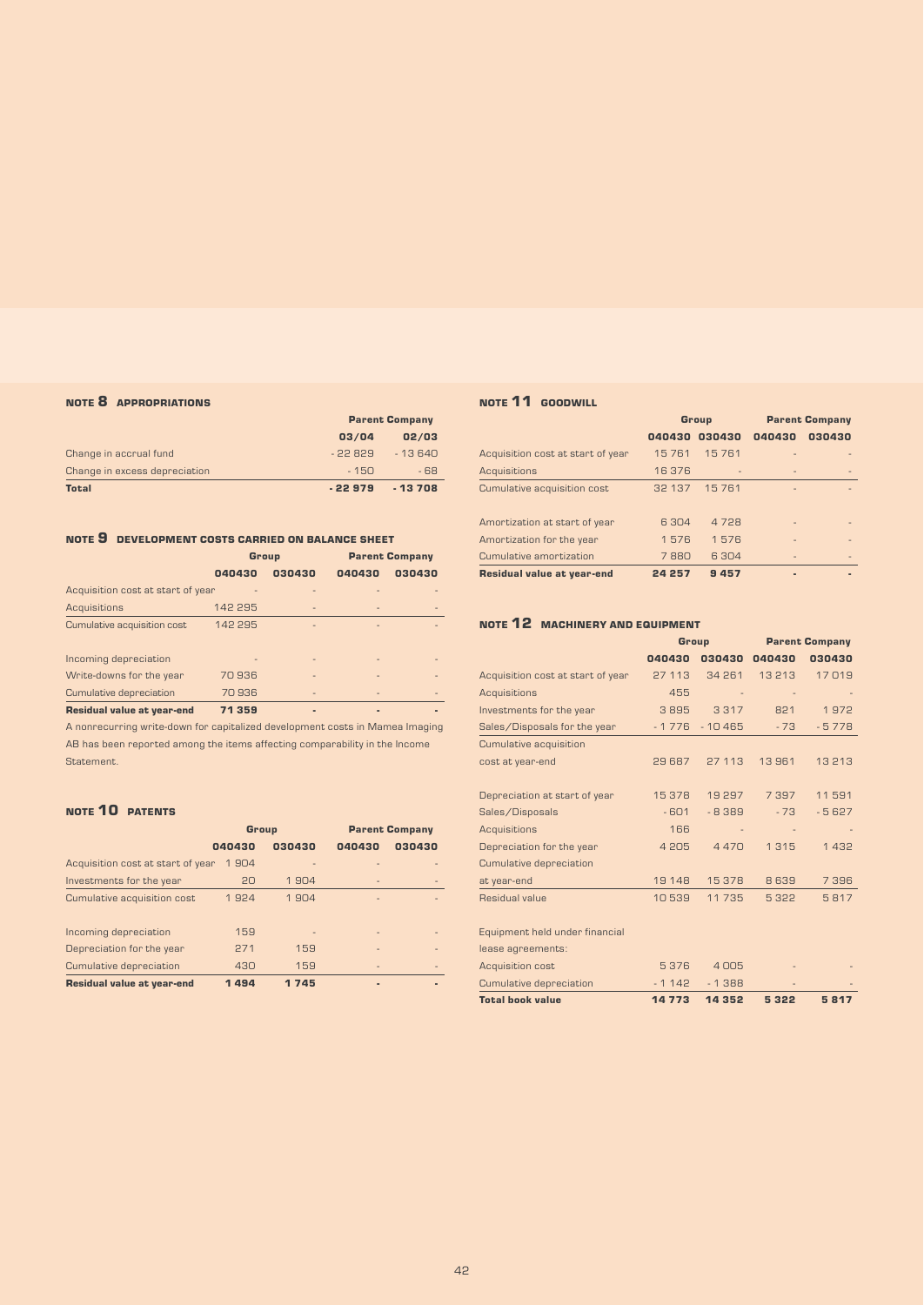| <b>NOTE 13</b><br><b>PARTICIPATION IN GROUP COMPANIES</b> |              |                   |              |           |                 |                |
|-----------------------------------------------------------|--------------|-------------------|--------------|-----------|-----------------|----------------|
|                                                           | Organization | Location          | No. of       | Share of  | Par value       | Book value     |
|                                                           | no.          |                   | shares       | capital % |                 | 040430         |
| <b>Parent Company:</b>                                    |              |                   |              |           |                 |                |
| Sectra Imtec AB                                           | 556250-8241  | Linköping, Sweden | 300 000      | 100       | 3000            | 2883           |
| Sectra Communications AB                                  | 556291-3300  | Linköping, Sweden | 3 000 000    | 100       | 3000            | 13000          |
| Sectra Wireless Technologies AB                           | 556570-9325  | Linköping, Sweden | 3 000 000    | 100       | 3000            | 8000           |
| Sectra Secure Transmission AB                             | 556247-1283  | Linköping, Sweden | 100 000      | 100       | 100             | 95             |
| Mamea Imaging AB                                          | 556570-7022  | Stockholm, Sweden | 60 000       | 57        | 10 <sub>2</sub> | 30000          |
| <b>Total book value</b>                                   |              |                   |              |           |                 | 53978          |
| <b>Sectra Imtec AB:</b>                                   |              |                   |              |           |                 |                |
| Sectra Skandinavien AB                                    | 556483-9479  | Linköping, Sweden | 40350        | 100       | 100             | 21016          |
| Paxlink AB                                                | 556572-3292  | Örebro, Sweden    | 700          | 100       | 100             | $\Box$         |
| Sectra Norge AS                                           | 975 353 265  | Oslo, Norway      | 5000         | 100       | <b>NOK 500</b>  | 283            |
| Sectra NA Inc                                             |              | Shelton, USA      | 500          | 100       | <b>USD 50</b>   | 384            |
| Sectra GmbH                                               |              | Aachen, Germany   | 500          | 100       | <b>EUR 26</b>   | 219            |
| Sectra Italia S.r.I.                                      | 03185950965  | Milano, Italy     | 500          | 100       | <b>EUR 50</b>   | 453            |
| Sectra A/S                                                | 26121361     | Herlev, Denmark   | 5000         | 100       | <b>DKK 100</b>  | 639            |
| Sectra Ltd                                                | 4571654      | London, UK        | $\mathbf{1}$ | 100       | £0.001          | $\Box$         |
| Sectra Pty Ltd                                            |              | Sydney, Australia | $\mathbf{1}$ | 100       | <b>AUD 0.1</b>  | $\Box$         |
| Mamea Imaging AB                                          | 556570-7022  | Stockholm, Sweden | 40 000       | 38        | 68              | 6000           |
| <b>Total book value</b>                                   |              |                   |              |           |                 | 28994          |
| <b>Sectra Communications AB:</b>                          |              |                   |              |           |                 |                |
| Sectra Communications Ltd                                 | 4884887      | Cheltenhamn, UK   | $\mathbf{1}$ | 100       | £0,001          | $\Box$         |
| Sectra Communications BV                                  |              | The Hague, NL     | 1800         | 100       | <b>EUR 18</b>   | 164            |
| <b>Total book value</b>                                   |              |                   |              |           |                 | 164            |
| Sectra A/S:                                               |              |                   |              |           |                 |                |
| Sectra Pronosco AS                                        | 26591856     | Herlev, Denmark   | 5000         | 100       | <b>DKK 500</b>  | <b>DKK 500</b> |
| <b>Total book value</b>                                   |              |                   |              |           |                 | <b>DKK 500</b> |

### **NOTE 14 PREPAID EXPENSES AND ACCRUED INCOME**

|                                 |        | Group  | <b>Parent Company</b>    |        |
|---------------------------------|--------|--------|--------------------------|--------|
|                                 | 040430 | 030430 | 040430                   | 030430 |
| Prepaid rental                  | 1746   | 1290   | 1064                     | 950    |
| Accrued interest income         | 1036   | 2224   | 834                      | 1211   |
| Prepaid support agreements 1457 |        | 358    | 72                       | 28     |
| Other items                     | 11336  | ٠      | 246                      | 277    |
| Works in progress               | 33019  | 13806  | $\overline{\phantom{a}}$ |        |
| <b>Total</b>                    | 48594  | 17678  | 2 2 1 6                  | 2466   |

### **NOTE 15 BANK OVERDRAFT FACILITY**

|                          |          | Group    |          | <b>Parent Company</b> |
|--------------------------|----------|----------|----------|-----------------------|
|                          | 040430   | 030430   | 040430   | 030430                |
| Total overdraft facility | 15000    | 15000    | 15000    | 15000                 |
| Amount unutilized        | $-15000$ | $-15000$ | $-15000$ | $-15000$              |
| <b>Amount utilized</b>   | o        | o        | o        |                       |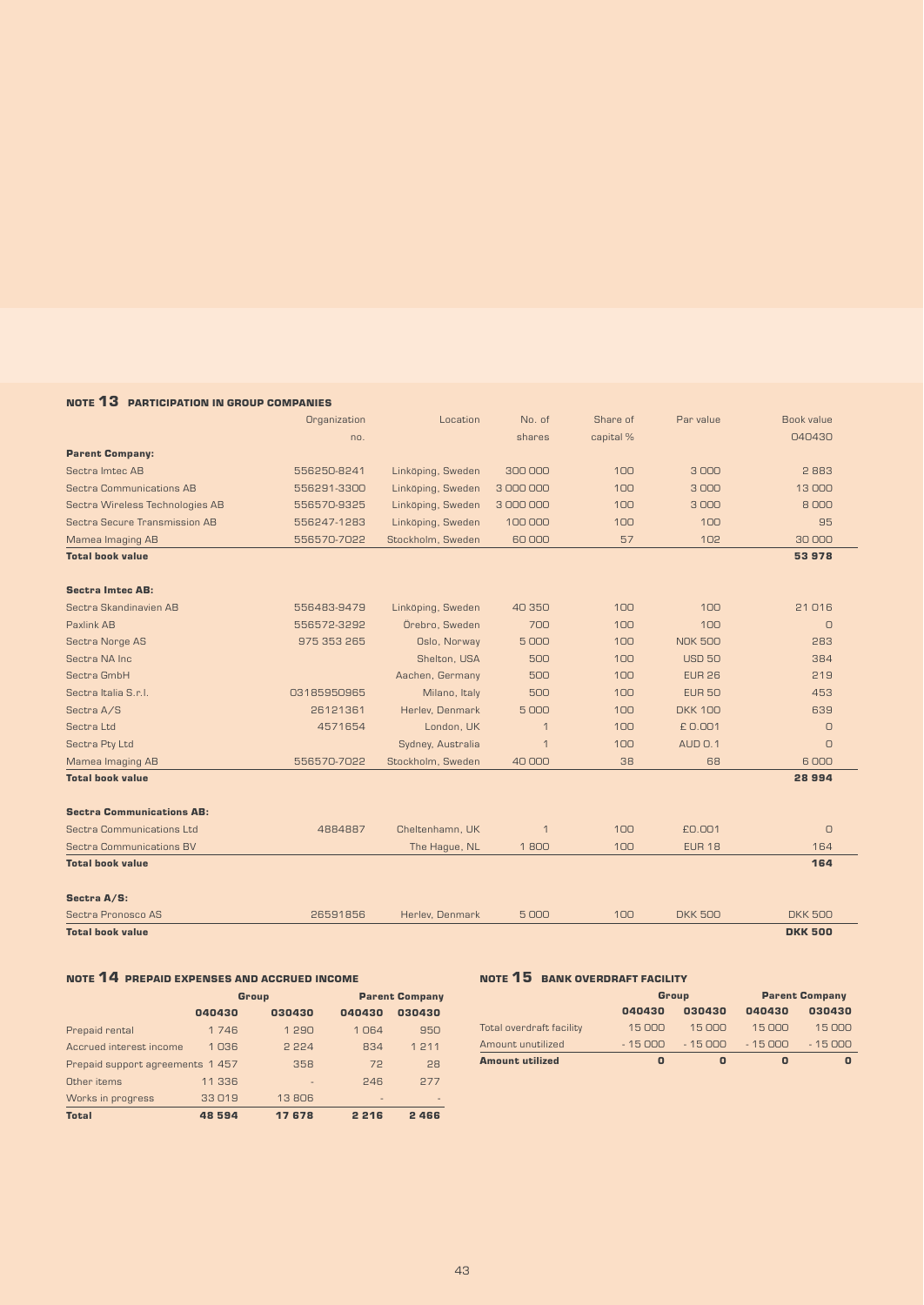|       | NOTE 16 EQUITY |
|-------|----------------|
| Group |                |

|                                            | Share capital            | Restricted reserves | Unrestricted capital     | Earnings for the year    |
|--------------------------------------------|--------------------------|---------------------|--------------------------|--------------------------|
| Amount at start of year                    | 33077                    | 63 583              | 56055                    | 53 315                   |
| New issues/conversion                      | 2 7 7 5                  | 147977              | $\qquad \qquad =$        | $\overline{\phantom{m}}$ |
| Paid unregistered shares                   |                          | 30000               |                          |                          |
| <b>Disposition by AGM</b>                  |                          |                     |                          |                          |
| <b>Dividend</b>                            | $\overline{\phantom{a}}$ |                     |                          | $-16538$                 |
| To be carried forward                      | $\overline{\phantom{a}}$ |                     | 36777                    | $-36777$                 |
| Transfer                                   | $\qquad \qquad =$        | 28 147              | $-28147$                 | $\sim$                   |
| Share of capital                           | $\qquad \qquad =$        | $-2366$             | $\overline{\phantom{m}}$ | $-1$                     |
| Shareholdings reclassified to subsidiaries | $\overline{\phantom{a}}$ | 5885                | $\overline{\phantom{a}}$ | $\sim$                   |
| Present value difference                   | $\overline{\phantom{a}}$ | $-1719$             | $\overline{\phantom{a}}$ | $\sim$                   |
| Net earnings for the year                  |                          |                     |                          | 20989                    |
| Amount at year-end                         | 35852                    | 271507              | 64 685                   | 20989                    |
| <b>Parent Company</b>                      |                          |                     |                          |                          |

|                            | Share capital            | Share premium reserve | Legal reserve            | Unrestricted equity      | Earnings for the year    |
|----------------------------|--------------------------|-----------------------|--------------------------|--------------------------|--------------------------|
| Amount at start of year    | 33077                    | 32935                 | 150                      | 29527                    | 49415                    |
| New issues/conversion      | 2775                     | 147976                | $-$                      |                          | $\sim$                   |
| Paid unregistered shares   | $\overline{\phantom{m}}$ | 30 000                | $\qquad \qquad =$        | $\qquad \qquad =$        | $\sim$                   |
| <b>Disposition by AGM:</b> |                          |                       |                          |                          |                          |
| <b>Dividend</b>            | $\qquad \qquad$          |                       |                          |                          | $-16538$                 |
| To be carried forward      | $\overline{\phantom{m}}$ | $\qquad \qquad =$     | $\overline{\phantom{a}}$ | 32877                    | $-32877$                 |
| Group contribution paid    | $\qquad \qquad$          | $\qquad \qquad =$     | $\qquad \qquad =$        | $-4300$                  | $\overline{\phantom{a}}$ |
| Tax impact                 | $\qquad \qquad$          |                       |                          | 1 2 0 4                  | $\sim$                   |
| Present value difference   | $\overline{\phantom{m}}$ | $-1719$               |                          | $\overline{\phantom{a}}$ | $\overline{\phantom{0}}$ |
| Net earnings for the year  | $\qquad \qquad$          |                       |                          |                          | 57911                    |
| <b>Amount at year-end</b>  | 35852                    | 209 192               | 150                      | 59 308                   | 57911                    |

**Parent Company**

### **NOTE 17 UNTAXED RESERVES**

|                          | . u. o.io <b>co</b> nipany |         |
|--------------------------|----------------------------|---------|
|                          | 040430                     | 030430  |
| Tax allocation reserves: |                            |         |
| Allocated fiscal year 99 |                            | 3483    |
| Allocated fiscal year OO | 3 1 6 0                    | 3 1 6 0 |
| Allocated fiscal year O1 | 4 4 0 0                    | 4 4 0 0 |
| Allocated fiscal year O2 | 8328                       | 8328    |
| Allocated fiscal year O3 | 13619                      | 13619   |
| Allocated fiscal year O4 | 16,200                     | 16 200  |
| Allocated fiscal year O5 | 26312                      |         |
| Excess depreciation      | 2 1 6 4                    | 2014    |
| <b>Total</b>             | 74 183                     | 51 204  |

Of total untaxed reserves, SEK 20,771 thousand (14,337) is deferred Group tax.

### **NOTE 18 APPROPRIATIONS**

|                                                    | Group    |        |  |
|----------------------------------------------------|----------|--------|--|
|                                                    | 040430   | 030430 |  |
| Deferred tax liabilities/receivables referable to: |          |        |  |
| Untaxed reserves                                   | 21907    | 15389  |  |
| Unused loss carry forward                          | $-21603$ |        |  |
| Other appropriations                               | 587      |        |  |
| <b>Total</b>                                       | 891      | 15389  |  |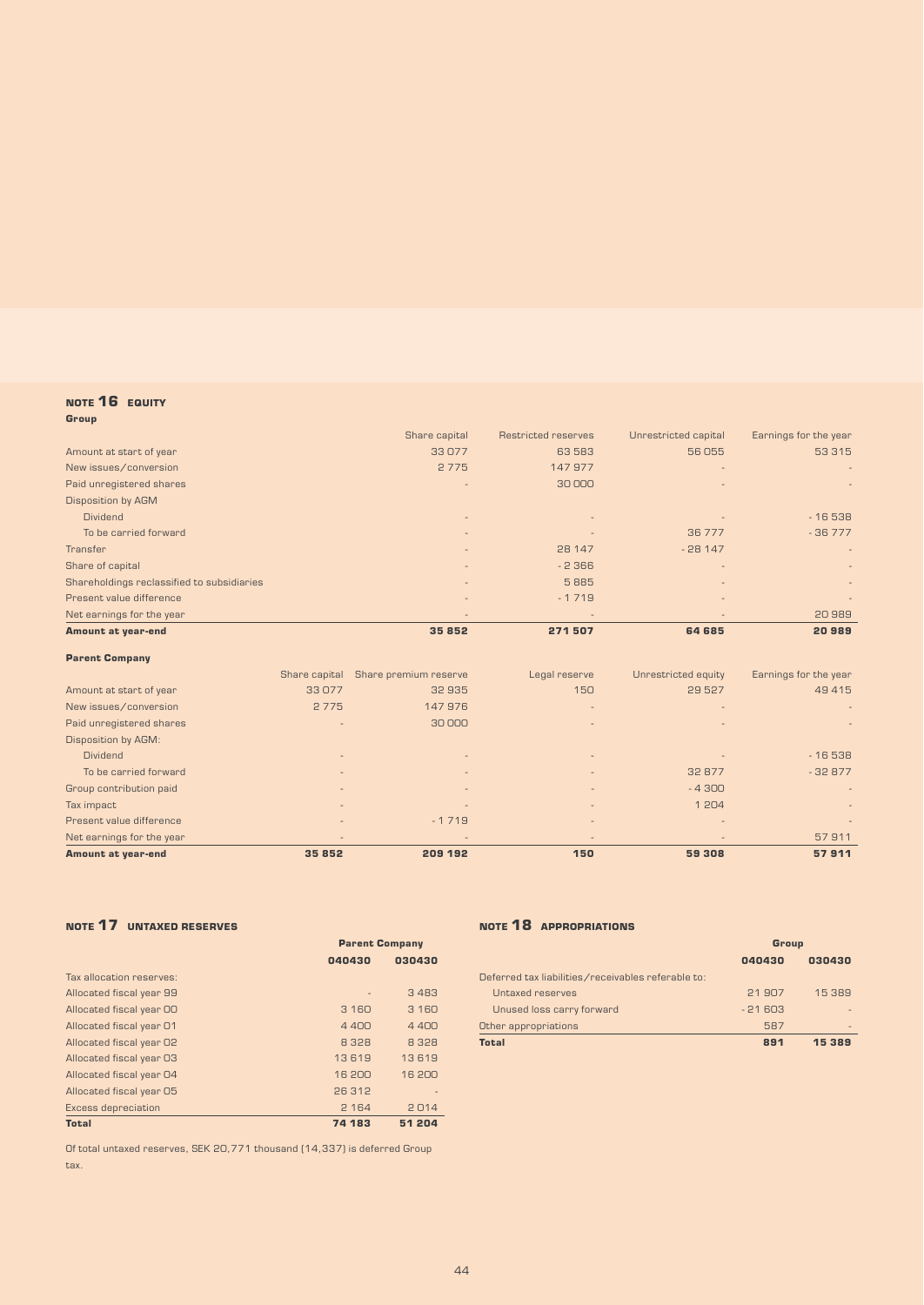### **NOTE 19 OTHER DEBTS TO FINANCIAL INSTITUTIONS**

|                            | <b>Group</b> |        | <b>Parent Company</b> |          |
|----------------------------|--------------|--------|-----------------------|----------|
|                            | 040430       | 030430 | 040430                | 030430   |
| Due $0 - 5$ years from     |              |        |                       |          |
| fiscal year-end            | 16676        | 22390  | 12797                 | 22 3 9 0 |
| (of which referable to     |              |        |                       |          |
| financial leases)          | (3880)       | (1905) | (3880)                | (1905)   |
| Due more than 5 years from |              |        |                       |          |
| fiscal year-end            | 23 277       | 8066   | 23 277                | 8066     |
| <b>Total</b>               | 39953        | 30 456 | 36074                 | 30 456   |

### **NOTE 20 OTHER LONG-TERM LIABILITIES**

|                              | Group   |        | <b>Parent Company</b> |        |
|------------------------------|---------|--------|-----------------------|--------|
|                              | 040430  | 030430 | 040430                | 030430 |
| Convertible debentures 00/03 |         | 27345  |                       | 27345  |
| Convertible debentures 01/04 | 17783   | 16974  | 17783                 | 16974  |
| Convertible debentures 02/05 | 11 11 6 | 10 196 | 11 116                | 10196  |
| Convertible debentures 03/06 | 20433   |        | 20433                 |        |
| Other liabilities            | 113     |        |                       |        |
| <b>Total</b>                 | 49 445  | 54 515 | 49332                 | 54515  |

Because convertible debenture loan 01/04 will fall due for payment within one year, it has been posted to the Balance Sheet as a current liability.

The convertible debentures run at 4% interest. Debentures 01/04 will mature on July 1, 2004. Conversion to series B shares can occur from May 15 – June 14, 2004. Debentures 02/05 will mature on July 1, 2005. Conversion to series B shares can occur from May 16 – June 14, 2005. Debentures 03/06 will mature on July 1, 2006. Conversion to series B shares can occur from May 16 – June 14, 2006. Full conversion of the issued convertibles programs will increase the number of series B shares by 809,750, which corresponds to 2.3 % of the share capital and 1.4% of the number of votes.

The present value difference is calculated as the difference between interest on convertibles debentures 2003/06 and the market rate. The other convertible debentures are assumed to run under market conditions as of the date of issue.

### **NOTE 21 OTHER CURRENT LIABILITIES**

Of the current liabilities in the Group as of April 30, 2004, SEK 354 thousand (712) are referable to financial leases.

#### **NOTE 22 ACCRUED EXPENSES AND DEFERRED INCOME**

|                              | <b>Group</b> |        |        | <b>Parent Company</b> |
|------------------------------|--------------|--------|--------|-----------------------|
|                              | 040430       | 030430 | 040430 | 030430                |
| Accrued social security fees | 15017        | 13090  | 827    | 851                   |
| Accrued vacation pay         | 19356        | 16397  | 914    | 874                   |
| Prepaid support agreements   | 22 407       | 5971   |        |                       |
| Accrued accounts payable     | 9578         | 33919  |        | $\sim$                |
| Advances received            | 8548         | 27509  |        | $\mathbb{Z}^+$        |
| <b>Accrued royalties</b>     | 4767         | 4005   | 1081   |                       |
| Other items                  | 19084        | 16 206 | 8250   | 6333                  |
| Total                        | 98757        | 117097 | 11072  | 8058                  |

#### **NOTE 23 PLEDGED ASSETS AND CONTINGENT LIABILITIES**

|                                     | Group             |         | <b>Parent Company</b>    |        |
|-------------------------------------|-------------------|---------|--------------------------|--------|
|                                     | 040430            | 030430  | 040430                   | 030430 |
| Chattel mortgages                   | 36 250            | 73438   | 11000                    | 11000  |
| Bank accounts                       | 10000             | 32 694  | 10000                    | 5000   |
| <b>Total pledged assets</b>         | 46 250            | 106 132 | 21000                    | 16000  |
| Guarantee commitments               | $\qquad \qquad -$ | 25 000  | $\overline{\phantom{a}}$ |        |
| <b>Total contingent liabilities</b> | ٠                 | 25 000  |                          |        |

### **NOTE 24 ACQUISITION OF SUBSIDIARY**

| Group                                            | 2003/04  |
|--------------------------------------------------|----------|
| Acquisition of debt                              | $-7330$  |
| Financing of acquired subsidiary during the year | $-26511$ |
| Total                                            | $-33841$ |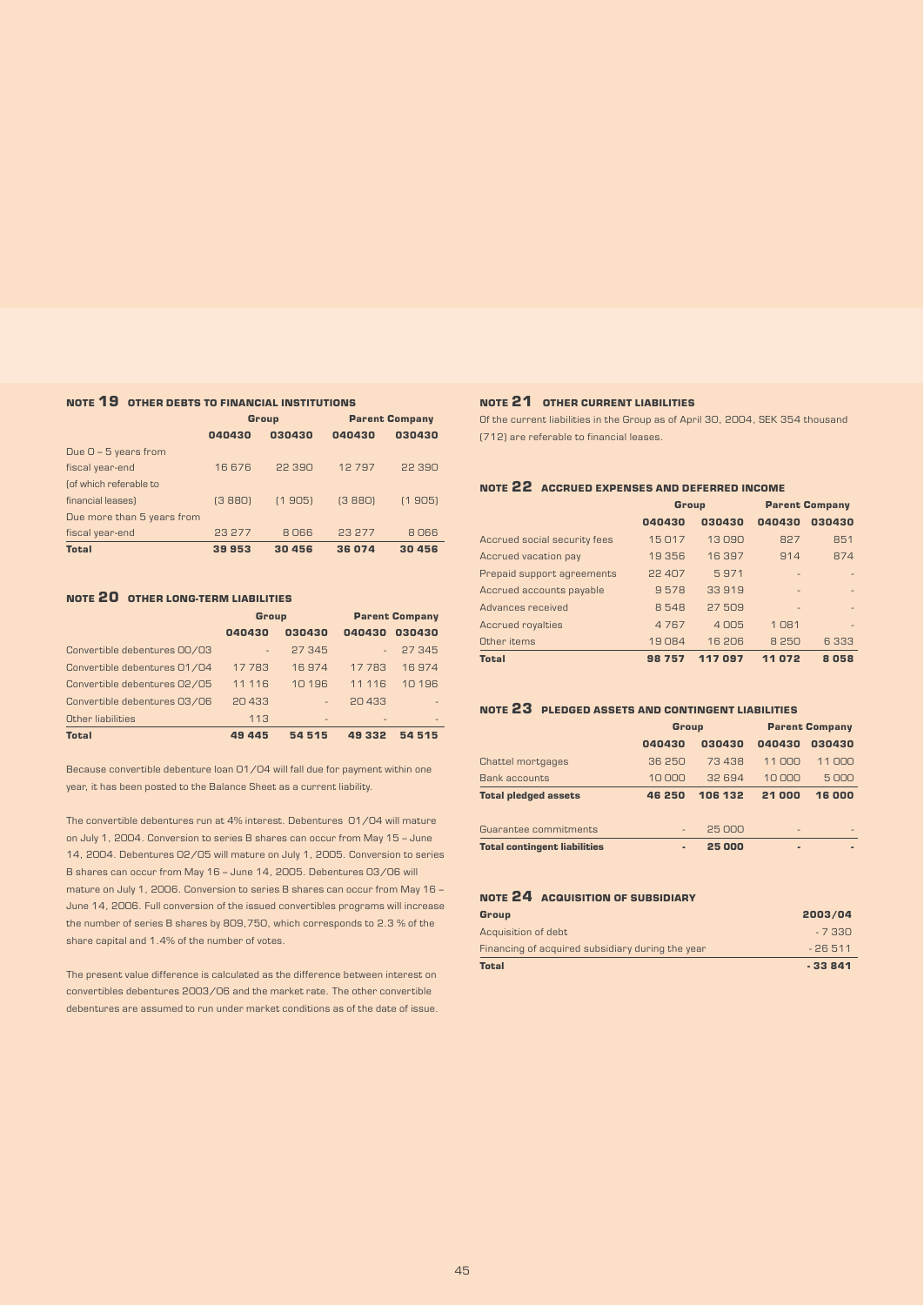### **Definitions of key figures**

**Added value per employee** Operating profit plus labor costs divided by average number of employees

**Capital employed** Total assets reduced by non-interest-bearing debts.

**Cash flow per share** Cash flow from current operations divided by the number of shares at the end of the period.

**Debt ratio** Interest-bearing debts divided by equity.

**Earning capacity of capital employed** Profit after net financial items plus financial expenses as a percentage of average capital employed.

**Earning capacity of equity** Income after net financial items reduced by actual tax as a percentage of average adjusted equity.

**Earning capacity of total capital** Profit after net financial items plus financial expenses as a percentage of average total assets.

**Equity** Equity includes 72 percent of untaxed reserves.

**Equity per share** Equity divided by the number of shares at the end of the period.

**Equity ratio** Equity as a percentage of total assets.

**Gross margin** Operating profit before depreciation as a percentage of sales.

**Liquidity** Current assets divided by current liabilities.

**Operating margin** Operating profit after depreciation as a percentage of sales.

**P/E** Share price at the end of the year divided by earnings per share.

**Profit margin** Profit after net financial items as a percentage of sales.

**Profit per share** Profit after tax divided by average number of shares.

**Yield** Dividend as a percent of share price.

### **Glossary**

**Bluetooth®** A radio-based technology that enables wireless communication between different devices, such as handheld computers, printers and mobile telephones.

**Cardiology** The study of the heart and its action and diseases.

**Crypto** Equipment that uses mathematical manipulations (algorithms and keys) to encrypt clear text data so that they can be interpreted or read only by the intended recipient. In order to read encrypted data, the recipient must have the correct key and algorithm so that the data can be reconverted into their original clear text form.

**GPS (Global Positioning System)** A navigation system involving satellites that transmit exact positions and times. Using a GPS receiver, it is possible to pinpoint your position no matter where you are.

**GPRS (General Packet Radio Service)** A means of sending data packets on the GSM network. GPRS enables connection to the Internet and e-mail retrieval from a telephone or handheld computer.

**HIS (Hospital Information System)** The overall information system at a hospital.

**Mammography screening** Mammography means an effort to detect unsuspected breast cancer at an early stage in asymptomatic women.

**PACS (Picture Archiving and Communication System)** A system for handling and archiving digital images.

**RIS (Radiology Information System)** An administrative system for handling patient information at radiology departments.

**UMTS (Universal Mobile Telecommunications System)** Third-generation mobile telephony system and successor to the NMT and GSMS systems. UMTS provides faster information transfer than is possible using current mobile telephony.

**Virituell kolonoskopi** Computer aided examination of the colon.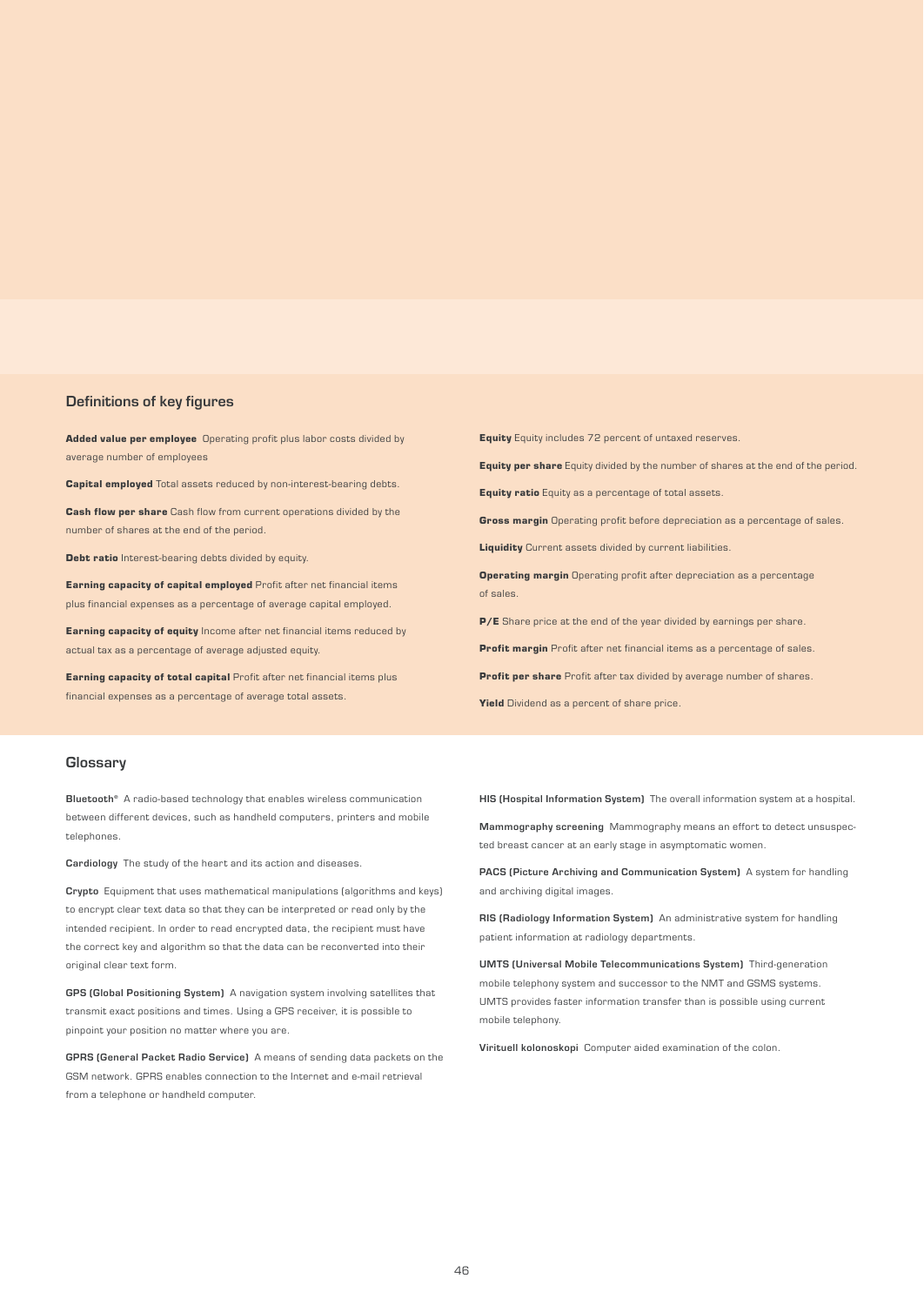### **Auditor's Report**

To the general meeting of the shareholders of Sectra AB (publ), registration number 556064-8304

We have audited the annual accounts, the consolidated accounts, the accounting records and the administration of the board of directors and the managing director of Sectra AB (publ) for the financial year 1 May 2003 – 30 April 2004. These accounts and the administration of the company are the responsibility of the board of directors and the managing director. Our responsibility is to express an opinion on the annual accounts, the consolidated accounts and the administration based on our audit.

We conducted our audit in accordance with generally accepted auditing standards in Sweden. Those standards require that we plan and perform the audit to obtain reasonable assurance that the annual accounts and the consolidated accounts are free of material misstatement. An audit includes examining, on a test basis, evidence supporting the amounts and disclosures in the accounts. An audit also includes assessing the accounting principles used and their application by the board of directors and the managing director, as well as evaluating the overall presentation of information in the annual accounts and the consolidated accounts. As a basis for our opinion concerning discharge from liability, we examined significant decisions, actions taken and circumstances of the company in order to be able to determine the liability, if any, to the company of any board member or the managing director. We also examined whether any board member or the managing director has, in any other way, acted in contravention of the Companies Act, the Annual Accounts Act or the Articles of Association. We believe that our audit provides a reasonable basis for our opinion set out below.

The annual accounts and the consolidated accounts have been prepared in accordance with the Annual Accounts Act and, thereby, give a true and fair view of the company's and the group's financial position and results of operations in accordance with generally accepted accounting principles in Sweden.

We recommend to the general meeting of shareholders that the income statements and balance sheets of the parent company and the group be adopted, that the profit of the parent company be dealt with in accordance with the proposal in the administration report and that the members of the board of directors and the managing director be discharged from liability for the financial year.

Linköping June 4th 2004

Lindebergs Grant Thornton AB Ivar Verner Authorized public accountant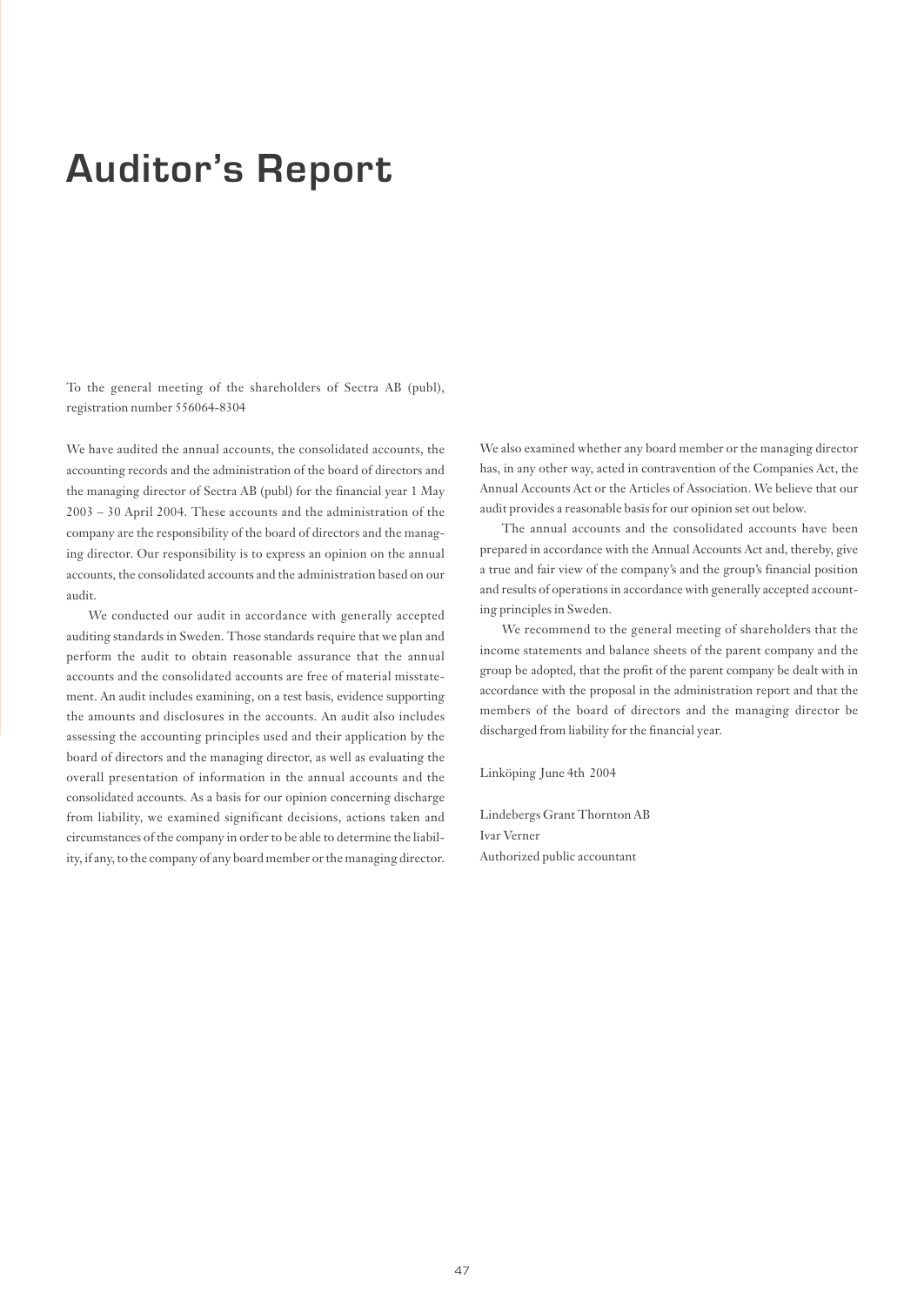# **Board of Directors, Group Executive Board and Auditor**

### **Board of Directors**

**Thomas Ericson** Professor of Data Transmission at Linköping Institute of Technology. Born 1942. Member of the Board and Chairman since 1984. Board member of Linköping Institute of Technology. Sectra holdings: 196,329 A shares and 1,349,044 B shares. Convertible debentures SEK 115,400.

**Jan-Olof Brüer** Ph.D. Born 1951. Board member since 1982. President and CEO Sectra AB since 1985. Sectra holdings: 638,059 A shares and 3,719,904 B shares. Convertible debentures SEK 4,338,800.

**Torbjörn Kronander** Ph.D. Born 1957. Board member since 1988. President Sectra Imtec AB since 1997 and Vice President Sectra AB since 1998. Board member of Center for Medical Imaging And Visualization. Sectra holdings: 638,057 A shares and 3,719,901 B shares. Convertible debentures SEK 4,338,800.

**Gündor Rentsch** M. Pol. Sc. Born 1941. Board member since 1994. Chairman of the Board at ITB AB and Board member of WM-Data AB, Streamserve Inc, and Readsoft AB et al. Sectra holdings: 200,000 B shares. Convertible debentures SEK 2,154,000.

**Carl-Erik Ridderstråle** Tech. lic. Born 1942. Board member since 2001. Advisor Toyota Industries Corporation. Chairman of the Board at Hultdin System AB, Bröderna Edstrand AB and SQS and Board member of KMT AB et al. Sectra holdings: 16 500 B shares. Convertible debentures SEK 3,288,700.

**Karin Partain** M. Sc. Born 1964. Employee representative since 2003. Project manager Sectra Communications AB, employee since 1996. Sectra holdings: 7,810 B shares. Convertible debentures SEK 62,500.

**Claes Lundström** M. Sc. Born 1973. Employee representative since 2003. Systems engineer Sectra Imtec AB. Sectra holdings: 5,412 B shares. Convertible debentures SEK 407,720.

**Patrik Preime**r M. Sc. and MBA Born 1968. Deputy employee representative since 2003. Manager Sales and Deployment Support Sectra Imtec AB. Sectra holdings: 7,621 B shares. Convertible debentures SEK 619,800.

**George Ekström** B. Sc. Born 1966. Deputy employee representative since 2003. System developer Sectra Communications AB.

### **Group Executive Board**

**Jan-Olof Brüer** President and CEO Sectra AB. See also under Board of Directors above.

**Torbjörn Kronander** President Sectra Imtec AB and Vice President Sectra AB. See also under Board of Directors above.

**Tommy Waszkiewicz** Born 1965. President Sectra Communications AB since 2002. Employee since 1990. Sectra holdings: 208,090 B shares. Convertible debentures SEK 1,994,200.

**Dick Ollas** Born 1968. President Sectra Wireless Technologies AB since 1999. Employee since 1993. Sectra holdings: 10,652 B shares. Convertible debentures SEK 1,532,500.

**Simo Pykälistö** Born 1972. CFO Sectra AB, employee since 2003. Sectra holdings: 200 B shares. Convertible debentures SEK 475,000.

**Jan Johansson** Born 1972. IT Coordinator Sectra AB, employee since 1999. Sectra holdings: 2,012 B shares. Convertible debentures SEK 452,100.

**Helena Johansson** Born 1970. Chief Information Officer Sectra AB, employee since 1993. Sectra holdings: 9 239 B shares. Convertible debentures SEK 279,600.

### **Auditor**

### **Lindebergs Grant Thornton AB**

Chief coordinating auditor Ivar Verner, certified public accountant.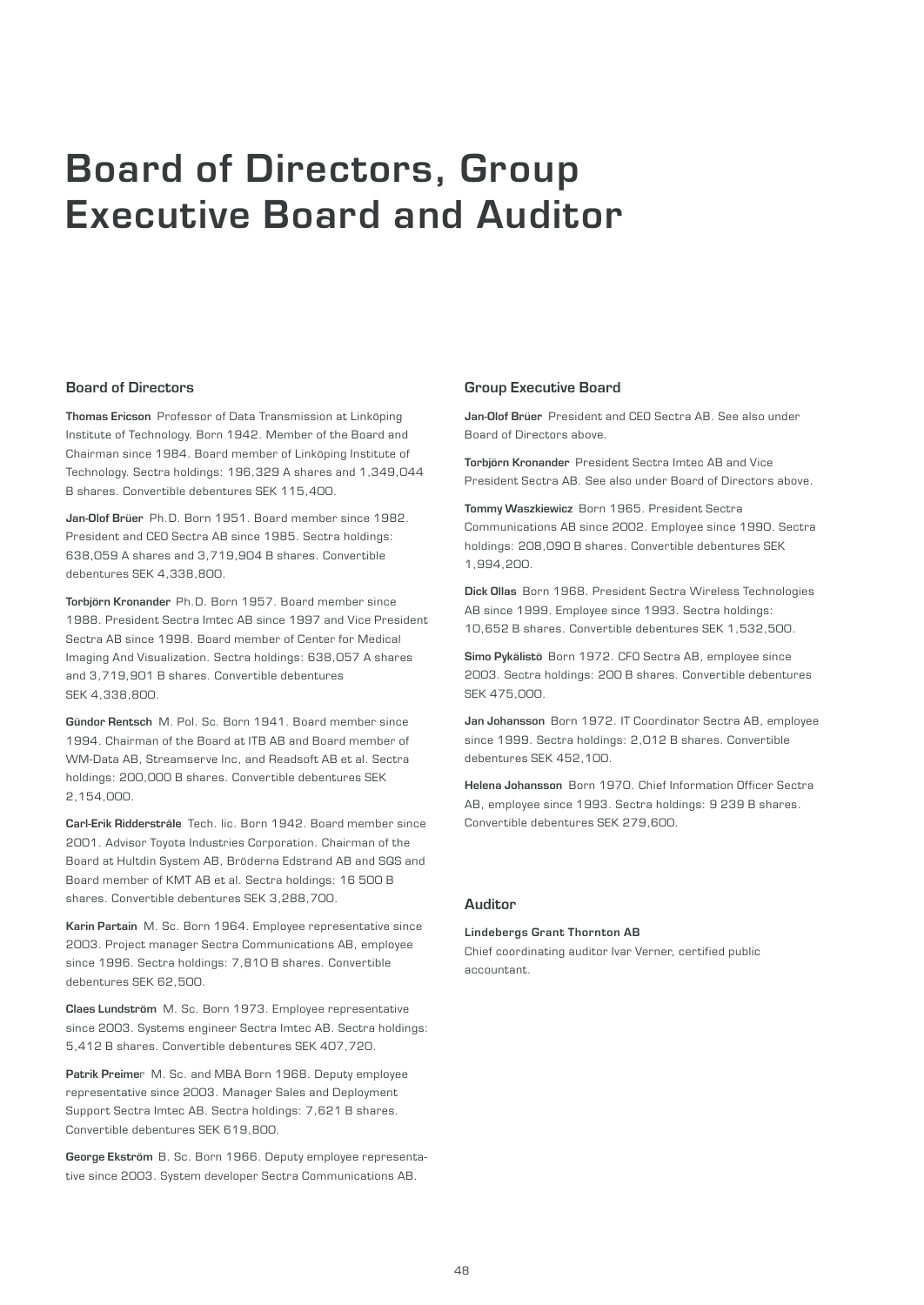



From left to right: Jan Johansson, Helena Johansson, Simo Pykälistö, Tommy Waszkiewicz, Dick Ollas. Jan-Olof Brüer, Thomas Ericson, Gündor Rentsch, Carl-Erik Ridderstråle, Torbjörn Kronander, Claes Lundström, Karin Partain.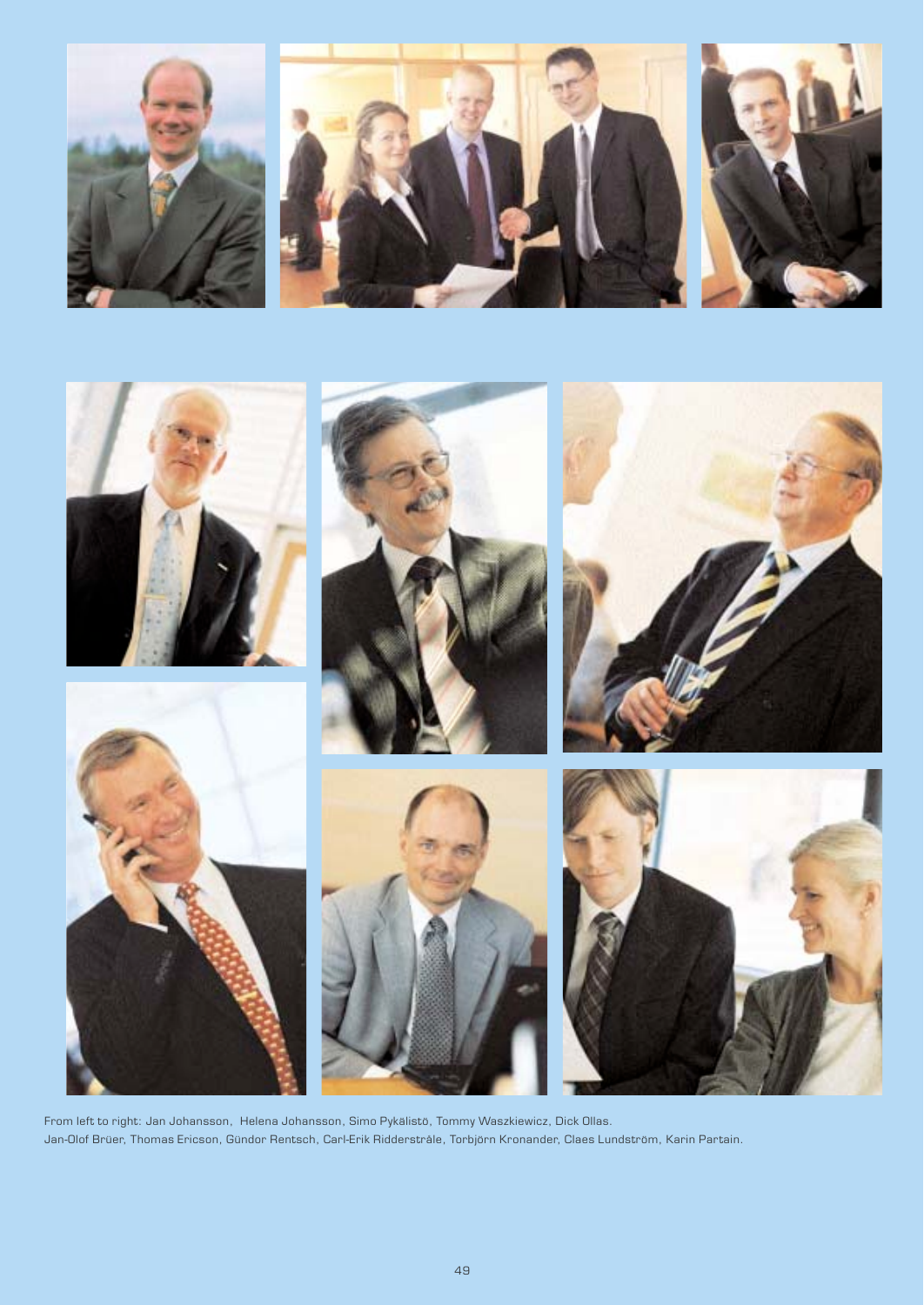### **Sectra's history**

Sectra completed its first consulting project in 1978. Today, 25 years later, Sectra is a brand that stands for world-leading products to make healthcare more efficient and protect military secrets.

Sectra's history dates back to the late 1970s, when a group of researchers at the Linköping Institute of Technology were given the task of create a security solution for banks. Professor Ingemar Ingemarsson started Sectra (SEcure TRAnsmission) together with his three doctoral students, Viiveke Fåk, Rolf Blom and Robert Forchheimer to take on the assignment.

*"We were working as researchers in information theory at the Linköping Institute of Technology and, under the company's name, we did consulting work in data security and image coding," says Professor Ingemarsson.*

Linköping University and the Linköping Institute of Technology have been important to Sectra's development. These institutions are a source of knowledge, and a number of the company's most prominent employees were recruited there.

### **New strategic orientation**

Jan-Olof Brüer earned his doctorate in information theory in the early 1980s, with Professor Ingemarsson as his advisor. Dr. Brüer had new ideas about how Sectra should become a "proper" company.

*"The founders had a good laugh at what we then saw as his dreams. But now I see that those visions have come true," says Professor Ingemarsson.* 

Dr. Brüer was hired as Sectra's CEO. The nature of the company changed under his leadership, making the transition to selling products and system solutions in the areas of data security, digital radio and image coding. This new strategic orientation marked the beginning of Sectra's expansion phase.

*"We founders were academics and researchers. The smartest decision we ever made was to bring in* *knowledgeable business-oriented people," says Professor Fåk.*

### **Long-term growth**

The niches in which Sectra operates have been chosen from a growth perspective.

*"A lot of people think that Sectra's areas of activity came about by chance. On the contrary, these were the field of technology in which we had an interest, and that was the basis on which we identified niche markets from a long-term growth perspective," continues Professor Ingemarsson.* 

Dr. Torbjörn Kronander, the current CEO of Sectra's medical operations, came to the Linköping Institute of Technology to earn his doctorate in the mid-1980s, bringing with him a strong interest in medical technology and a vision of digital radiology. He was eventually recruited to Sectra, where he proposed expanding the company's operations in the direction of medical technology. Sectra's focus on digital image processing for radiology departments began in 1988.

*"When Dr. Kronander started we still had only ten people working at Sectra. Medical technology currently constitutes our largest business area, and our radiology system is one of the world leaders," continues Professor Ingemarsson.* 

Sectra resolved early on to target niches with global potential. The first foreign office was opened in Norway in 1995. Sectra has since opened offices in six more countries as part of the company's commitment to international growth.

### **Initial public offering**

As early as 1990 Sectra had made it a goal to become a publicly traded company by the end of the century, and the company had its IPO on the Stockholm Stock Exchange in1999. The

aim was to validate that the company had grown to become a strong player before continuing on its path toward internationalization. Being listed on the exchange enabled strategic acquisitions, and gained Sectra greater legitimacy in the eyes of its customers and cooperative partners.

### **Cutting-edge technology**

Since the start, Sectra has maintained close ties to the world of research. The company is open to new possibilities, and has helped to push forward the boundaries in relevant fields of technology. The most recent example of this is the unique mammography system, Sectra MicroDose Mammography, which was conceived at a meeting between Sectra and Assoc. Professor Mats Danielsson and his research team at the Royal Swedish Institute of Technology in the late 1990s. Professor Danielsson and his team had developed a revolutionary radiation detector that Sectra perceived could be used in digital mammography. A cooperative arrangement was established, and today Sectra can offer the mammography departments of the world a unique solution.

### **Key to continued success**

The key to Sectra's success consists of focusing on high-tech niche markets and profitability, committed and capable employees, a healthy internal social climate, short- and long-term cooperation with our customers, and being open to new opportunities. These attributes give Sectra an excellent foundation on which to face the future.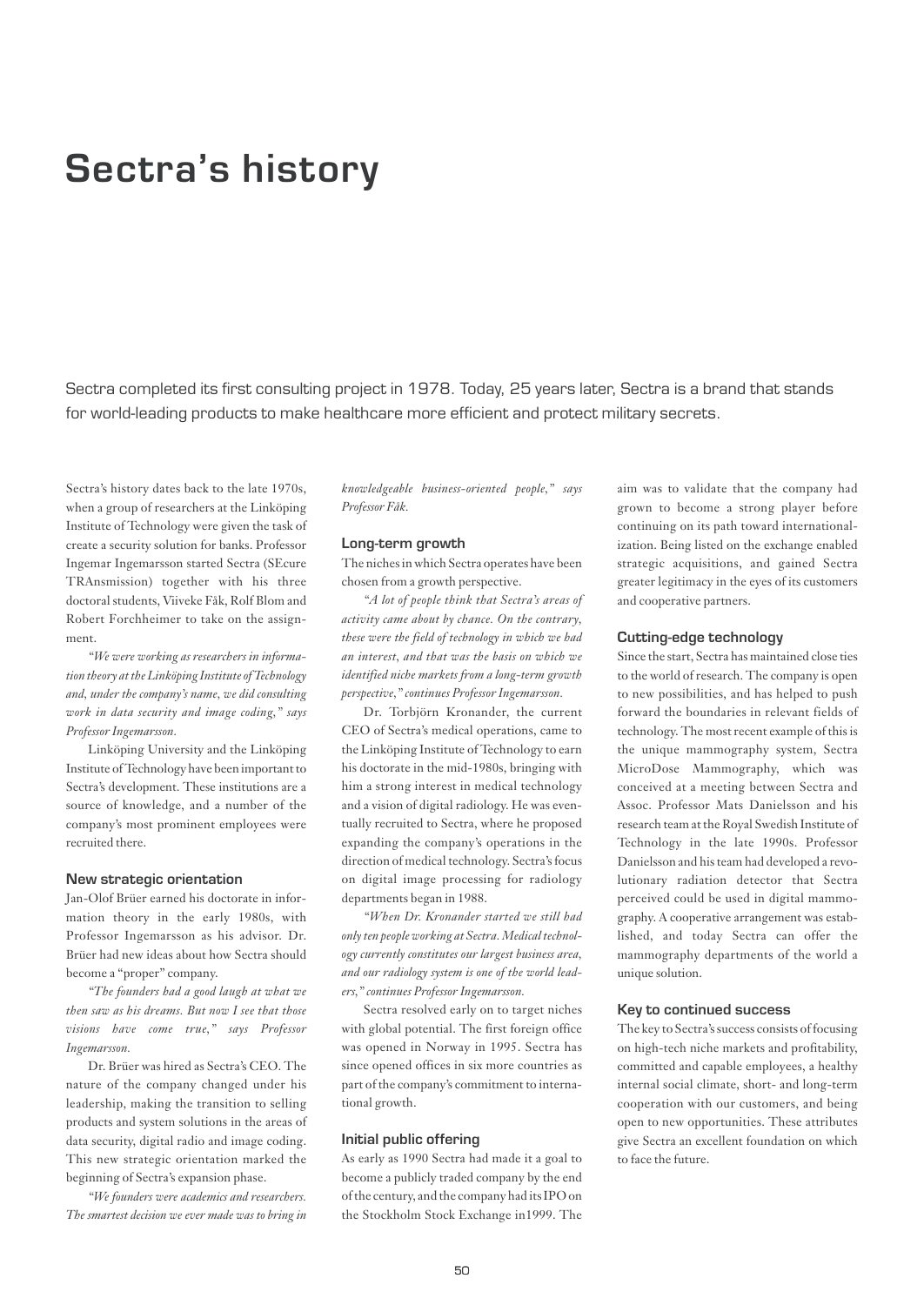### **Where to find Sectra**

### **Headquarter**

**Sectra AB** Teknikringen 20 SE-583 30 Linköping Ph: +46 13 23 52 00 info@sectra.se

### **Medical systems**

SWEDEN **Sectra Imtec AB and Sectra Skandinavien AB** info.imtec@sectra.se

*Headquarter* Teknikringen 20 SE-583 30 Linköping Ph: +46 13 23 52 00

*Stockholm* Osquldas väg 6 SE-114 28 Stockholm Ph: +46 8 698 04 40

*Örebro* Radiatorvägen 17 SE-702 27 Örebro Ph: +46 19 670 66 00

*Helsingborg* Järnvägsgatan 39 SE-252 25 Helsingborg Ph: +46 42 32 66 70

### **Mamea Imaging AB** info.imtec@sectra.se

*Stockholm* Osquldas väg 6 SE-114 28 Stockholm Ph: +46 8 698 04 40

*Linköping* Teknikringen 20 SE-583 30 Linköping Ph: +46 13 23 52 00

NORWAY **Sectra Norge AS** Godthaab Strandveien 50 A4 NO-1366 Lysaker Ph: + 47 67 58 97 70 info.imtec.no@sectra.se

GERMANY **Sectra GmbH** Technologiezentrum am Europaplatz D-52068 Aachen Ph: + 49 241 963 2650 info.imtec.de@sectra.se

### UNITED KINGDOM

**Sectra Ltd.**  Witan Court 272 Witan Gate Milton Keynes MK9 1 EJ Ph: +44 1908 673 107 info.imtec.uk@sectra.com

#### DENMARK

**Sectra A/S and Sectra Pronosco A/S** Marielundvej 48, 4 sal. DK-2730 Herlev Ph: + 45 45 65 06 00 info.imtec.dk@sectra.se

### USA

**www.sectra.com**

**Sectra North America, Inc** 2 Enterprise Dr. Suite 507 Shelton, Connecticut 06484 Ph: + 1 203 925 0899 info@sectra.com

### ITALY

**Sectra Italia S.r.l.** Viale Italia, 548 200 99 Sesto San Giovanni Milan Ph: + 39 0224 425 336 info.imtec.it@sectra.se

### AUSTRALIA

**Sectra Pty Ltd.** Level 7 35 Clarence Street Sydney NSW 2000 Ph: + 61 2 9290 1088 info.imtec.anz@sectra.com

### **Secure Communication Systems**

SWEDEN **Sectra Communications AB** Teknikringen 20 583 30 Linköping Ph: +46 13 23 52 00 info.security@sectra.se

UNITED KINGDOM **Sectra Communications Ltd.** Star Lodge, Montpellier Drive Cheltenham GL50 1TY Ph: +44 1242704870 info.security.uk@sectra.co.uk